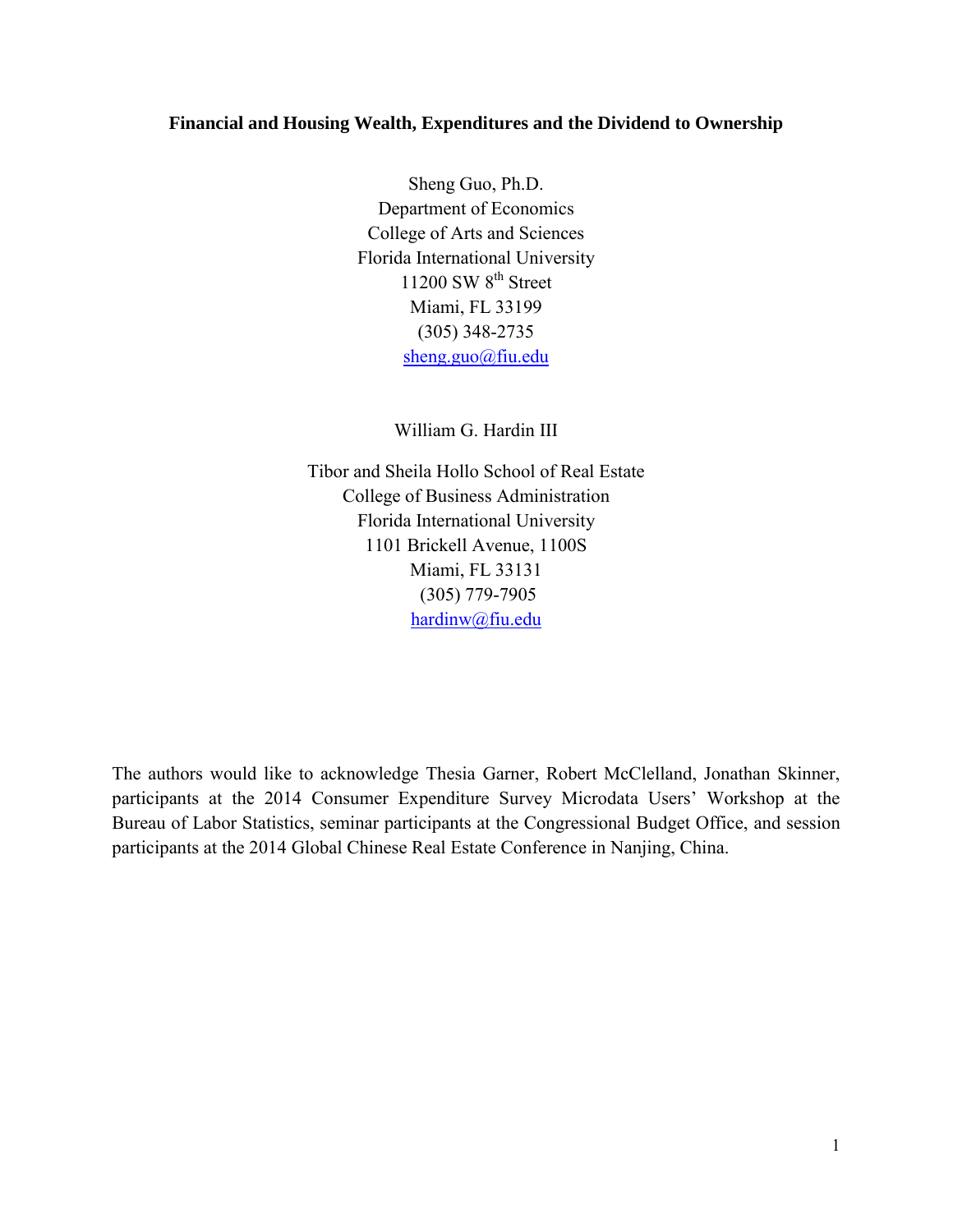# **Financial and Housing Wealth, Expenditures and the Dividend to Ownership**

### Abstract

For a household, home ownership provides necessary shelter, potential investment returns associated with property appreciation and a hedge against increased housing related cash outlays. In addition to potential appreciation, individual households benefit over time from a housing dividend defined as the difference between the market rent for the individual household's housing unit and the household's actual house ownership costs. The purchase of a house can substantially fix a household's recurring housing related expenditures and generates a hedge (implied housing dividend) that increases with ownership tenure. This expenditure hedge (dividend) to home ownership is documented using pooled, cross-year samples from the Consumer Expenditure Survey (CEX). The housing dividend delivers a non-trivial effect on household non-housing expenditures after controlling for housing value, housing equity, financial assets and income.

**Key words:** housing, imputed rent, consumption, wealth effect, expenditure, dividend

**JEL codes:** D11, D12, G14, R21, R31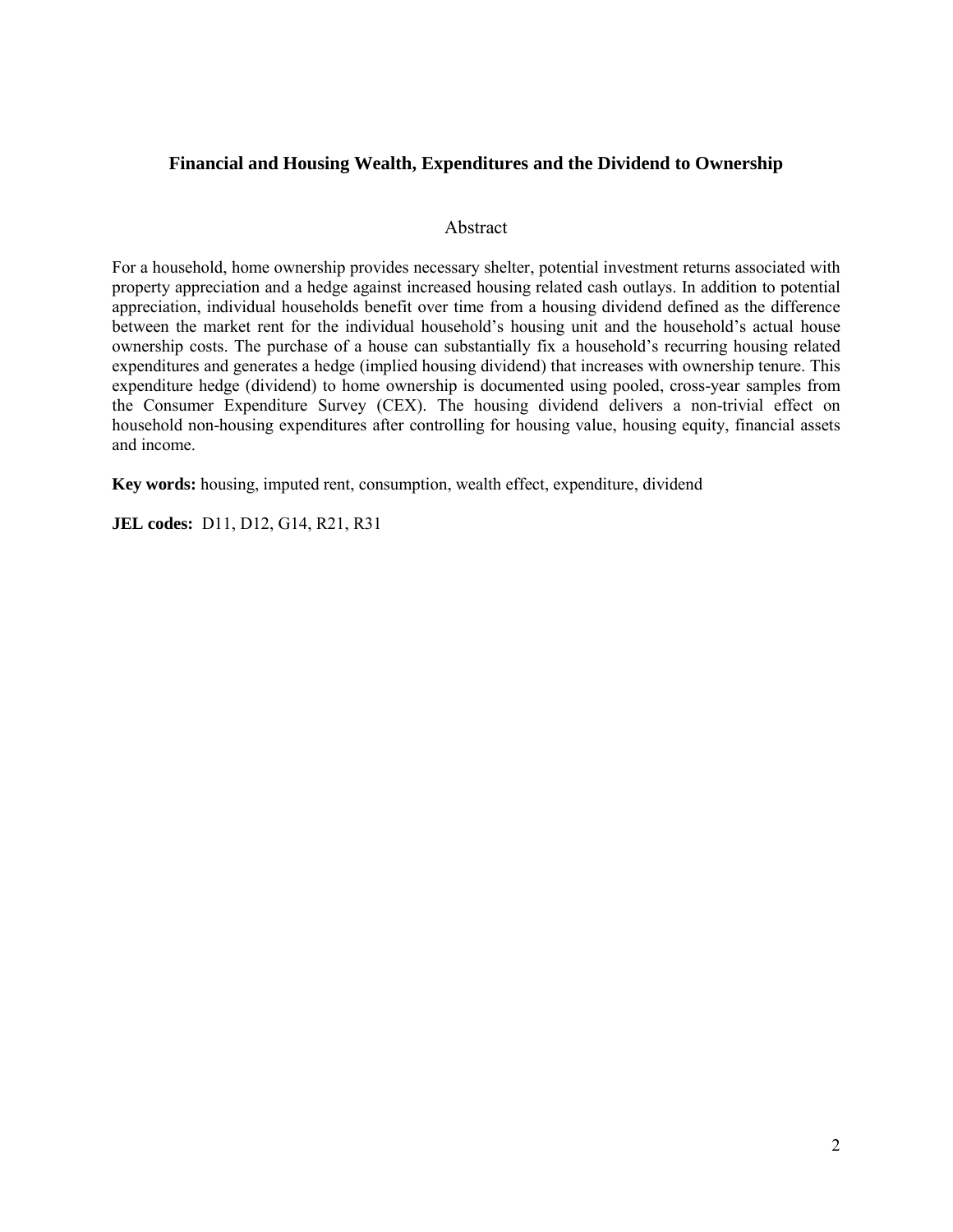# **Financial and Housing Wealth, Expenditures and the Dividend to Ownership**

# **Introduction**

 $\overline{a}$ 

Understanding how home ownership and financial wealth impact household level expenditures and decision-making is essential. In the U.S., slightly less than two-thirds of households own the home in which they live and housing wealth constitutes a substantial portion of total household wealth (Poterba et al., 2011, and others). In addition, influential works document a housing wealth effect on consumption greater than the more broadly discussed stock-based equity wealth effect.<sup>1</sup> The housing wealth effect has been shown using macro-level aggregate data (Case et al., 2005) and using micro-level (household-level) data (Bostic et al., 2009).<sup>2</sup> Notwithstanding this existing literature, however, much remains to be explored regarding the relations between housing, macro-level consumption, household level non-housing expenditures and decisionmaking.<sup>3</sup>

<sup>&</sup>lt;sup>1</sup> We do not want to get caught up in semantics. There is a difference between consumption and expenditures, especially at the household level and for durable goods and durable services. Consumption is a theoretical concept in economic models dated at least as early as in Friedman (1957), and expenditure is an empirical measure that is used to approximate consumption. At the macro-level the distinction may be less relevant given the specific question of interest. It is acknowledged that some consumption items may be purchased once upfront, but their produced utility streams will be spread over time. The literature of consumption studies using micro household data usually concentrates on expenditures on food or non-durable goods and non-durable services (see the superb summary and references listed in Deaton (1992), and more recently, Vissing-Jørgensen (2002), Malloy, et al. (2009), Aguiar and Hurst (2013), Aguila, et al. (2011), Attanasio, et al. (2012), Blundell, et al. (2012), among others). In these expenditure categories, consumption and expenditures are less likely to diverge drastically from each other. Whenever possible, we use "consumption" in a theoretical discussion setting, and "expenditure" in an empirically oriented context. We also highlight that at the household level we are modeling expenditures, or where the household obtains and spends its resources or cash flows.

 $2$  A large body of literature compares the housing wealth effect with the stock wealth effect. Beside what is cited elsewhere in this paper, a non-exhaustive list includes Benjamin et al. (2004), Slacalek (2009) and Carroll et al. (2011), among others.<br><sup>3</sup> Engelhardt (1996) and Skinner (1996) show that the consumption response to housing capital gains, especially

positive ones, is rather small. A homeowner can benefit from rising housing wealth by pledging the house as collateral to borrow to fund consumption. By doing this, the consumer retains or increases access to cash and liquid assets that can be used to pay for expenditures. Cooper (2013) shows that this borrowing channel is significant,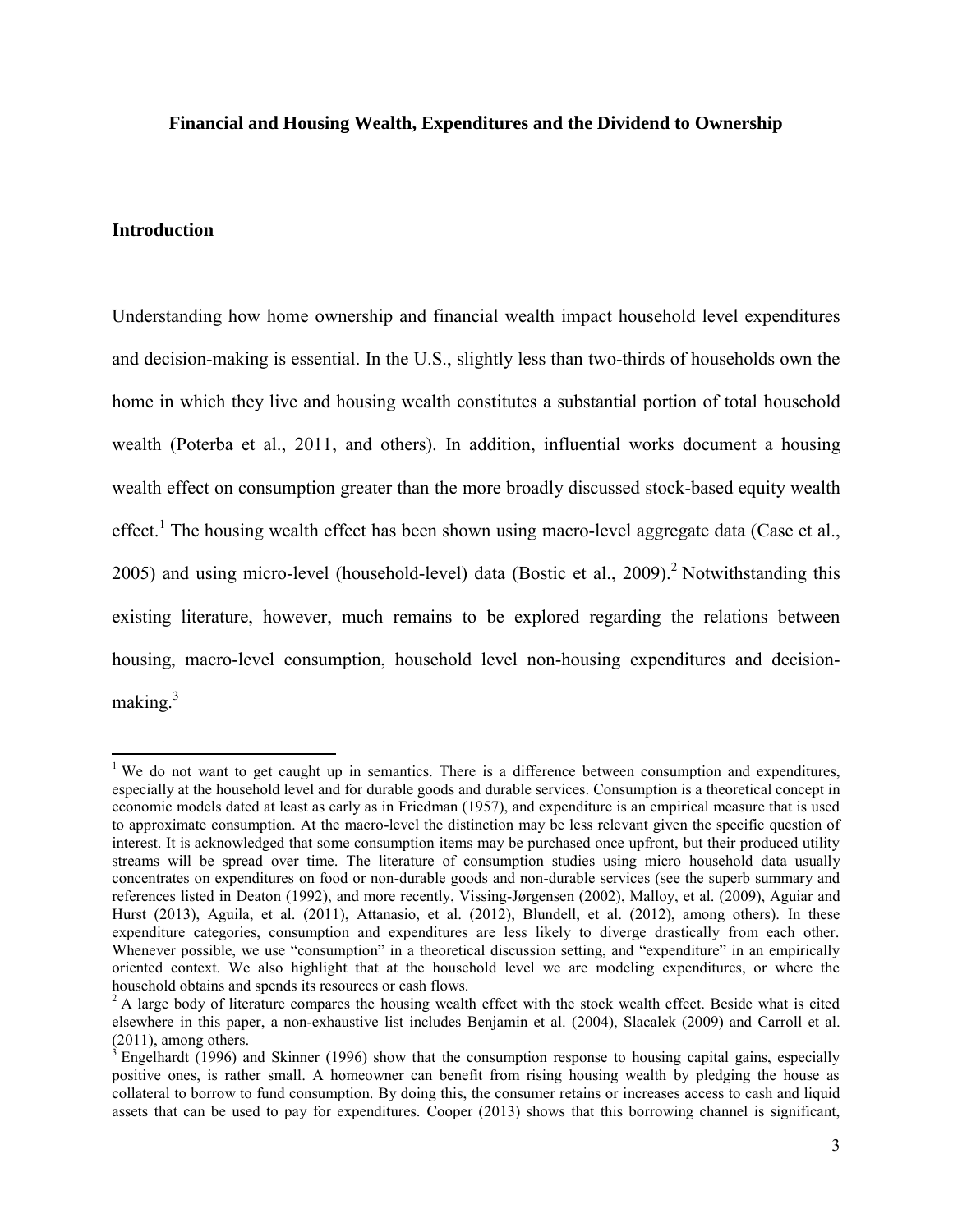The central issues in the present study are household level expenditures and decisionmaking conditional on home ownership. Extending Sinai and Souleles (2005) who argue that ownership provides rent hedging, a new and relevant measure for households, the housing dividend (or hedge reflective of potential benefits to fixing housing services expenditures) is assessed while controlling for other measures of housing wealth common to the literature, including house value or equity. The principal interest is the relation between this dividend (or hedge benefit) and household expenditures. The housing dividend is defined as the difference between equivalent market rent for a household's housing unit and the household's actual recurring house ownership costs (expenditures such as debt service, property taxes, maintenance costs, et cetera). The definition of housing dividend is rooted in the user cost (or imputed rent) concept that occupies a central place in the housing economics literature (Poterba, 1984; Himmelberg et al., 2005 and others) and provides empirical recognition that the benefit to home ownership at the household level is related to fixing actual cash outlays for shelter in addition to purely an appreciation return and associated potential increased borrowing capacity. We obtain the formula of the housing dividend by recasting the components of user cost into an explicit, simple form that resembles the common asset pricing framework from Miller and Modigliani (1961) and Flood and Hodrick (1990). $<sup>4</sup>$ </sup>

Housing is an asset that is either bought and owned or rented for use and occupancy. An individual or household makes a choice to live somewhere and determines how to pay for that choice. The formulization of a housing dividend explicitly recognizes an additional way households may benefit from home ownership. Acquisition of an owner-occupied housing unit,

 $\overline{\phantom{a}}$ 

particularly for those households who might be liquidity constrained. Gan (2010) provides similar evidence for Hong Kong.

<sup>&</sup>lt;sup>4</sup> Research of testing for housing market efficiency makes progress without particular needs for a clarified definition of the housing dividend. Cho (1996) surveys related empirical studies.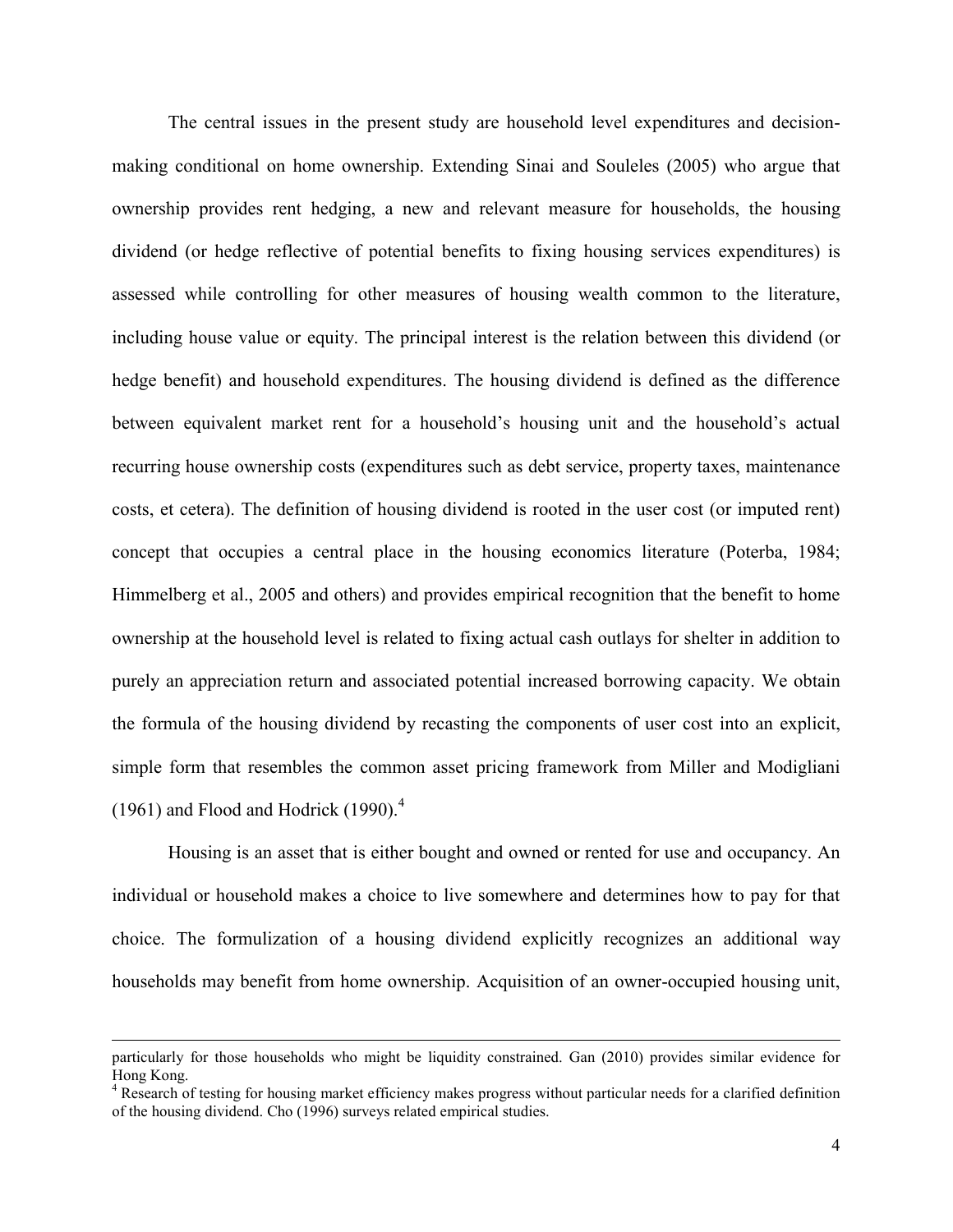even with debt, hedges payment of the future equivalent market rent (which reflects the then current market price for occupancy), while allowing for asset appreciation. When market equivalent rents rise, while ownership related costs remain the same or increase less proportionately to market rents, homeowners benefit. That is, a homeowner is not forced to increase expenditures to acquire the equivalent amount of housing services because he/she has substantially hedged current and future expenditures through ownership. The household can reallocate money that would have gone to paying more for housing services if these services were unhedged. The benefit comes from not having to spend more over time for the same quality of housing in contrast to a renter's situation in a market of rising rents. This is the economic and practical mechanism behind the operation of the housing dividend.

The housing dividend benefit is further distinguished from the benefit of borrowing capacity by using the house as collateral (Cooper, 2013). The household retains the right to borrow additional funds greater than the existing debt as equity increases over time. The benefit to borrowing (a cash-out refinancing or home equity line or loan) is a change in cash available for expenditure on non-housing goods, but additional borrowing can also reduce the future housing dividend benefit since a new and higher level of housing ownership expenses (primarily debt service) may be required. Although more borrowing reduces housing dividends in the current and future periods, it allows households to obtain liquidity needed for expenditures.

Since the focus is the relation between housing and consumption, detailed U.S. household data from the Consumer Expenditure Survey (CEX) for homeowners across years is used in the analysis. The CEX provides detailed information on housing and non-housing household expenditures, along with measures of household wealth, which enables analysis connecting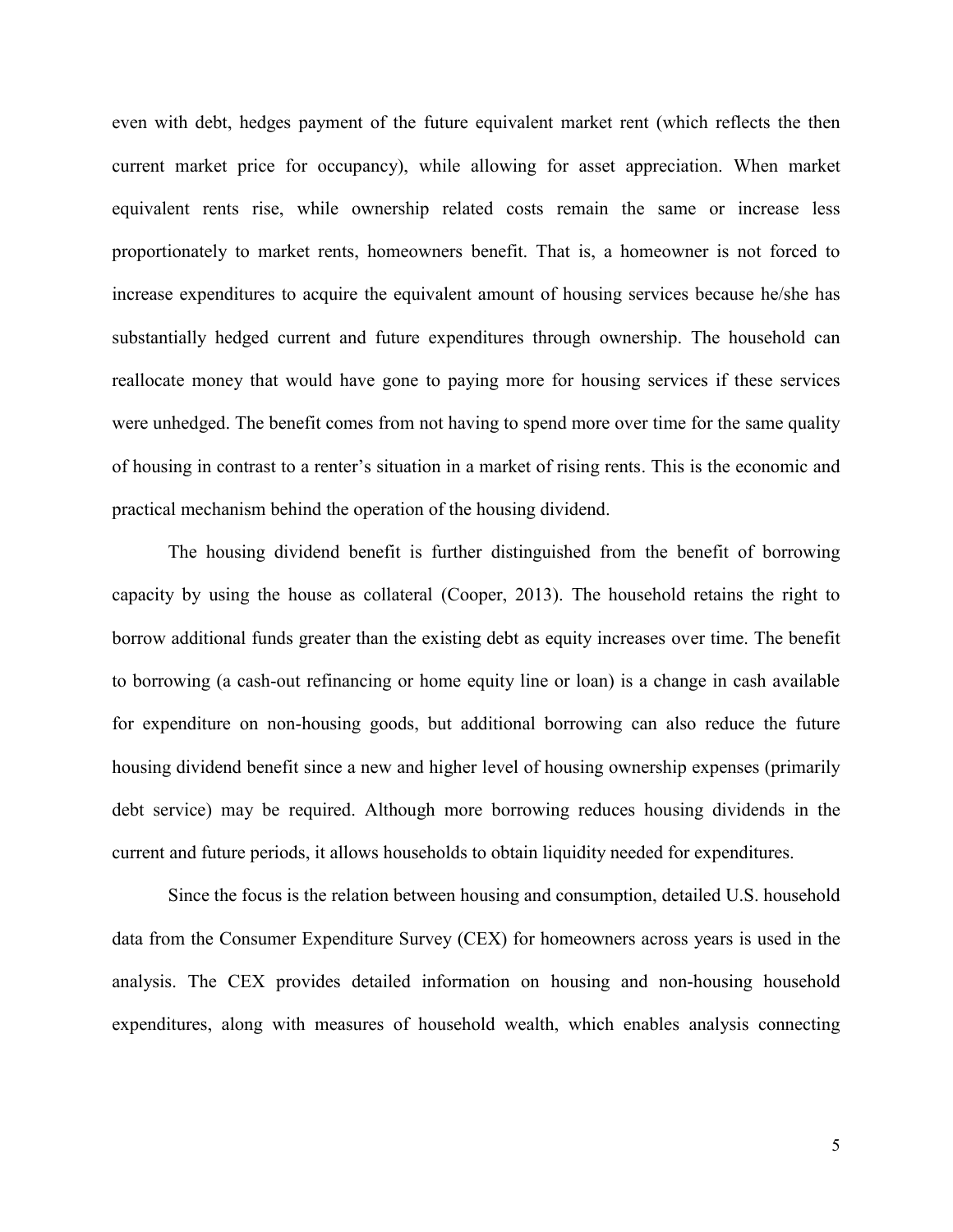housing dividends with non-housing expenditures while controlling for wealth.<sup>5</sup> Hence, our baseline approach starts with regressions of homeowners' non-housing expenditures on housing dividends while controlling for financial and housing wealth. The housing dividend variable is positive and significant, both statistically and economically, in predicting a household's nonhousing expenditures. This is so even when house value is decomposed into home equity and mortgage balance. The results are robust across various specifications and suggest that housing ownership and the ability to hedge housing expenditures over the long-term allows households to increase non-housing expenditures. The choice to own allows for greater expenditures on nonhousing goods over the long-term while allowing households to also hold an asset with appreciation or return potential.

The results also have implications for the buy-versus-rent literature which requires assumptions related to the use of any net cash flow differences with regime (rent or buy) switching.<sup>6</sup> These assumptions typically assume that households exclusively allocate cash flow "savings" from correctly renting or buying to financial assets which then earn a market return. Our results show that households may tap these cash flow savings for consumption. Finally, further decomposition of the data by time period suggests that the housing dividend effect declined during the housing boom period when housing assets were seemingly more liquid and debt was available for cash out refinancings. During the boom period, households faced a reduced housing dividend as the over-priced assets acquired during the period limited any hedging benefit as the cost of ownership increased substantially and disproportionately relative to rents.

 $\overline{a}$ 

<sup>&</sup>lt;sup>5</sup> In contrast, Gan (2010) uses credit card spending to measure consumption, which presumably includes spending on a subset of both nondurable and durable goods and services, but excludes all others where a credit card is not used.

 $6$  Beracha & Johnson (2012) provide an example of the constructs related to the buy versus rent literature which includes debt assumptions, cash flows assumptions and housing quality assumptions across rental and owner based markets.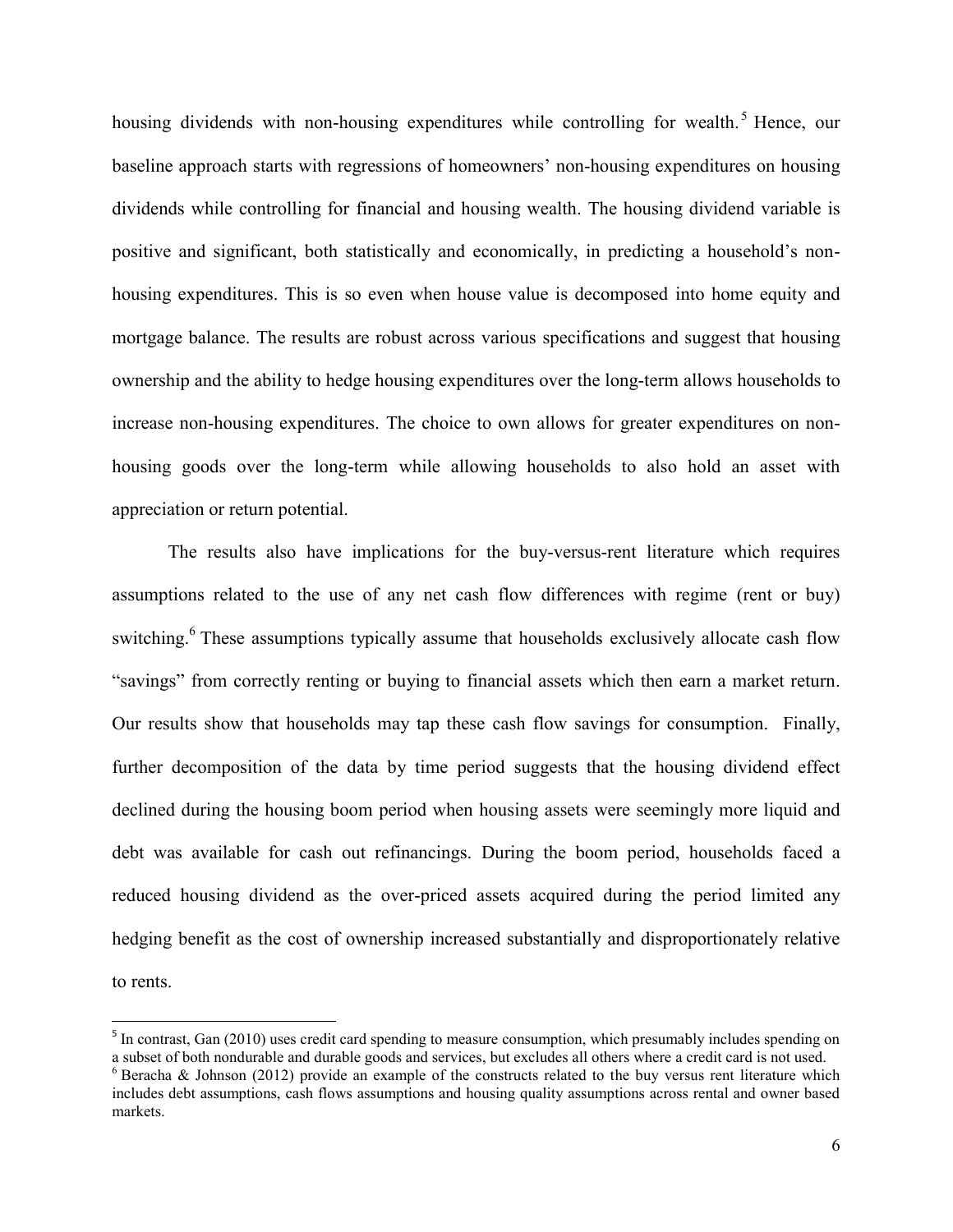The paper proceeds as follows. Section 2 positions the paper in relation to various strands of the literature. Section 3 derives the conceptual framework from the definition of user cost. Section 4 provides the empirical specifications for our estimation based upon that conceptual framework. Section 5 clarifies the CEX sample selection criteria and addresses measurement issues related to several key variables. Sections 6, 7 and 8 present and discuss the estimation results. Section 9 concludes.

# **Related Literature**

The research is related to several strands of the economics and finance literatures. First, the study extends the growing literature devoted to understanding the relationship between housing wealth and non-housing consumption. The relations between housing related wealth and non-housing consumption have long been a focus of interest to economists and policy makers. The literature often focuses on static measures of housing and financial wealth without expliciting addressing flows, potential income returns or the ability to hedge expenditures. The goal has been to determine how levels (or changes in the levels) of asset values impact expenditures throughout the economy. For example, at the aggregate market level, Case, et al. (2005), using international country-level plus U.S. state-level data, estimate that the elasticity of consumption to housing market wealth is between 0.04 and  $0.16$ .<sup>7</sup>

Among research using U.S. household-level data, Engelhardt (1996) estimates that the Marginal Propensity to Consume (henceforth MPC) out of real housing capital gains is 0.03 (3 cents for every dollar increase in housing wealth) for the median household. By matching a CEX

<sup>&</sup>lt;sup>7</sup> Case, et al. (2011) update their previous analysis by extending the sample to more recent years, and find that new results only reinforce their previous conclusions.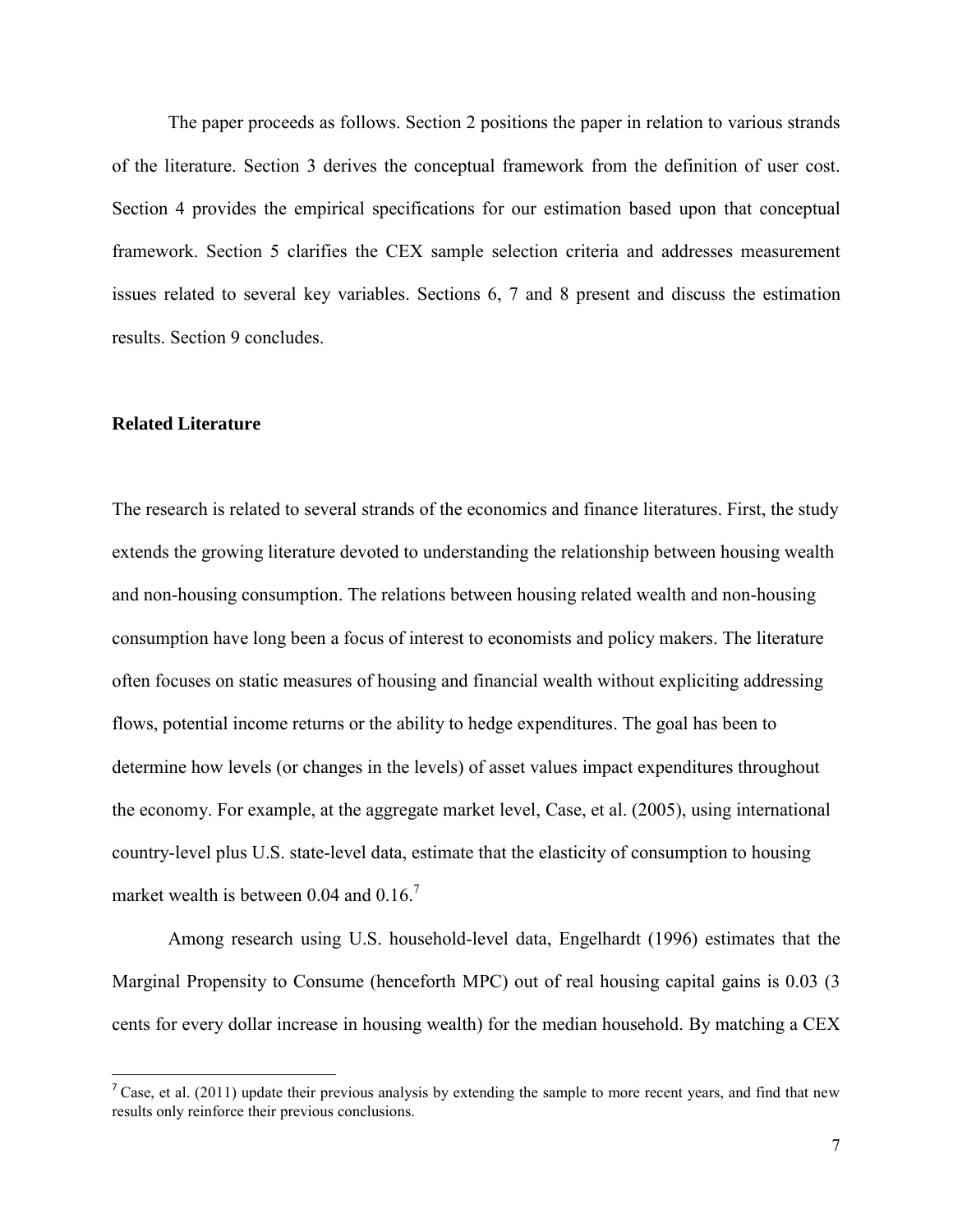sample with Survey of Consumer Finances (SCF) data, Bostic et al. (2009) obtain estimates of the elasticity of consumption to home value of 0.04 to 0.06, and estimates of the elasticity of consumption to home equity of 0.02 to 0.04. Guo and Hardin (2014) examine a Panel Study of Income Dynamics (PSID) sample and obtain the same magnitude of estimates for the elasticity of consumption to home equity as in Bostic et al. (2009). They note this estimate varies among households depending on wealth composition. Households with different levels of net worth in financial and real estate assets show different expenditure patterns. Cooper (2013) employs a very different set of regression specifications and estimates the MPC out of housing wealth at 0.06, with a MPC out of home equity of  $0.02$  to  $0.06$ .<sup>8</sup> None of the noted studies explicitly recognizes the consumption benefit from ownership when the actual cash expenditures for housing are substantially fixed or hedged. Complementing and extending existing research, this paper investigates this additional homeowner benefit.

The second link and extension of existing literature is related with user cost. The definition of housing dividend is closely tied with the concept of user cost, one of the fundamental building blocks in the housing economics literature (Poterba, 1984; Himmelberg et al., 2005). We demonstrate in a straightforward manner that the equilibrium condition involving user cost can be written as a dividend discount model (DDM) with housing dividend and discount rate appropriately defined. While much of the application of user cost has been devoted to quantifying the effect of preferential tax treatments to homeowners (Poterba and Sinai, 2008), housing tenure choice determinants (Green, 1996; Green and White, 1997), and house price-rent dynamics (Duca, et al., 2011), we focus on the consumption benefits of the housing dividend.

 $\overline{\phantom{a}}$ 

<sup>&</sup>lt;sup>8</sup> These studies also estimate elasticities of consumption to income and to financial wealth by including them as additional regressors. Results vary. The elasticity estimates of income are around 0.10 to 0.30. The elasticity estimates of financial wealth are in the range of 0.01 to 0.10. Except Cooper (2013), all of the cited studies above find a larger housing wealth elasticity than the financial wealth elasticity.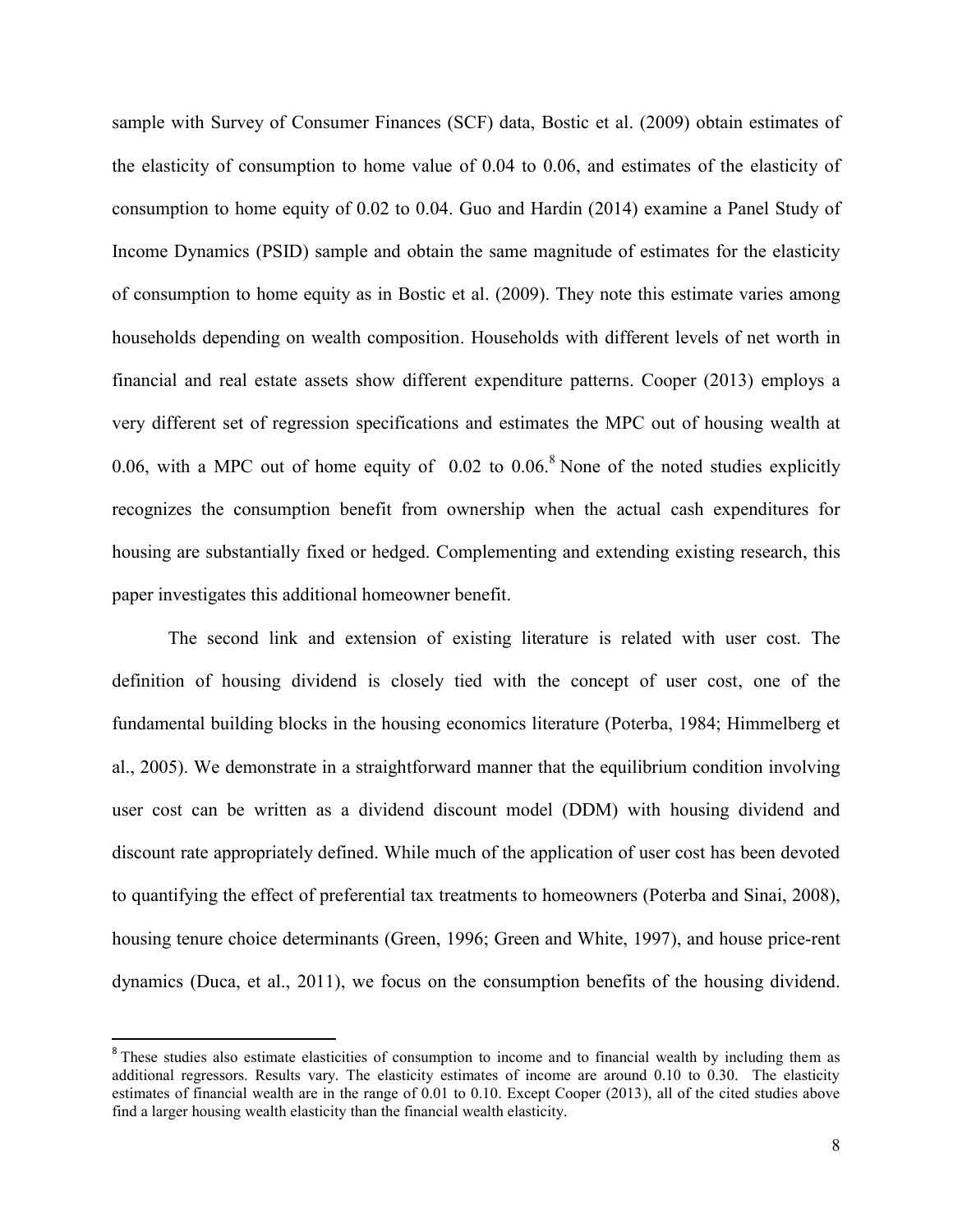Household recognition of flow attributes inherent in the owner cost equation impacts expenditures.

In equilibrium, user costs should equal rents for dwelling units. In a series of papers, however, Verbrugge and Garner (Verbrugge, 2008; Garner and Verbrugge, 2009a, 2009b) demonstrate that the estimated user costs and rents diverge persistently from each other to a surprising degree. The findings are robust regardless of using aggregate indexes or CEX unitlevel data. We note that *part of* this gap between the rent and the user cost is related to what we define as the housing dividend.

The third (somewhat more loosely) related literature strand includes studies on investors'/consumers' differentiation between dividends and capital gains. One of the primary theoretical foundations of financial economics is the irrelevance of dividend policy as applied to firm value (Miller and Modigliani, 1961). Under perfect and complete market conditions, the way a firm chooses to distribute returns related to earning power should not matter in its valuation. <sup>9</sup> When the distribution of dividends conflicts with consumption needs, investors/consumers can always reinvest disbursed dividends or sell shares to create dividend equivalents, thus insulating individual consumption from variations in corporate dividend disbursement. Recent empirical studies testing this theorem with micro level data of stock holdings, however, resoundingly reject the dividend irrelevance tenet (Baker et al., 2007; Dong et al., 2005; Graham and Kumar, 2006), although there are lively debates on why the tests fail.<sup>10</sup>

l

 $9$  Relaxing assumptions in Miller and Modigliani (1961) would challenge the Miller-Modigliani irrelevance theorem. Latest developments along this vein in the field of corporate finance include DeAngelo and DeAngelo (2006), and Mori (2010).

<sup>&</sup>lt;sup>10</sup> Finding different consumption propensities for dividends versus capital gains is potentially justified by the duration dependent net return structure generated by capital gains taxation (Balcer and Judd, 1987; Dammon et al., 2001). Mental accounting is another behavioral finance explanation for investors' preference for cash dividends (Shefrin and Statman, 1984). Meanwhile, it is well-known that equity dividend incomes are concentrated in highincome households. These households' consumption behavior likely differs from the average household, and, in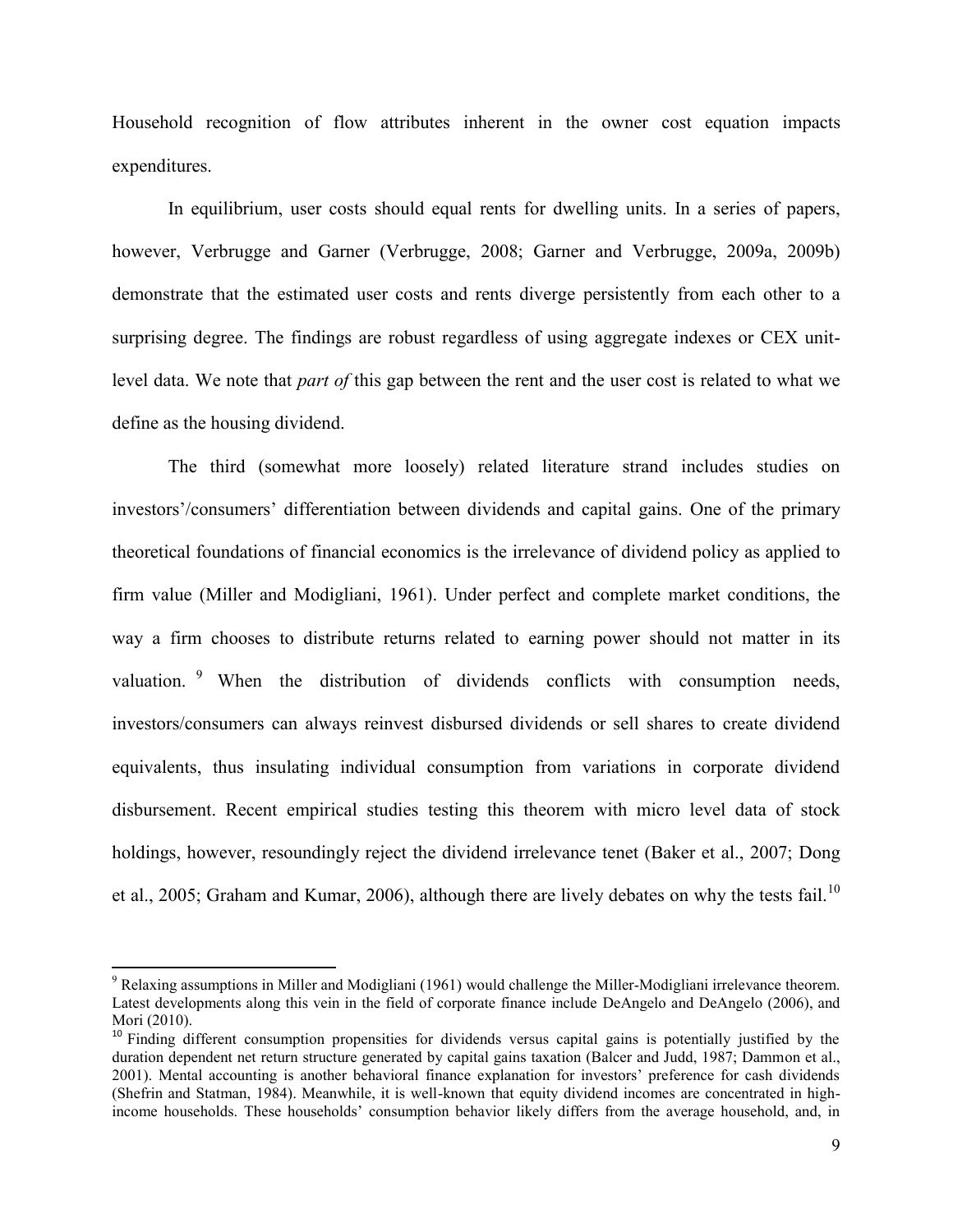By proposing and clarifying the housing dividend construct related to housing wealth, we open the possibility of subjecting housing wealth to the same category of tests with implications attached to the distinctive features of housing wealth.

# **Theoretical Framework**

 $\overline{\phantom{a}}$ 

In this section, we give a precise definition of the housing dividend and expose its role in the pricing of house assets through an analogous formula of the dividend discount model (DDM). We show that insofar as a current occupant-homeowner can fix the operating cost of residing in the house compared with later comers, the resulting housing dividend flow shall be greater than that of a new buyer in the market. This housing dividend accruing to the homeowner shall increase over time, provided that the difference between market equivalent rent and ownership operating cost increases over time.

Since a housing dividend is an implicit cash flow to current homeowners, its liquidity is superior to home equity since access to the latter often involves non-trivial transaction costs. We derive the testable hypothesis concerning the relationship between housing dividend and household expenditure: homeowners' consumption expenditures respond more to a housing dividend than to home equity. Two particular extensions of this hypothesis are: (1) when the liquidity of home equity increases (decreases) due to favorable (unfavorable) market conditions, the relative consumption response to the housing dividend versus home equity is decreased (increased) accordingly; (2) insofar as the size of housing dividend rises with ownership tenure, the consumption response to housing dividend also increases with ownership tenure.

particular, may be less sensitive to cash flow considerations (Poterba and Slemrod, 2007). Hence, it is difficult to extrapolate the Baker et al.'s (2007) estimated propensity to consume to the general population.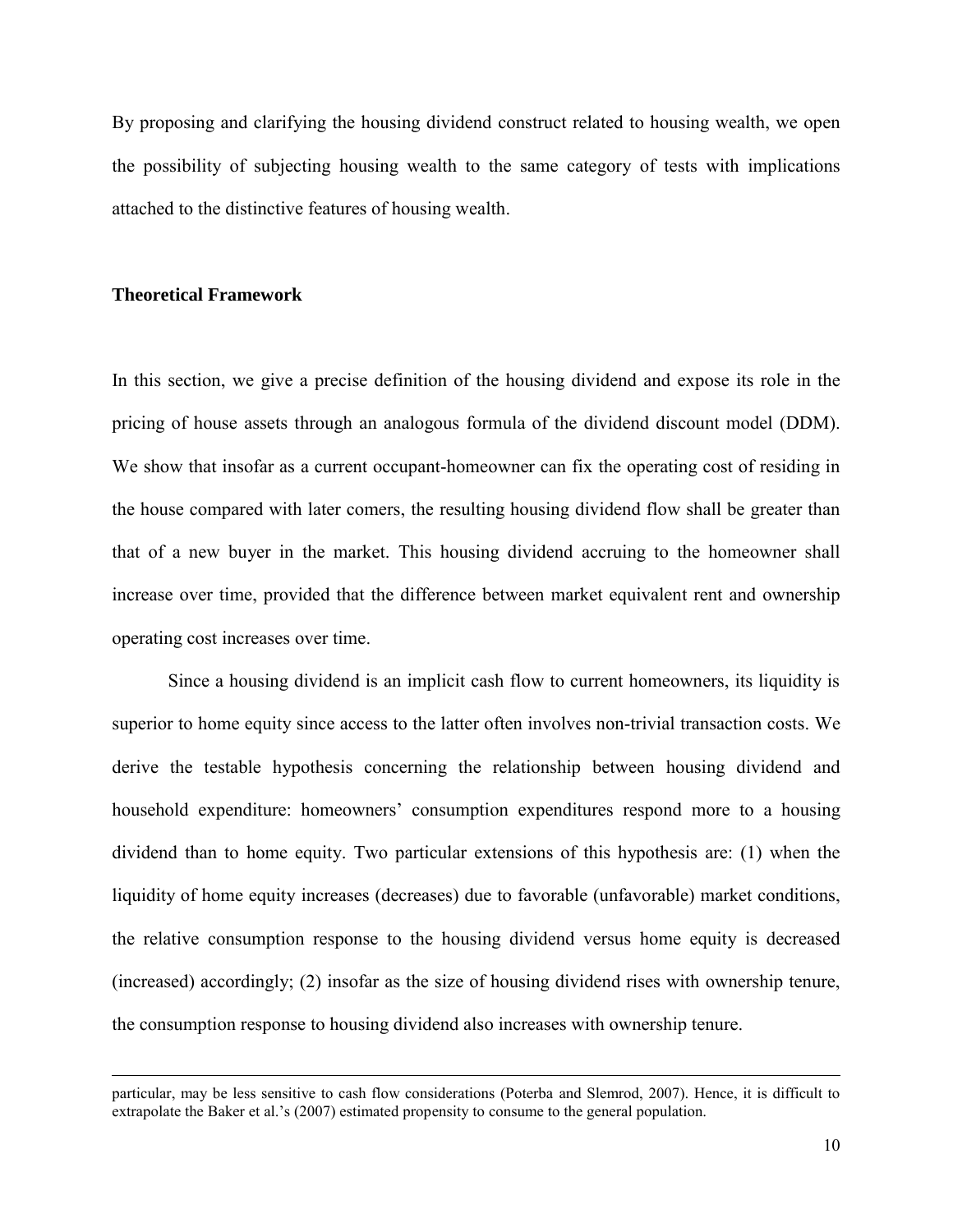We highlight a remark from Himmelberg et al. (2005, pp.68): "The 'dividend' portion of the return from owning a house comes from the rent the owner saves by living in the house rentfree ..." This insight is correct in that the "dividend" indeed includes the rent saved and is an implicit cash savings. But, this remark does not adjust for the realistic senario that homeowners may have to pay mortgages and maintenance costs, two cash outflow items that renters do not have to endure. From a household expenditure or cash flow stand point, ownership alone does not signal the actual benefit over renting.

 We start with the familiar (long-run) equilibrium condition in the housing market that annual cost of owning a particular house should equal the annual cost of renting it, which renders a potential buyer indifferent to owning versus renting:

Annual cost of ownership = Rent . (1)

The majority of households in the U.S. purchase their primary residence with a mortgage. Therefore, the exact formula to compute the annual cost of ownership (e.g., see Himmelberg et al. (2005)) in the left-hand side of (1) shall be modified to include the terms related to mortgage debt

Annual cost of ownership<sub>t</sub> 
$$
\equiv (1 - \alpha_t)P_t(r_t^f + \gamma_t) + P_t(\iota_t + \alpha_t r_t^{m,p} + \alpha_t r_t^{m,t}) - \tau_t P_t(\iota_t + \alpha_t r_t^{m,t}) + P_t \delta_t - (E_t(P_{t+1}) - P_t),
$$
\n
$$
(2)
$$

where  $P_t$  is the house price at time *t*,  $\alpha_t$  the loan-to-value ratio,  $r_t^f$  the risk-free interest rate,  $\gamma_t$ the risk premium to compensate for the higher risk of owning versus renting,  $t_t$  the property tax rate,  $\tau_t$  the effective income tax rate,  $r_t^{m,p}$ the amortized mortgage principal deduction rate, and  $r_t^{m,i}$  is the mortgage interest rate. The third term in (2) captures the tax exemption benefit of mortgage interest and property tax.  $\delta_t$  is the fraction of maintenance cost relative to home value. The last term is the expected capital gain.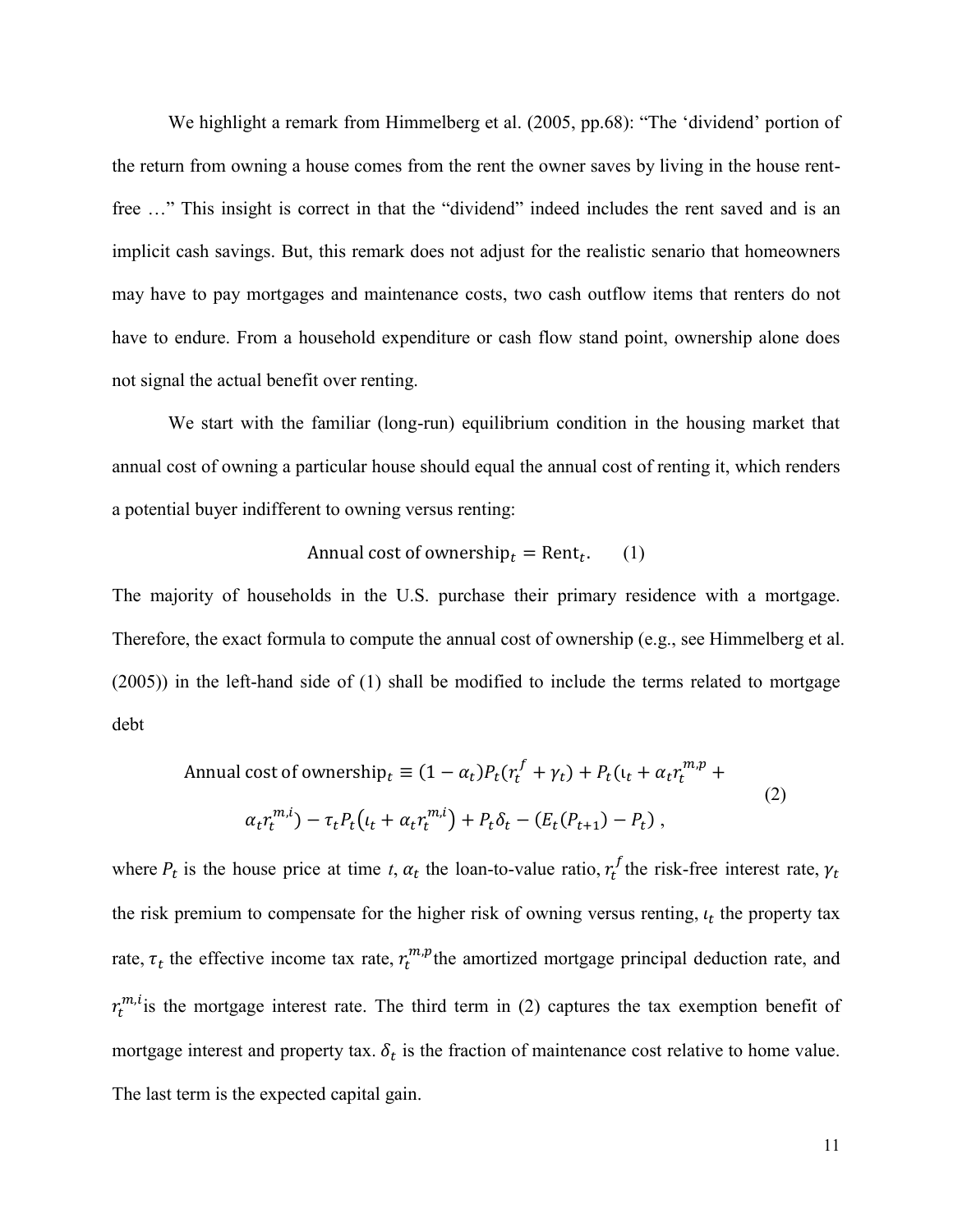User cost, a central concept in the literature of housing economics, is the annual cost of ownership expressed as a fraction of the house value,

User cost<sub>t</sub> 
$$
\equiv
$$
 Annual cost of ownership<sub>t</sub>/P<sub>t</sub>  
= $(1 - \alpha_t)(r_t^f + \gamma_t) + (1 - \tau_t)(l_t + \alpha_t r_t^{m,i}) + \alpha_t r_t^{m,p} + \delta_t - E_t g_{t+1},$  (3)

where  $E_t g_{t+1}$  is the expected growth rate of house value. Note that (3) is a definitional equation paraphrased from the definitional equation (2). Hence, the equilibrium condition (1) can be rewritten into

User cost<sub>t</sub> 
$$
\times
$$
  $P_t$  = Rent<sub>t</sub>.

 Back to the equilibrium equation (1), its simplicity obscures one critical aspect of homeownership: once a house is purchased, the value of some components in the annual cost of ownership will be more fixed than others for the foreseeable future. More specifically, when a homeowner enters into a mortgage contract, the periodic mortgage payment will be largely determined, especially for a fixed rate mortgage; the maintenance cost for the specific house structure shall not fluctuate in response to its market price or rent; the property tax is levied based upon the assessed value, which will be less volatile than the market price; and, various tax exemptions will add to the relative stability of the tax bill.

To capture this in the model, suppose at time  $t=0$ , a buyer purchased a house when the cost of ownership was less than the rent, that is,

$$
(1 - \alpha_0)P_0(r_0^f + \gamma_0) - (E_0(P_1) - P_0) + P_0(l_0 + \alpha_0 r_0^{m,p} + \alpha_0 r_0^{m,i}) -
$$
  

$$
\tau_0 P_0(l_0 + \alpha_0 r_0^{m,i}) + P_0 \delta_0 < \text{Rent}_0.
$$
 (4)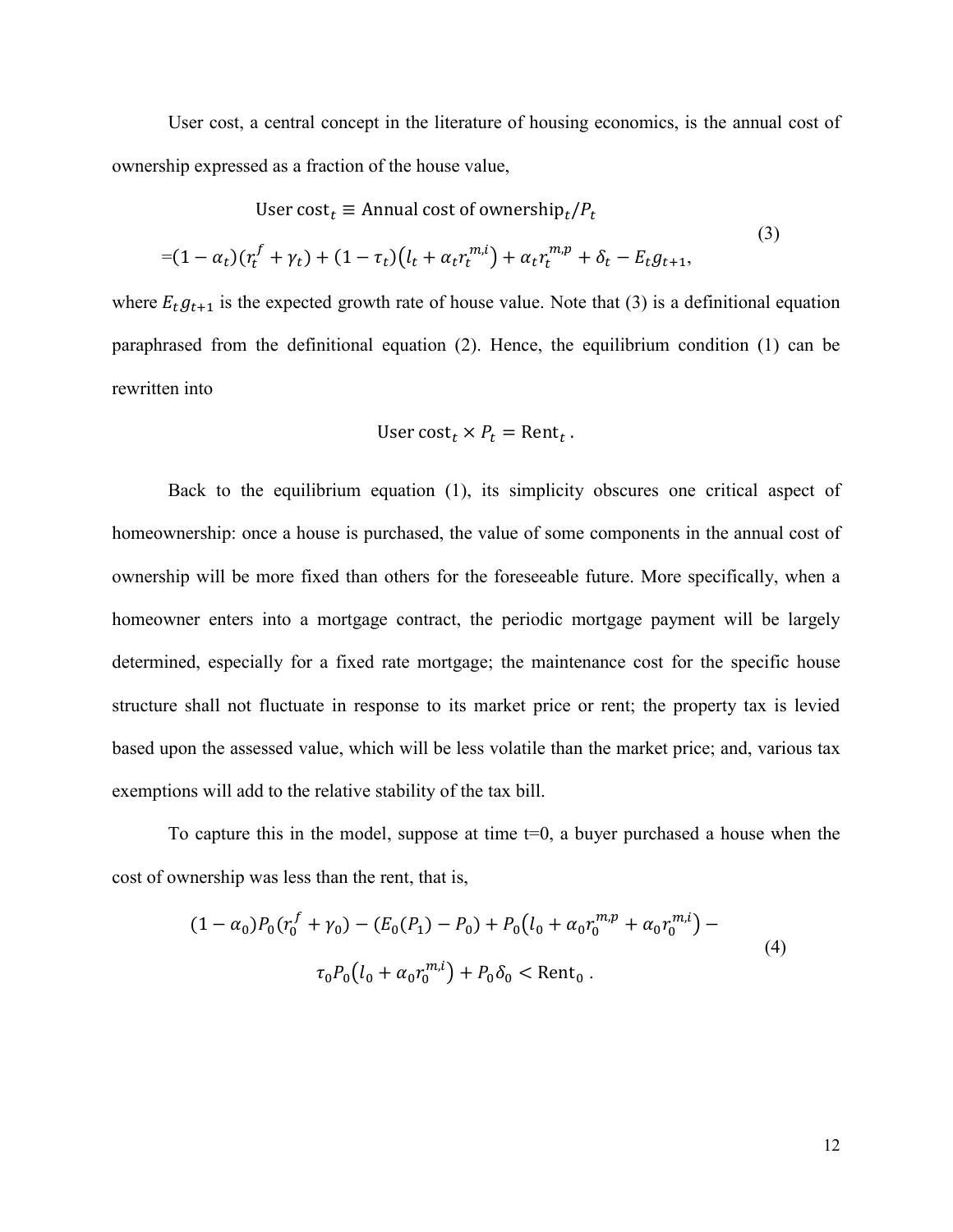Take the last three terms in the left-hand side of (4) (mortgage payment and property tax, tax exemption savings, and maintenance cost) and name them as the *operating cost of ownership*, or OC for short:

$$
OC_0 \equiv P_0(l_0 + \alpha_0 r_0^{m,p} + \alpha_0 r_0^{m,i}) - \tau_0 P_0(l_0 + \alpha_0 r_0^{m,i}) + P_0 \delta_0.
$$
 (5)

From our preceding discussion, after purchase, OC will be fixed to this new homeowner. Yet the vector of the market price, rent, and risk-free rate and risk premium will continue to fluctuate over time (Rent<sub>t</sub>,  $P_t$ ,  $r_t^f$ ,  $\gamma_t$ ) $_{t=1}^{\infty}$ .

 In the idealized setting, for this specific house, its structure and size cannot be changed, and there are always buyers in the market bidding on this house. Sooner or later, at some point of time  $t>0$ , to potential buyers, the equilibrium condition for the house will again be attained:

$$
Rent_t = (1 - \alpha_t)P_t(r_t^f + \gamma_t) - (E_t(P_{t+1}) - P_t) + 0C_t.
$$
 (6)

Equation (6) is restructured from the equilibrium condition (1), singling out  $OC<sub>t</sub>$  for its tendency of being fixed. Equation (6) can be reformatted into

$$
P_t = \frac{\text{Rent}_t - \text{OC}_t}{1 + (1 - \alpha_t)(r_t^f + \gamma_t)} + \frac{E_t(P_{t+1})}{1 + (1 - \alpha_t)(r_t^f + \gamma_t)},
$$
(7)

where the perceived dividend for potential buyers is

$$
DIV_t \equiv \text{Rent}_t - OC_t \quad , \tag{8}
$$

which is the present definition of the *housing dividend*: the difference between market rent and operating cost of ownership. If we iterate (7) into future periods, it becomes a version of the dividend discount model, with the current price  $P_t$  represented by the present value of the future dividend stream with the corresponding discount rate as  $(1 - \alpha_t)(r_t^f + \gamma_t)$ .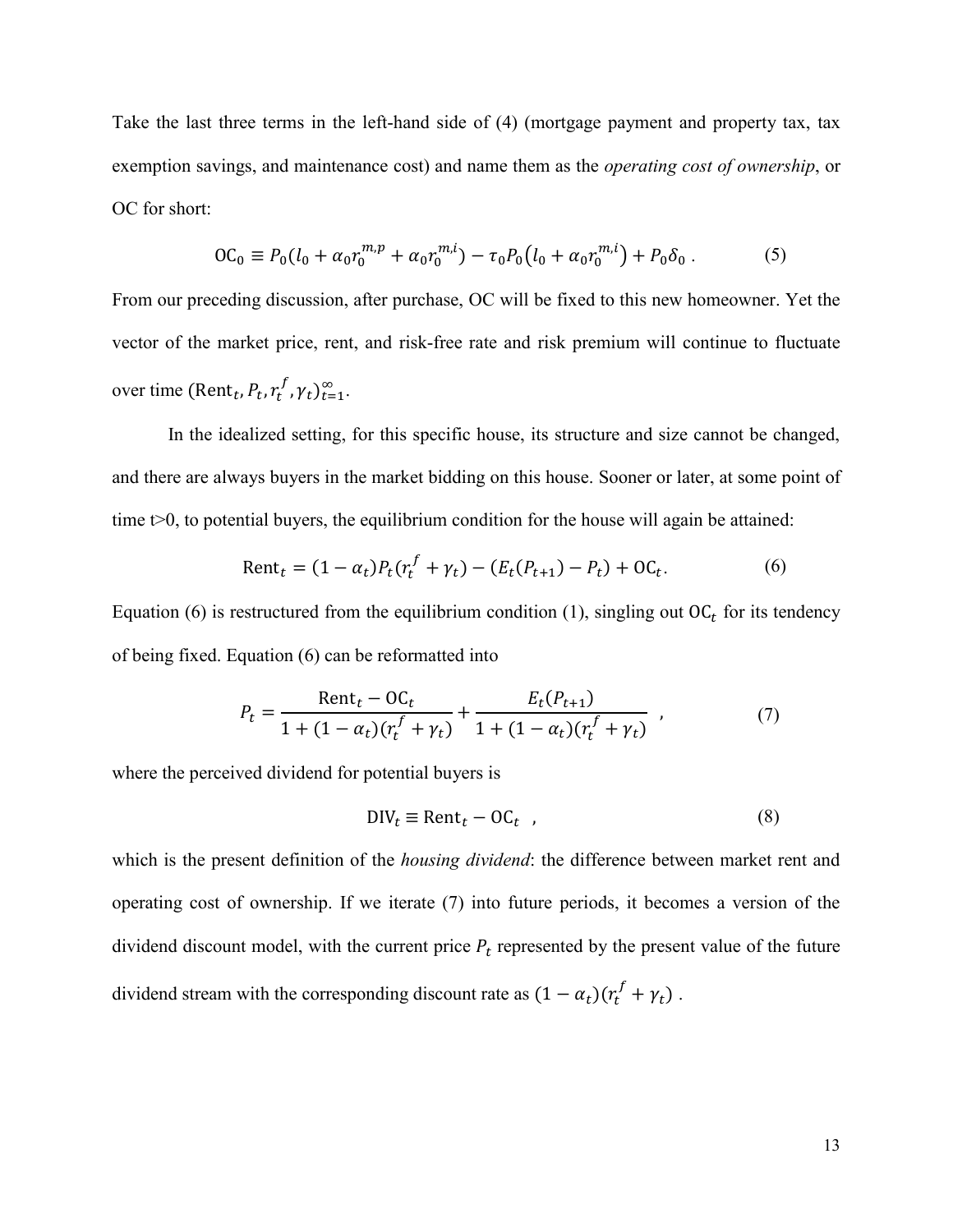For the homeowner who currently resides in the house, however, the operating cost is  $OC_0$  rather than  $OC_t$ . Thus, the actual housing dividend enjoyed by this occupying homeowner is Rent<sub>t</sub> – OC<sub>0</sub>. Let  $P_t^o$  denote the private value placed by the occupying homeowner, then

$$
P_t^o = \frac{\text{Rent}_t - \text{OC}_0}{1 + (1 - \alpha_t)(r_t^f + \gamma_t)} + \frac{E_t(P_{t+1})}{1 + (1 - \alpha_t)(r_t^f + \gamma_t)}.
$$
(9)

In a generally up-trending market, new buyers will face higher mortgage payments and property taxes than the current homeowner who has resided in the house for some time. Therefore the operating cost of ownership of the current homeowner will be less than that of potential buyers,

$$
OC_0 < OC_t \tag{10}
$$

while other determinants in the market on the right-hand side of (9) will be the same for both. For the current homeowner this implies that the housing dividend benefit is higher than what would accrue to a new owner:

$$
DIV_t^o > DIV_t . \t\t(11)
$$

where  $Div_t^o$  is the housing dividend enjoyed by the current homeowner who purchased the house at period 0. Hence, the market price of the house is below her private value placed on it:

$$
P_t < P_t^o \tag{12}
$$

This suggests continued occupancy of the house and no sale, other things held constant.

Having established the intrinsic benefit of owning and occupying the house and enjoying the housing dividend flow, we demonstrate that given that the liquidity attributes of the housing dividend are superior to those of home equity, the consumption response to a change in housing dividend is accordingly higher than that to the change of home equity.

This is best illustrated in a continuous-time stochastic setting for analytical convenience. We write the house pricing equation (7) in its continuous-time counterpart form in which the market price of the house,  $P_t$ , faced by the homeowner, follows the Brownian process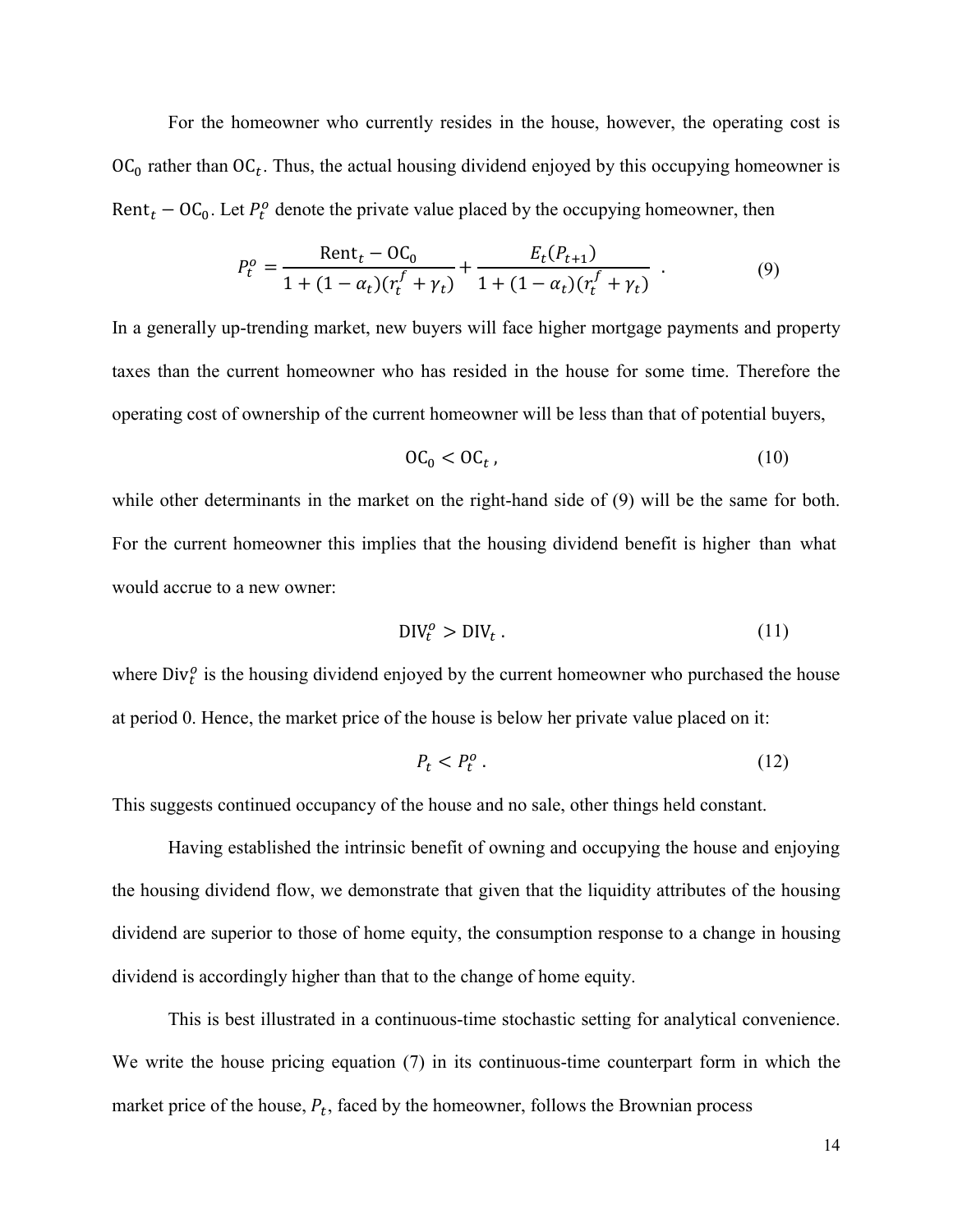$$
\frac{dP_t}{P_t} = (c+d)dt + \sigma_c dZ_{c,t} + \sigma_d dZ_{d,t},
$$
\n(13)

where c is the expected rate of capital gain, and d is the expected housing dividend yield.  $\sigma_c^2$  and  $\sigma_d^2$  are the instantaneous conditional variances correspondingly. There is a (probably positive) correlation between housing dividends and capital gains denoted by the instantaneous covariance  $\sigma_{c,d}$ . From our previous discussion, the current occupant-homeowner enjoys a higher housing dividend flow than that expected in the market for a potential buyer. We capture this by adding a positive  $\varphi$  to *d* so that  $d + \varphi$  is the housing dividend yield for the current homeowner.

 Aside from housing, the homeowner can also save in a risk-free security at the constant rate  $r_f$ .<sup>11</sup> Net worth at the end of period t,  $W_t$ , is divided between home equity and savings in the risk-free asset,  $S_t$ ,

$$
W_t = \theta(P_t - L_t) + S_t, \qquad (14)
$$

where  $L_t$  is the mortgage loan balance. Since the housing dividend is a kind of cash savings, it is a component of  $S_t$ . Since cashing out home equity involves some transaction costs,  $\theta$  ( $0 < \theta < \theta$ ) 1) is the liquidity discount coefficient applied to home equity.

Let  $\omega_t$  be the fraction of wealth held in the home equity. With consumption in period t denoted by  $C_t$ , the dynamic evolution of the homeowner's net worth over time is

$$
dW_t = [\omega_t(\theta c + d + \varphi) + (1 - \omega_t)r^f]W_t dt - C_t dt - \omega_t W_t r^{m,p} dt
$$
  
+ 
$$
\omega_t W_t (\theta \sigma_c dZ_{c,t} + \sigma_d dZ_{d,t}).
$$
 (15)

where  $r^{m,p}$  is the amortized mortgage principal reduction rate. Furthermore, we assume the investor/consumer is maximizing the expected discounted future utility

l

 $11$ <sup>11</sup> The essence of the model remains the same should income and more assets be allowed for, but the derivation will be considerably more cumbersome.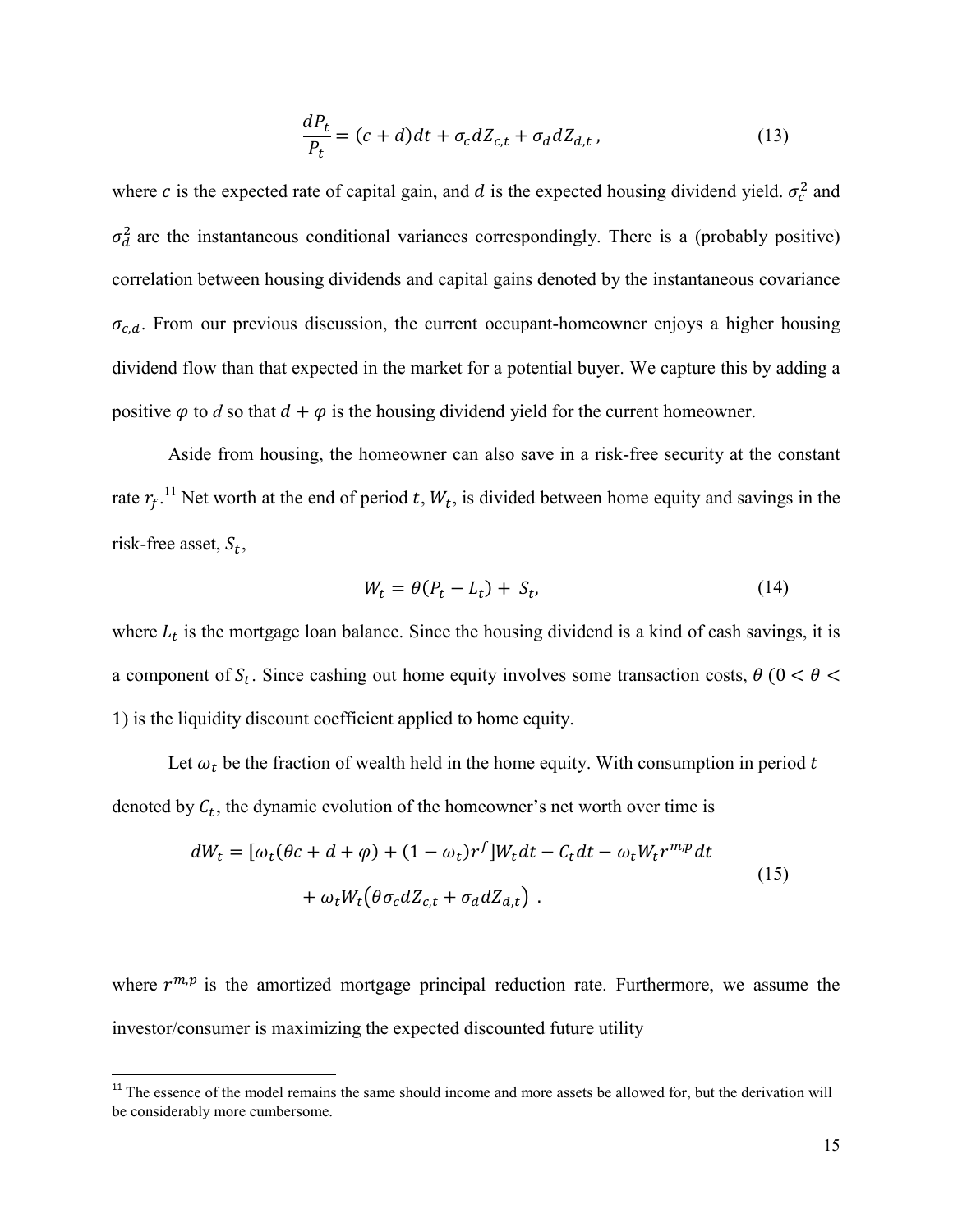$$
E\int_{s=t}^{T}e^{-\rho s}U(\mathcal{C}_s)ds\,,\tag{16}
$$

where  $\rho$  is the discount rate, and  $U(.)$  is the within-period utility function. The investor/consumer's objective is to maximize (16) subject to (15). The maximized value of the function (16) is denoted by the value function  $J(W_t)$ .

The solution to this problem can be characterized by the standard Hamilton–Jacobi–Bellman equation

$$
\rho J(W) = \max_{C,\omega} [D^{c}J(W) + U(C)] ,
$$

where

$$
D^{c}J(W) = [(\omega(\theta c + d + \varphi - r^{m,p}) + (1 - \omega)r^{f})W - C]J_{W}(W) + \frac{1}{2} \omega^{2}W^{2}(\theta^{2}\sigma_{c}^{2} + \sigma_{d}^{2} + 2\theta\sigma_{cd})J_{WW}(W),
$$

from which we solve out

$$
\omega^* = -\frac{(\theta c + d + \varphi - r^{m,p} - r^f)J_W(W)}{(\theta^2 \sigma_c^2 + \sigma_d^2 + 2\theta \sigma_{cd})WJ_{WW}(W)}.
$$

In order to proceed for an explicit solution of optimal consumption,  $C^*$ , a particular form of utility function for  $U(C)$  has to be specified. Let it be the Constant Relative Risk Aversion (CRRA) function,

$$
U(C)=\frac{C^{1-\gamma}}{1-\gamma},
$$

from which we solve out the optimal consumption as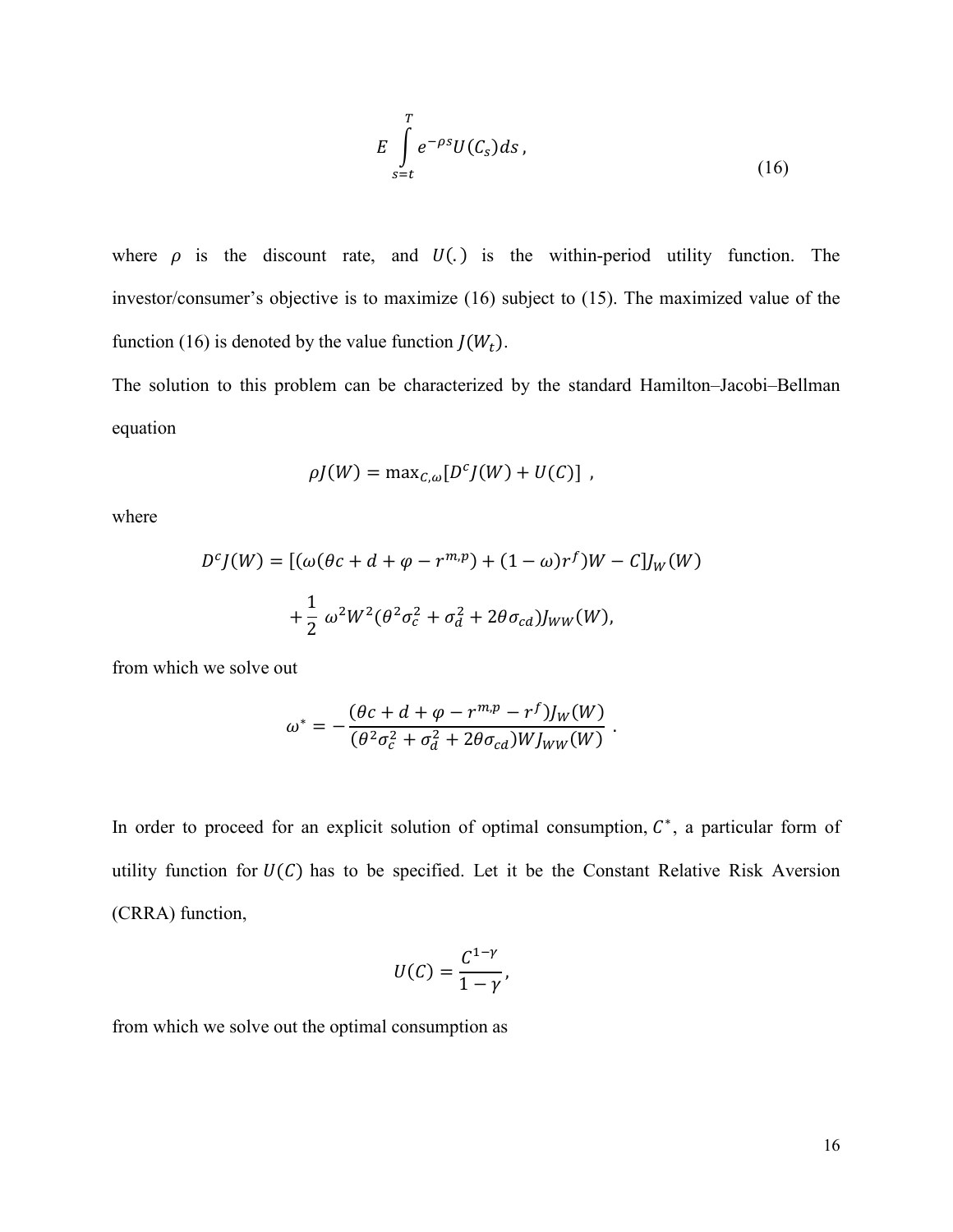$$
C^* = \frac{\gamma - 1}{\gamma} \left[ r^f + \frac{\rho}{\gamma - 1} + \frac{1}{2\gamma} \frac{(\theta c + d + \varphi - r^{m,p} - r^f)^2}{(\theta^2 \sigma_c^2 + \sigma_b^2 + 2\theta \sigma_{cd})} \right] W \equiv \kappa \cdot W
$$
  

$$
\equiv \kappa (\theta \cdot \text{HE} + S) = \kappa \theta \cdot \text{HE} + \kappa \cdot S \,.
$$
 (17)

In (17) the Marginal Propensity to Consume (MPC) for home equity is  $\kappa\theta$ , and for liquid savings (a portion of which comes from the housing dividend) it is  $\kappa$ . From its algebraic expression,  $\kappa$  increases with  $c$ ,  $d$  or  $\varphi$ , implying a higher MPC when the housing dividend or the capital gain is higher. But the increase in  $\kappa$  is larger with respect to the increase in d or  $\varphi$ , as the latter two have no liquidity discount, in contrast to the case for  $c$ . To the extent that the magnitude of  $\varphi$  would rise for the current homeowner because of longer tenure, the MPC would be higher, all else equal. Finally, although it is difficult to pin down the direction of change in  $\kappa$ in response to a change in  $\theta$  (which depends on the sign of, say,  $d + \varphi - r^{m,p} - r^f$ ), at least, when  $\theta$  increases — that is, when the liquidity of home equity improves — the relative difference between the MPC of home equity and the MPC of housing dividend will shrink.

# **Empirical Framework**

Following the theoretical model outlined in the last section, a homeowner's housing dividend (*DIV*) can be measured by the following equation,

$$
DIV = Equivalent + TaxSavings - MorPayments - MainCosts,
$$
 (18)

where  $EquivRent$  is the current market rent of the homeowner's present house, and the other three variables are tax benefits, mortgage payments (including insurance expenses and property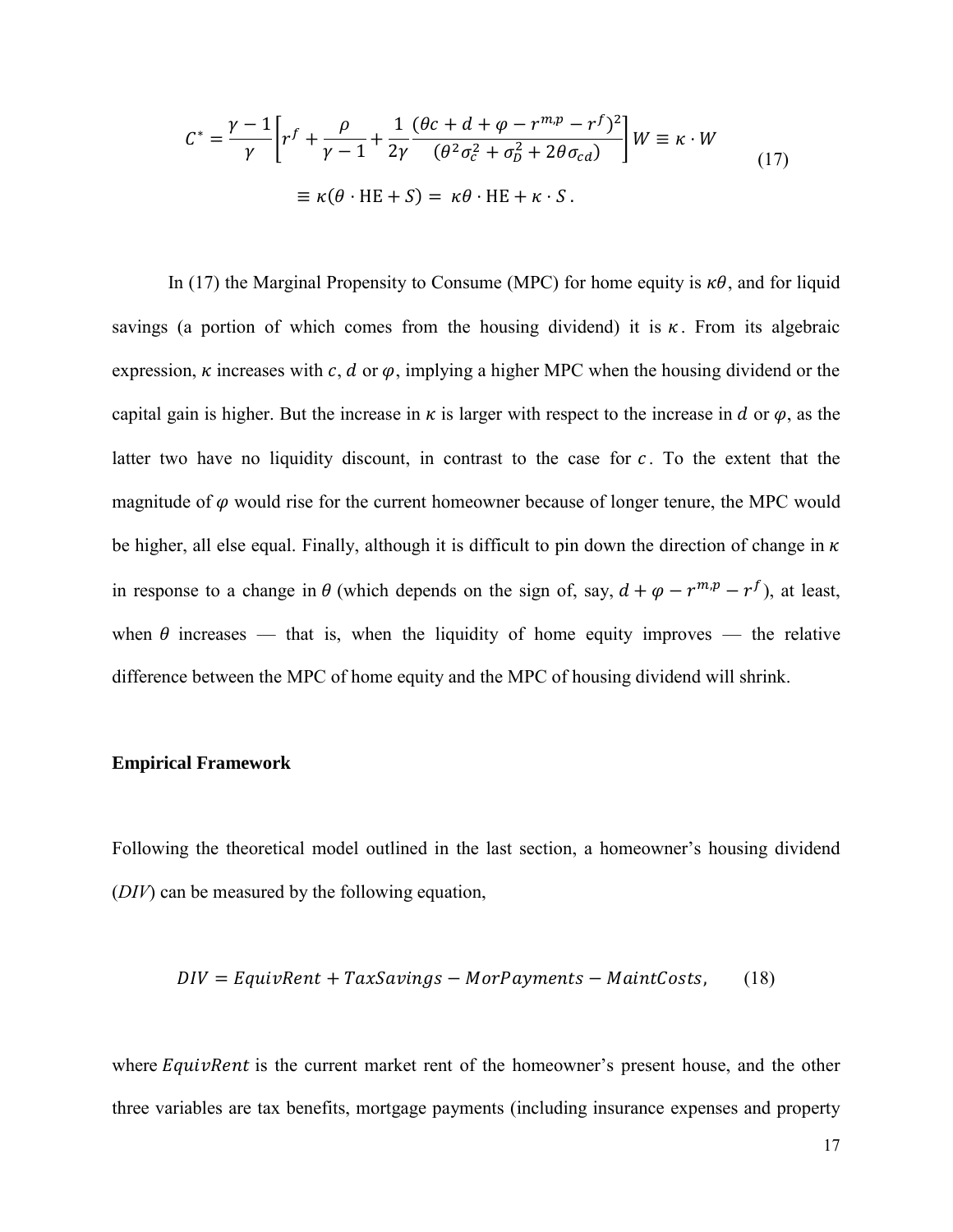taxes) and house related maintenance costs, respectively. Constructed in such a way, *DIV* represents the housing dividend benefit arising from home ownership. It measures the implied cash flow benefit associated with ownership.

We start with the following specification to estimate the relationship between logs of expenditures  $(C)$ , housing dividend  $(DIV)$ , home value  $(H)$ , financial wealth  $(Fin)$ , and income  $(I),$ 

$$
log(C_{i,t}) = \beta_0 + \beta_1 log(DIV_{i,t}) + \beta_2 log(H_{i,t})
$$
  
+ 
$$
\beta_3 log(Fin_{i,t}) + \beta_4 log(I_{i,t}) + X'_{i,t}\beta + u_t + \varepsilon_{i,t}
$$
 (19)

where *i* is the household index, and *t* is the year index.  $X_{i,t}$  is the vector of household-level demographic controls (such as age, family size, etc.),  $u_t$  captures year effects, and  $\varepsilon_{i,t}$  is the idiosyncratic disturbance term.<sup>12</sup> Equation (19), without the housing dividend variable, is a fairly conventional specification in the literature (Bostic et al., 2009).

The housing dividend includes measures of mortgage debt. To demonstrate that the housing dividend effect is not merely a manifestation of a mortgage effect, we break down home value into equity and mortgage debt in the second specification. Including home equity (*HE*) and mortgage balance  $(M)$ ,

$$
log(C_{i,t}) = \beta_0 + \beta_1 log(DIV_{i,t}) + \beta_2 log(HE_{i,t}) + \beta_3 log(M_{i,t}) +
$$
  

$$
\beta_4 log(Fin_{i,t}) + \beta_5 log(I_{i,t}) + X'_{i,t}\beta + u_t + \varepsilon_{i,t} .
$$
 (20)

l

 $12$  Due to the fact that the financial wealth information is only available in the fifth interview of CUs in CEX, we cannot exploit the quarterly panel nature of CEX.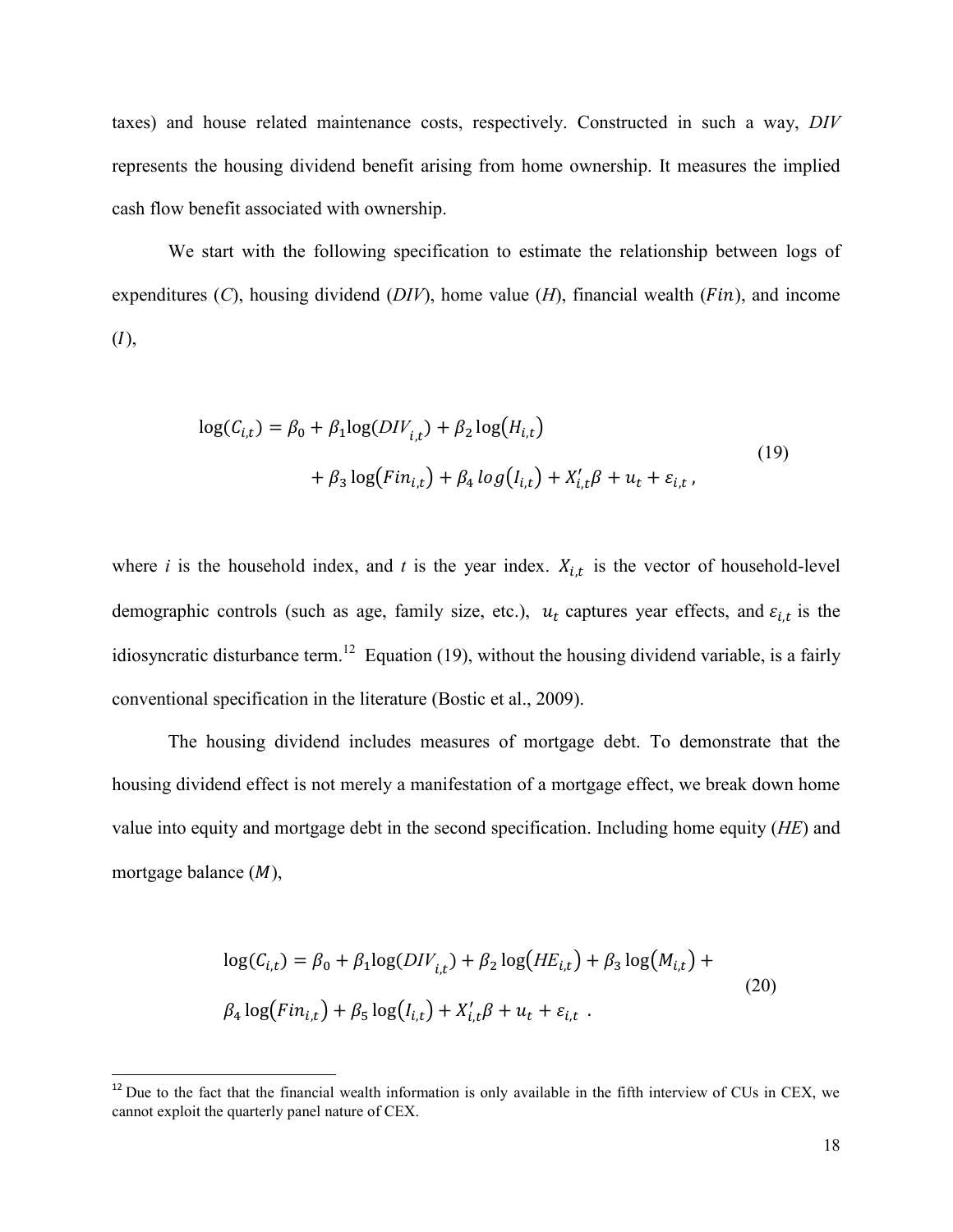Housing equity and mortgage debt are joint determinants of consumption at the household level. From a cash flow standpoint, the amount of mortgage debt outstanding reflects cash that has been withdrawn against the property's value which may have allowed consumption or investment in financial assets at a prior point. This withdrawn cash either decreases the cash outlay that would otherwise occur (when a loan is used to purchase the property), increases the balance of other assets (when the cash is spent on purchases of other assets or investments which likely enhances liquidity) or is channeled directly towards consumption. The cash flow impact of mortgage loans on consumption expenditures has found empirical support in recent studies (Muellbauer, 2008; Benjamin and Chinloy, 2008; Guo and Hardin, 2014).

# **Sample Selection and Measurement Issues**

 $\overline{a}$ 

NBER's CEX extracts are used to construct the pooled sample for the period 1988 to 2011.<sup>13</sup> Housing market prices and housing costs of ownership, along with mortgage balances outstanding, are extracted from the BLS version of the original CEX sample.<sup>14</sup> The criteria for a consumer unit (CU) (most likely a household) to be selected for analysis are standard: the CU

<sup>&</sup>lt;sup>13</sup> 1995:Q3-Q4 and 2004:Q3-Q4 observations are omitted due to a sample frame change that occurred in 1996 and 2005, which makes it impossible to track a small fraction of the consumer units for the full year. Observations from years prior to 1988 as well as 1991:Q2-Q4 and 1992 are omitted due to unavailability of detailed expenditure files on mortgage payments and house operational costs.

<sup>&</sup>lt;sup>14</sup> NBER CEX files (cleaned and streamlined by Ed Harris and John Sabelhaus) condensed hundreds of expense categories into a much smaller set of summary categories (the documentation can easily be accessed at [http://www.nber.org/data/ces\\_cbo.html\)](http://www.nber.org/data/ces_cbo.html) and annualized the data. The BLS version of the CEX samples also includes some summary categories that may overlap with those in the NBER extract version, but they are presented on a quarterly basis. Whenever possible, we use what is already available in the NBER version; if a particular variable or spending category is opaque, missing, or limited in construction in the NBER version, we turn to the family (FMLY) or detailed expenditure files of BLS version. For example, the variable of owned housing principal reduction in the NBER version includes the reduction of mortgage principals on vacation properties, whereas the BLS version distinguishes between these two. For the post-2007 data for which NBER version is unavailable, we follow Harris and Sabelhaus' procedure to create those summary-level expenditure variables to be consistent.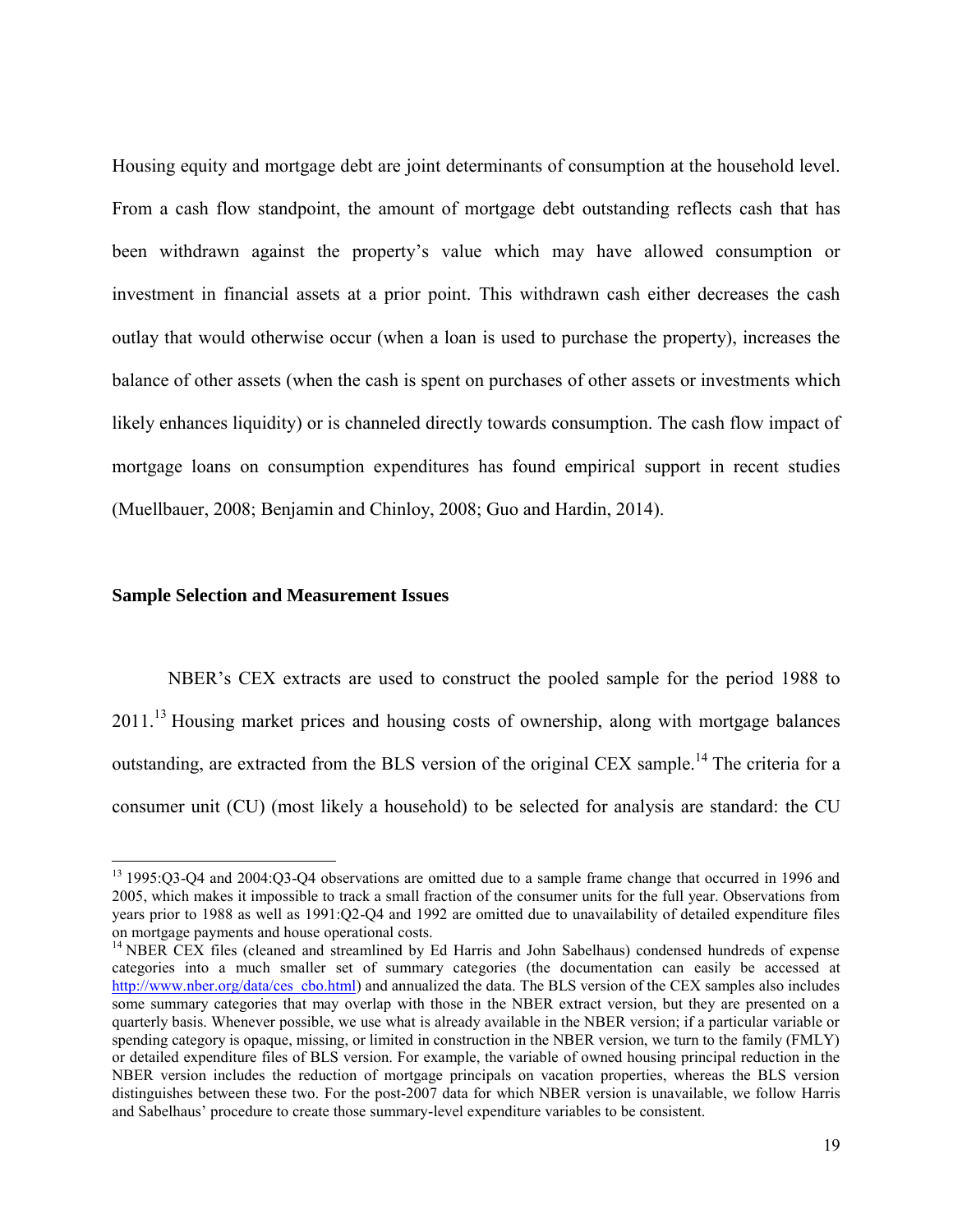has to be interviewed consecutively for four quarters (the maximum number of quarters for which a CU could be interviewed), is a "complete income reporter" as defined by the BLS, is not a student household, and has unambiguous homeownership status.<sup>15</sup> We only use the houserelated records pertaining to the property that the consumer unit occupies and further restrict the sample to households reporting positive pre-tax income and positive food expenditures. Financial wealth equals the combined balances in checking, savings, and brokerage accounts. All measures of expenditures are annualized. All economic variables, if applicable, are deflated to 2005 dollars using the CPI-U index.

Summary statistics of the benchmark analysis sample are presented in Table 1. The typical household is headed by a 52 year-old person. 67 percent of the heads of household from the sample periods are married. The typical family size is 2.7 members. 89 percent of the households are in urban areas. 89 percent of household heads are caucasian. In the sample, the median value of home equity is substantially greater than the value of financial wealth, but is only slightly greater than the balance of mortgage debt. The financial wealth has the greatest variation relative to its mean. Perhaps most important, the median housing dividend, which is a recurring flow measure, is very similar in size to the median stock holdings of a household. In essence, the typical household receives a flow benefit (implied dividend) on an annual basis that is almost equivalent to its stock of financial assets. For example, a household may receive \$3,000 per year by accounting for its housing dividend while holding only \$2,500 in stock/financial assets. The household would need \$60,000 in financial assets yielding 5% annually to generate an equivalent dividend yield on its financial assets. This highlights the importance and relevance of housing dividends.

 $\overline{\phantom{a}}$ 

<sup>&</sup>lt;sup>15</sup> Which means, for instance, a homeowner who rents a property elsewhere to live in is discarded from the sample.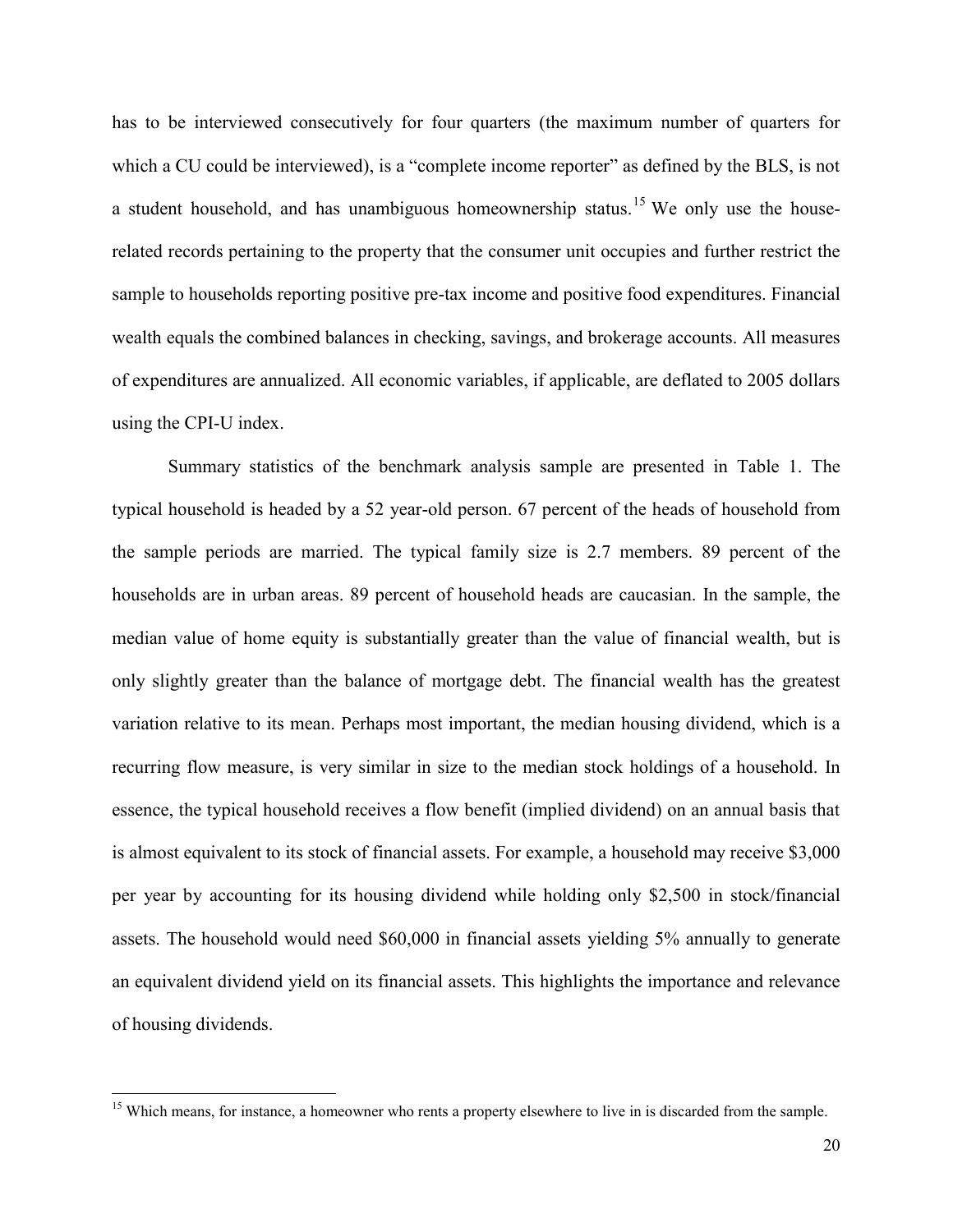Expenditure measures are of three primary types: durable goods, non-durable goods, and services, in accordance with the latest 2009 comprehensive revision of classifications of Personal Consumption Expenditures (PCE) (McCully and Teensma,  $2008$ ).<sup>16</sup> In the standard classification system, services include housing and utilities, healthcare, transportation services, recreation services, food services and accommodations, financial services and insurance, and other services. However, for our purpose, housing-related maintenance, insurance and other expenses are excluded from services expenditures to avoid a confounding bias due to the use of these expenses to generate the housing dividend (which already includes these expenditures and debt service as part of the recurring expenditures related to home ownership). Total consumption expenditures are the sum of the above three primary types. Food expenditures include food consumed at and outside the home in our analysis.<sup>17</sup> These estimates related to food facilitate comparisons with previous studies using PSID data to examine wealth effects and food expenditures. We also add two broader measures of services and total expenditures that add education expenses and charitable giving into the components of their baseline definitions.

The CEX data provide estimates of the market value for each household's housing unit. The BLS version of the CEX is used to extract this value from the household's initial interview. The value estimate is provided by the CU. Correspondingly, the mortgage principal balance is

 $\overline{\phantom{a}}$ 

<sup>&</sup>lt;sup>16</sup> In general, goods are commodities that can be stored and perhaps used over time, and services are commodities that cannot be stored and have to be consumed at the time and location of purchase. For an item that has both a goods component and a services component, the classification is based on the predominant component (e.g., spending on alcoholic beverages consumed away from home is classified as services). Durable goods have an average useful life of at least 3 years, including motor vehicles and parts, furnishings and durable household equipment, recreational goods and vehicles, and other durable goods. Nondurable goods have an average useful life of less than 3 years, including food and beverages purchased for off-premises consumption, clothing and footwear, gasoline and other energy goods.

In the 2009 revision of the NIPA Personal Consumption Expenditures classification system, purchased meals and beverages at food services and drinking places are counted as services (Bureau of Economic Analysis, 2012), thus spending at restaurants is now counted as service expenditures, in contrast to as non-durable goods as before. However, the food expenditure used in this paper covers both food purchased for home production as well as consumed at restaurants, therefore is a mix of components from non-durable goods and services categories.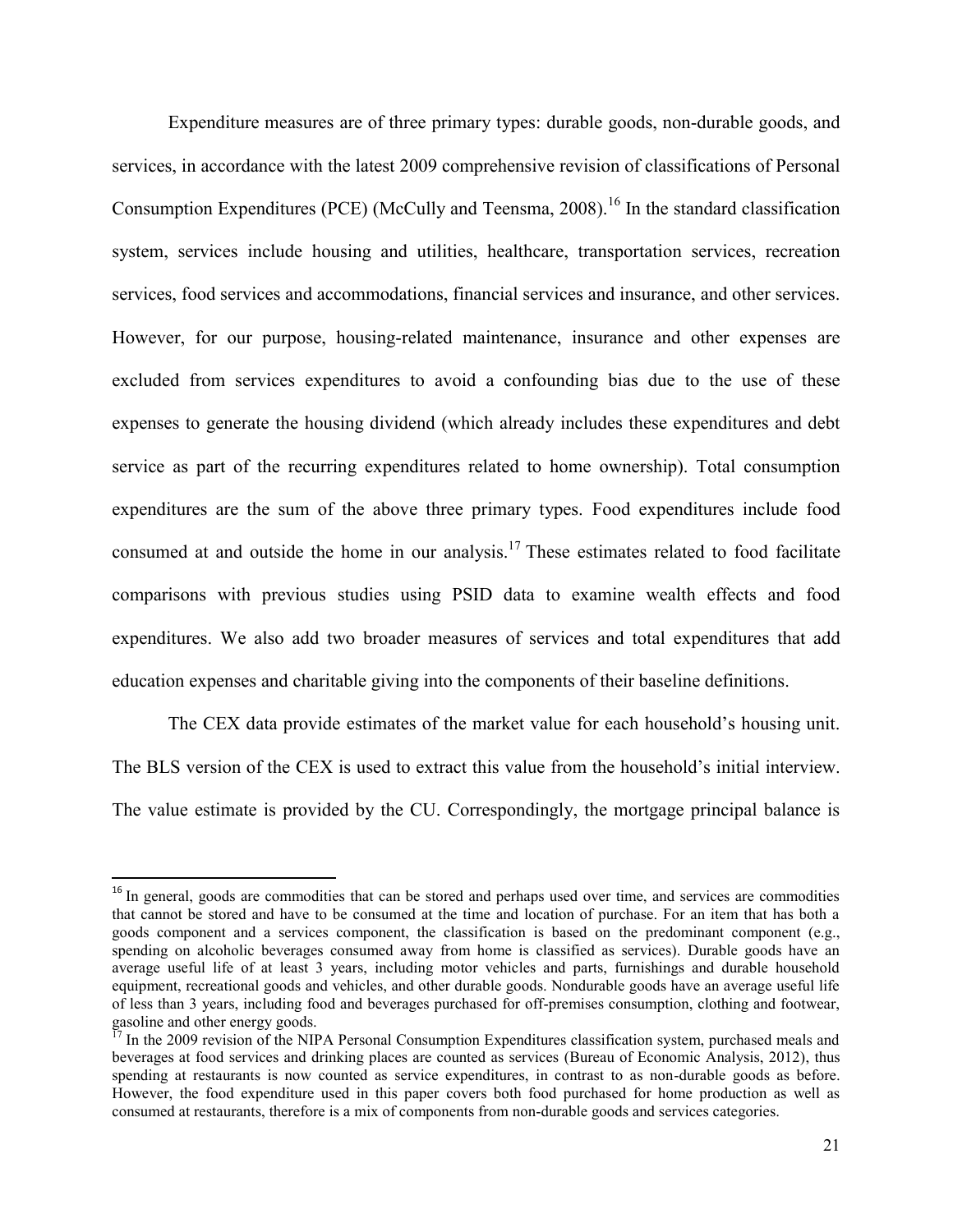also the amount reported by the household. Home equity is calculated as the difference between these two.

Recall that the housing dividend for homeowners is defined as the equivalent market rent (what a homeowner would receive should he or she rent the house) plus tax savings related to interest payments and property taxes, then subtracted by the mortgage payments (inclusive of principal reduction, <sup>18</sup> mortgage interest and property taxes), house maintenance, repairs, insurance, and other expenses. Two data issues related to this variable are worth noting. First, the variables used to derive the "housing dividend" are all available in CEX, except individual federal tax rates, without which a homeowner's tax savings cannot be exactly imputed. While it may be possible to impute household-level tax benefits related to homeownership, we, however, have chosen not to do so, which likely understates housing dividends. The present results would likely be strengthened should tax benefit estimates be incorporated.

Second, the equivalent market rent for the house of a homeowner is self-assessed. These self-reported rents could be noisy relative to some benchmark, either professionally assessed rents or the predicted values of a hedonic regression model.<sup>19</sup> The benchmark is difficult to define, however, if the owner-occupied dwelling units fundamentally differ from rental units by location and zoning codes restrict actions that can be taken by homeowners. In addition and more important in the context of CEX data, a benchmark or general index does not tie each household observation (concerning the household's mortgage debt, financial assets, household expenditures, et cetera) directly to a property. A homeowner has both advantages and disadvantages in

l

 $18$  This variable is to be distinguished from another variable — special or lump sum mortgage payments, which may or may not be related with refinancing or property transactions. As a robustness check, we exclude all observations that report non-zero values for lump sum mortgage payments, or non-zero values in purchase or selling prices of properties, and find virtually no difference in results.

<sup>&</sup>lt;sup>19</sup> Francois (1989) lists a number of reasons why a hedonic model using market rents would underestimate the true underlying rents.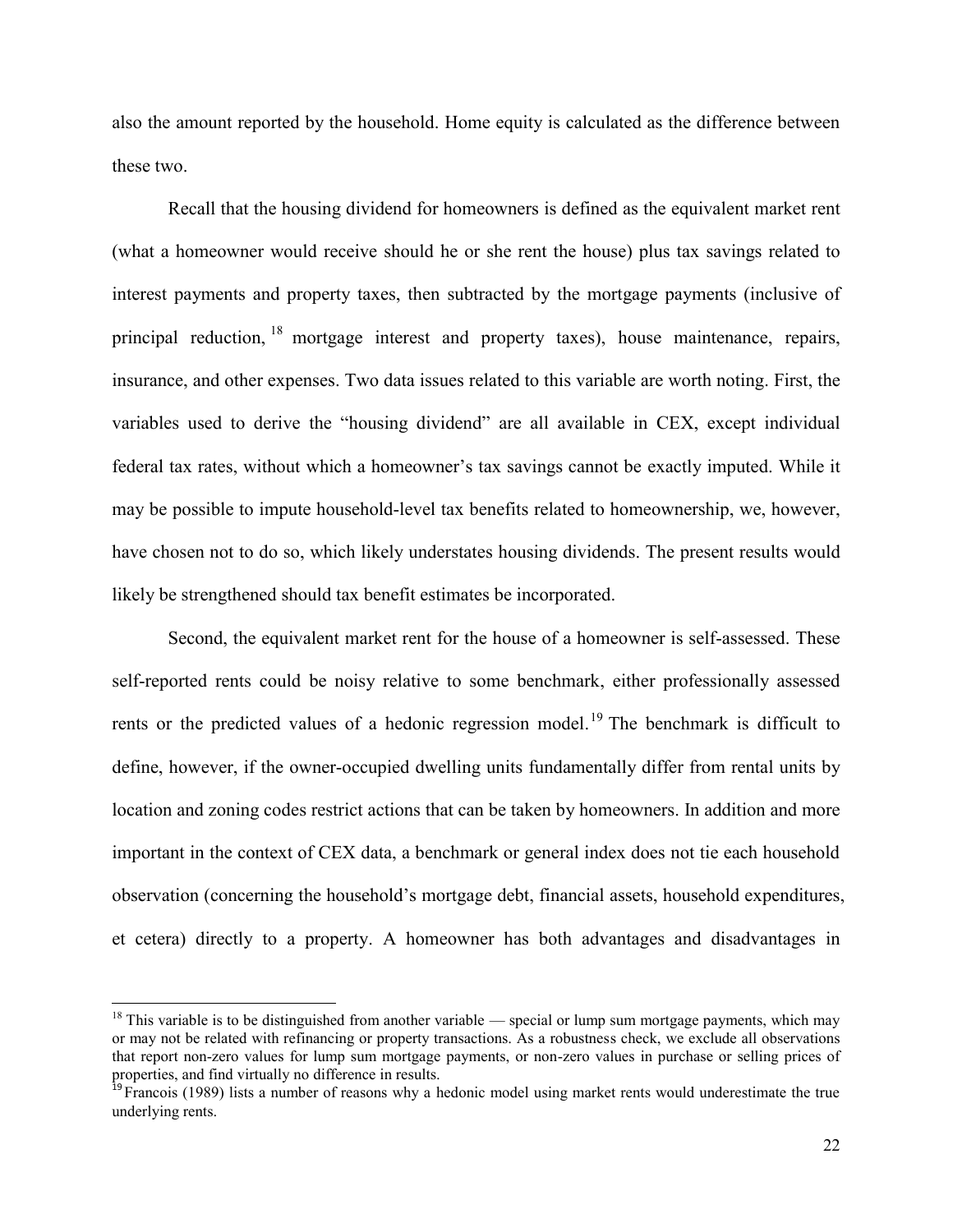providing an estimate of equivalent rent when compared with professional assessors. On one hand, a homeowner has to stay alert to rental market conditions to be able to offer an accurate estimate. On the other hand, it is possible that a homeowner possesses superior information that is unavailable to outside assessors in estimating equivalent rent.<sup>20</sup> Specifically, for the present case, Garner and Verbrugge (2009a) find that in CEX data the self-reported equivalent rents are sensibly related to the limited set of housing characteristics, such as home value, number of rooms, structural type, age of dwelling, poverty rate in the region, et cetera. This suggests homeowners are reasonably informed concerning the housing market when estimating market rents. In any case, if there is any potential classical measurement error in the self-reported equivalent market rent that enters into the housing dividend variable, the textbook conclusion for errors-in-variables holds that the coefficient estimates of household dividend are biased towards zero. The implication is that the reported estimates of the housing dividend variable could be in the low-end range of its true parameter value which strengthens the results presented.<sup>21, 22</sup>

Likewise, some concerns with respect to the accuracy of the wealth variables (financial wealth in particular) in CEX data need to be addressed. For instance, Bostic et al. (2009) argue

l

<sup>&</sup>lt;sup>20</sup> Heston and Nakamura (2009) note the possibility that homeowners might place above market values when assessing equivalent rents if units have special features.

<sup>&</sup>lt;sup>21</sup> It is possible that the noise in equivalent rents is non-random, correlated with household characteristics or even expenditures in one way or the other. Explicit evidence on this, especially for the CEX self-reported rent data, is elusive. If the literature on the quality of homeowners' self-assessed house value is of any guidance, no consensus has been attained. Goodman and Ittner (1992) and the earlier studies cited therein, and more recently, Kiel and Zabel (1999) and Agarwal (2007), find homeowners mostly overestimated their house value by several percentage points relative to an outside benchmark. Ihlanfeldt and Martinez-Vazquez (1986) find the discrepancy between homeowners' self-assessed house value and appraisal value is related to owners' race and age. Agarwal (2007) finds that whether a homeowner is an overestimator or an underestimator depends on a host of household socioeconomic characteristics. In contrast, Kain and Quigley (1972), Goodman and Ittner (1992) and Kiel and Zabel (1999) find the errors in these estimates are not statistically significantly related to characteristics of the owners. The discrepancy in the findings of studies cited above may well rest on the different data sources these authors use. Regardless, owners' assessed house value is heavily employed in empirical work. In theory, how a consumer plans his or her consumption depends justifiably on the perception of wealth and income level he or she has given the information set at that point of time. Agarwal (2007) provides evidence supporting this view.

 $22 \text{ In addition, the limitations of CEX data on housing characteristics variables prevent us from taking a cross$ hedonic estimation to obtain predicted equivalent rents for these households, as done in Goodman (1988). To assess the impact of over-estimating rents, we discount each household's reported rent value by as large as 10% and still find the housing dividend effect is comparable to the home value wealth effect in terms of MPCs.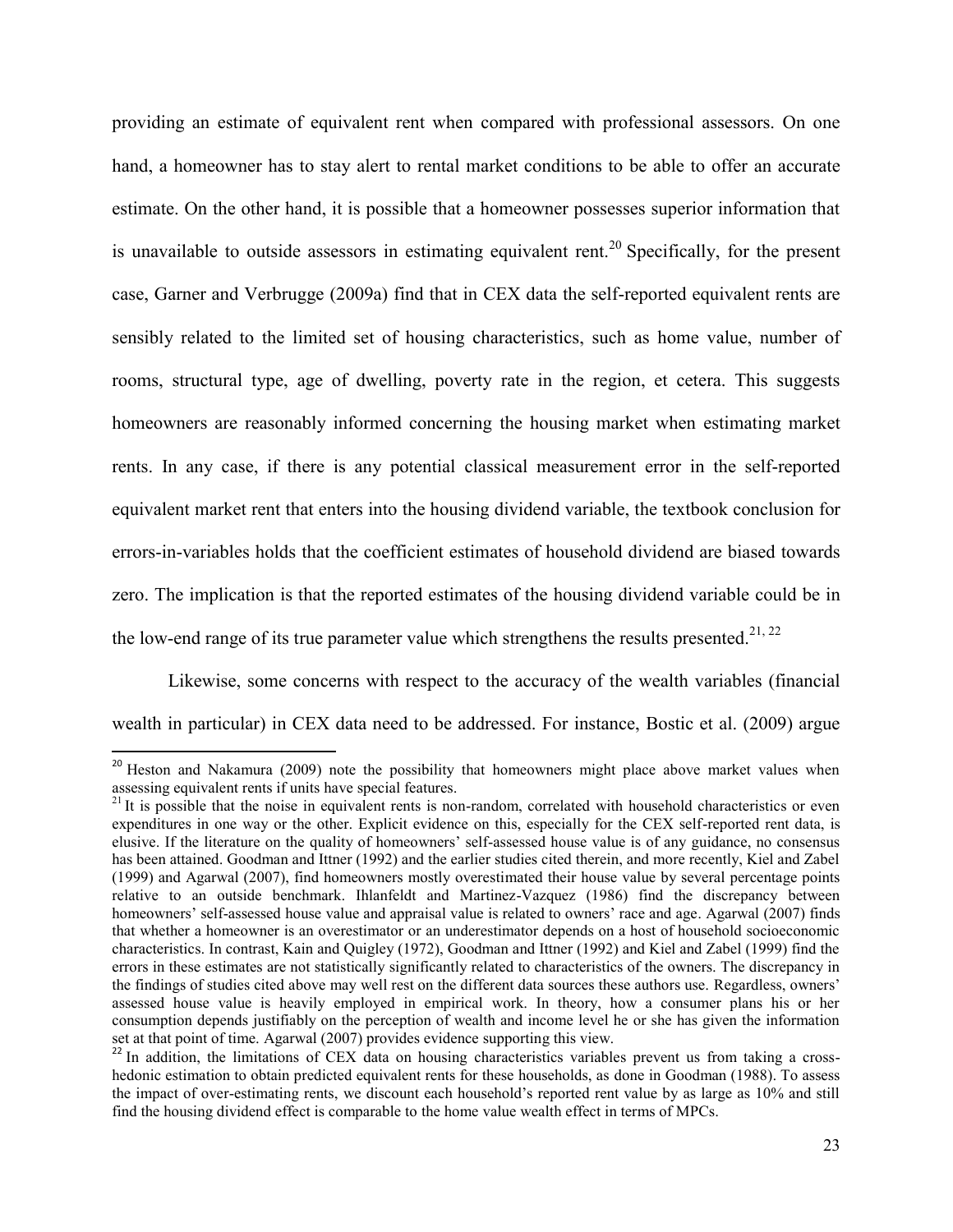that the CEX financial wealth variables may be noisy and of limited scope. This is why they resort to a statistical matching algorithm to combine CEX with Survey of Consumer Finances (SCF) samples to obtain balance sheet-related measures. This view, however, does not represent the consensus on the issue, as a number of studies have endorsed the validity of available CEX balance sheet information (Attanasio, 1994; Johnson and Li, 2009, 2010; Maki, 2001). Johnson and Li (2009, Table 3) show that the mean levels of primary mortgage, vehicle loans, and credit card balances of consumer units in the CEX are fairly close to those in the SCF, while the CEX displays lower variation in these variables relative to the SCF. $^{23}$ 

To shed light on measurement concerns, we present in the appended Table A1 the estimated coefficients of home value and financial wealth without controlling for the housing dividend. This is the baseline specifiction used in Bostic et al. (2009, Table 3). Compared with their results, the present estimates show a somewhat larger effect for home value (0.10 for durables and 0.12 for total expenditures) and for income, but a similar effect for financial wealth in terms of elasticity.<sup>24</sup> This is consistent with the view that wealth variables in CEX are not necessarily noisier in the classical sense of errors-in-variables violations. Again, recognition is made with regard to the overall data associated with this and other papers related to the area of interest, which remains central to policy and household decision-making.

#### **Life-cycle Patterns**

 $\overline{\phantom{a}}$ 

 $^{23}$  This probably reflects the top-coding of some of the variables in CEX. In Table A2, we provide the estimates from the median regressions, which are less likely to be affected by top-coding, to show that they are similar to those yielded by linear regressions.

 $24$  These estimates are comparable to other studies using different sources of micro data and different estimation schemes. For example, by exploring a large panel data set of Hong Kong households with various econometric specifications, Gan (2010) estimates a housing wealth effect of about 0.10-0.19 measured by the elasticity of consumption.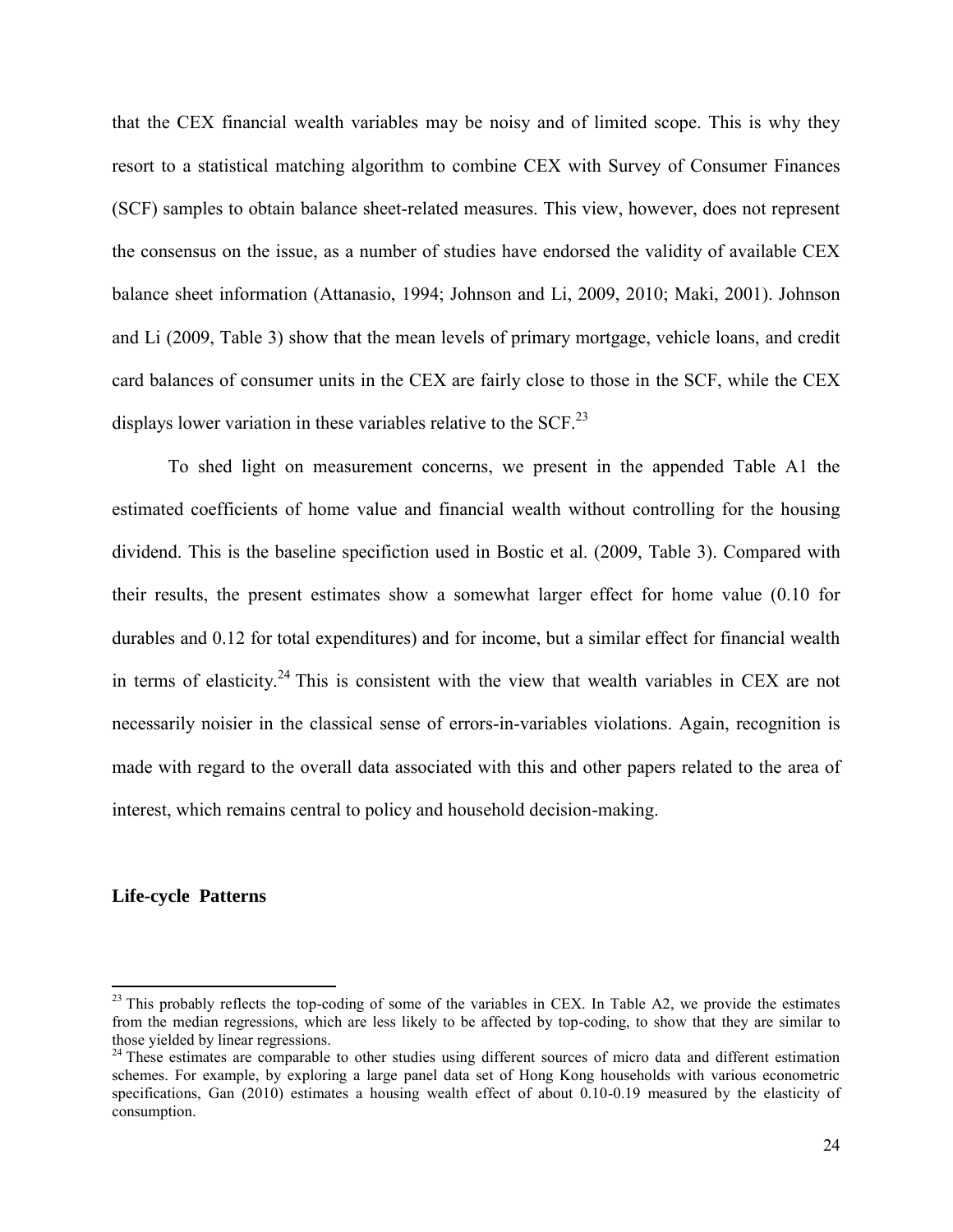Figure 1 depicts housing dividend life-cycle patterns. The sample is divided into eight 5-year age groups based on the head of household's age. The last group is with age equal to or above 65. The mean of housing dividends (in 2005 dollars) is computed for each group from all years, from 1988 to 1996, from 1997 to 2006, and from 2007 to 2011, respectively. The period of the late 1990s to 2005 or 2006 represents the housing booming period preceding the latest housing market crash (Glaeser, et al., 2010; Ferreira and Gyourko, 2011). The age related measures are meaningful in several ways. It is likely that households headed by older members have longer house tenure while the life-cycle pattern should follow a typical housing choice or housing quality pattern.

Figure 1 clearly demonstrates that inflation adjusted housing dividends increase across the age groups for all three time periods. For the entire sample, the mean real housing dividend increases from \$860 for the 25-29 age group to over \$6,700 for the 65+ age group. This trend suggests that the housing dividend (housing expenditure hedge) accrues more to households headed by older persons, likely due to the fact that many of them have resided longer in their current housing units. This fact is confirmed by Figure 3, showing the rise of housing dividend with housing tenure. Interestingly, Garner and Short (2009) also find that older households' (age 65 and above) implicit rental incomes (akin to our housing dividends) are greater than younger households' across all deciles of income distribution, no matter what method is used for computing the equivalent rents of owner-occupied house units. The life-cycle profile of housing dividends contrasts with the hump-shaped profiles of earnings and consumption expenditures documented in Ghez and Becker (1975) and Gourinchas and Parker (2002).

To better understand the rise in housing dividend with age, the dividend is broken into three components (equivalent rent, mortgage payments, and maintenance, insurance and other

25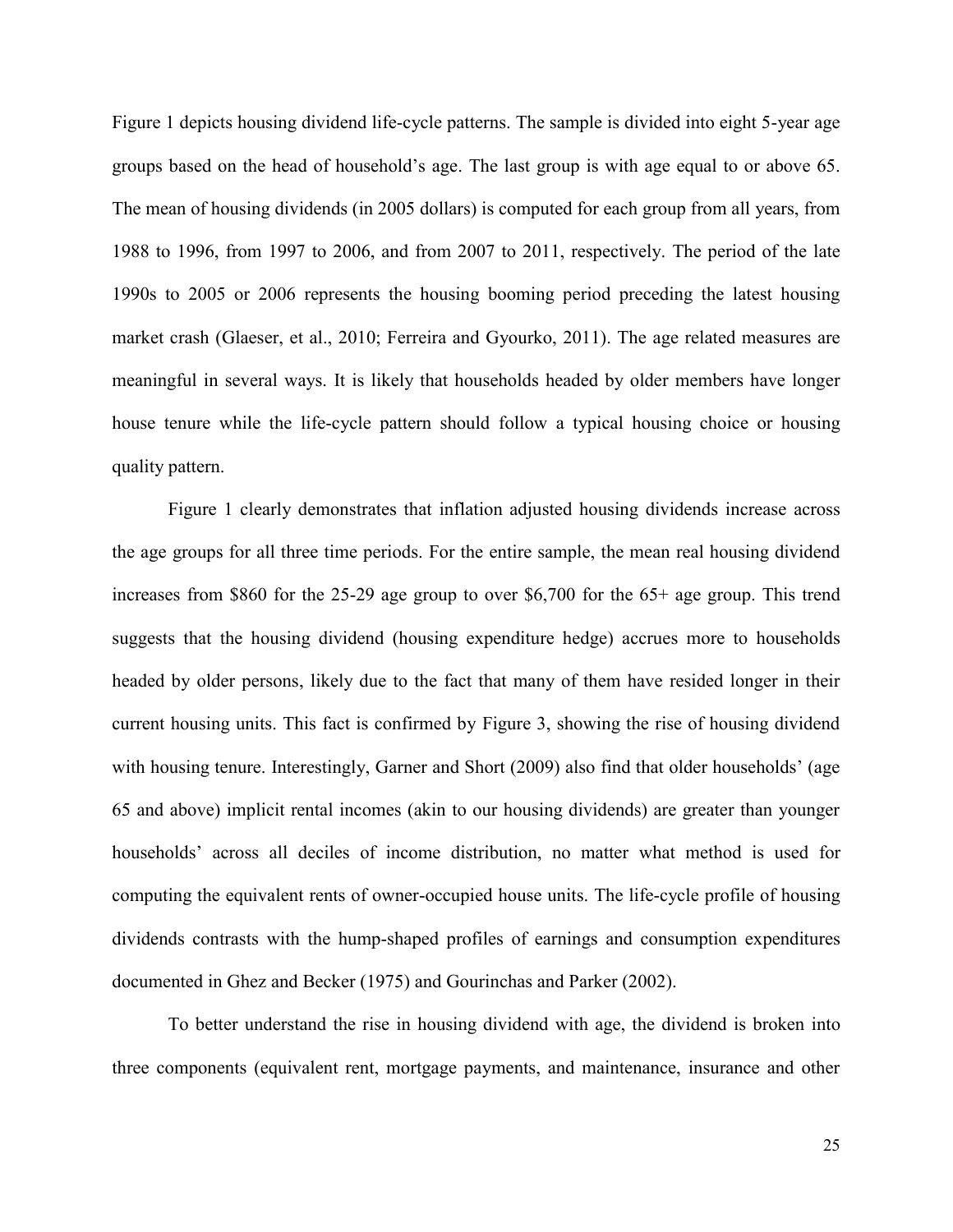expenditures) to study the relative importance of each in driving the observed trend. Since the BLS data does not disaggregate information for mortgage and maintenance prior to 1994, and there was a sample frame change for the 1995 survey, we focus on the 1996-2011 period. Figure 2 presents the decomposition results underlying the pattern in Figure 1.

The most striking observation from this figure is the steep decline in real mortgage payments (the red, solid curve) after age 35-39. The inflation adjusted rental value of the housing unit (the blue, dashed curve) increases slightly and peaks at age 40-44 and then gradually levels off. This is consistent with the life-cycle variation in family composition, which in turn leads to the variation in the demand for housing services over the life-cycle. The last component, maintenance costs (the green, dotted curve), again inflation adjusted, is stable as expected, slowly increasing with age until about age 60 and then leveling off. Taken together, the market equivalent rent contributes to a larger share in the housing dividend over time, as real rents increase over time and mortgage payments become a smaller component of expenditure over time.

### **Primary Empirical Results**

 $\overline{\phantom{a}}$ 

Since expenditure and wealth variables are in logarithms in the specifications, their associated coefficients are interpreted as elasticities. To compute the marginal propensity to consume (MPC) estimate, each of the estimated coefficients is multiplied by the ratio of the respective expenditure relative to the wealth/income variable.<sup>25</sup> For example, to obtain the MPCs for food expenditure, the food elasticities from the regressions are multiplied with food expenditure

<sup>&</sup>lt;sup>25</sup> For aggregate data, within the representative agent framework, the coefficients from the regression of the log consumption on the log of wealth components may be interpreted as wealth shares, given the co-integration relationship between these variables arising from the budget constraint (Ludvigson, 2007).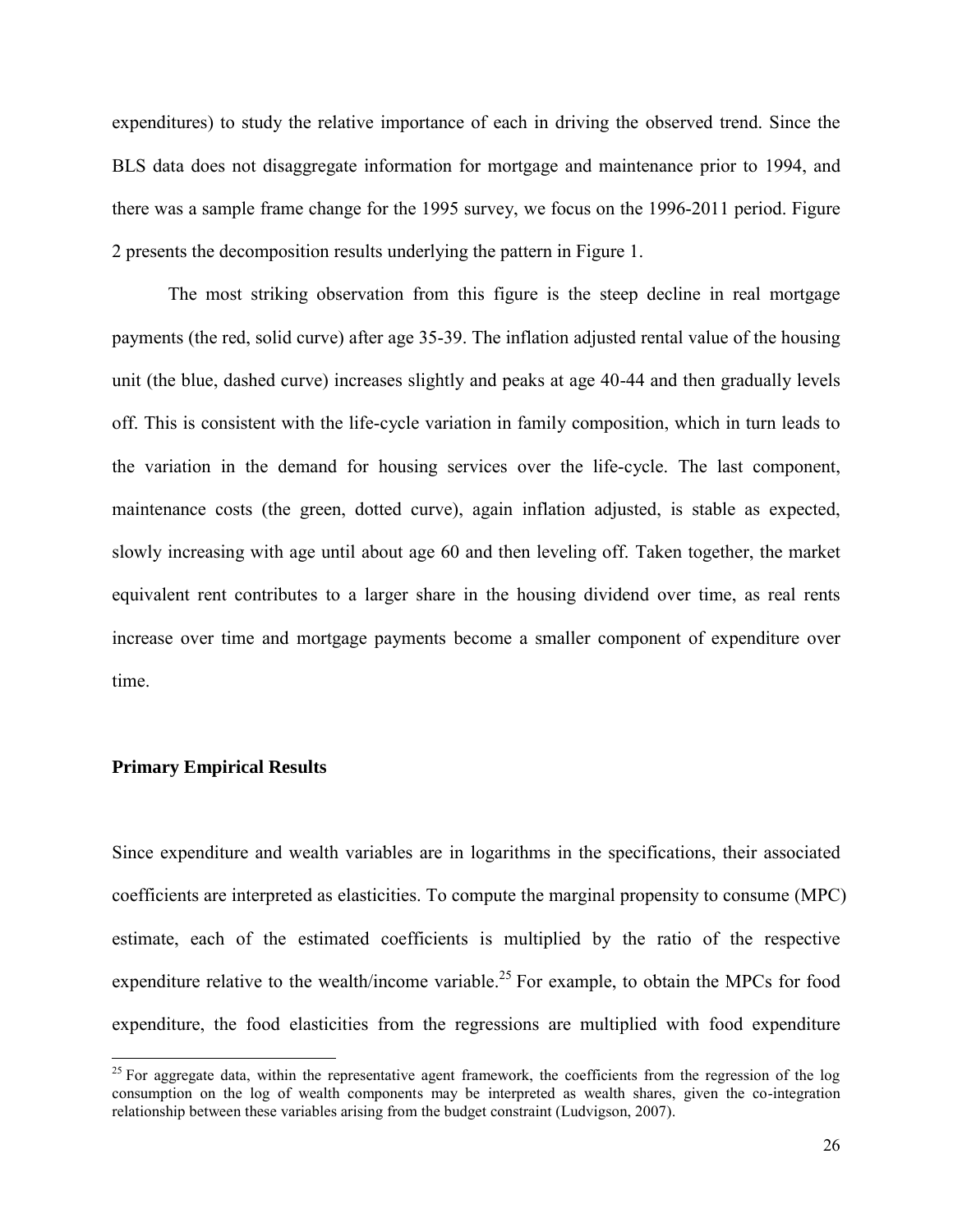relative to the value of each of the wealth component variables and income. Since the ratios differ across households, a benchmark is needed. The median of a ratio measure in the sample, a common benchmark statistic, is used to calculate the corresponding MPC.

Table 2 provides initial results using home value as the housing measure for households with heads aged 26 to 55, the primary wage-earning age group. In these regressions, home value is used without decomposition into equity and debt components. The results offer initial support for the importance of the housing dividend, as the coefficients are statistically significant across expenditure categories. The MPCs also have practical significance. While the estimated elasticities of the housing dividend variable are smaller than all the ones for home value and most for financial wealth, the implied MPCs of the housing dividend are meaningful. For total expenditure, the estimated elasticity of the housing dividend is 0.0115 with a MPC of over 4 cents for every dollar. This MPC rises to above 5 cents if education expenses and charitable giving are counted. The housing dividend MPC is greater than the home value MPC.<sup>26</sup> The control variables have coefficients in line with expectations.

In addition, Table 2 shows that the housing dividend effect differs by expenditure type. The housing dividend has its greatest impact on food and service expenditures.<sup>27</sup> For food expenditure, the elasticity estimate of housing dividend is 0.024, statistically significant at the 1% level. Its implied MPC is 0.02, virtually identical to the MPC for after-tax income and larger than the MPC of home value. For service expenditures, the elasticity is 0.01, again statistically significant at the 1% level. The implied MPC is 0.022, greater than the MPC of home value, but

 $\overline{\phantom{a}}$ 

<sup>&</sup>lt;sup>26</sup> The estimated elasticities for the conventional wealth components are generally similar to those in the literature (see the referred studies in Section 2). For example, when we look at the total expenditure, the estimates are in line with existing studies: the home value elasticity is 0.0962 with a MPC of 0.02, the financial wealth elasticity is 0.0178 with a MPC of 0.09 and the log of after-tax income coefficient is 0.2484 with a MPC of 0.12. All are statistically significant at the 0.01 level.

<sup>&</sup>lt;sup>27</sup> Recall that service expenditure includes food at restaurants. See Section 4 for related discussion.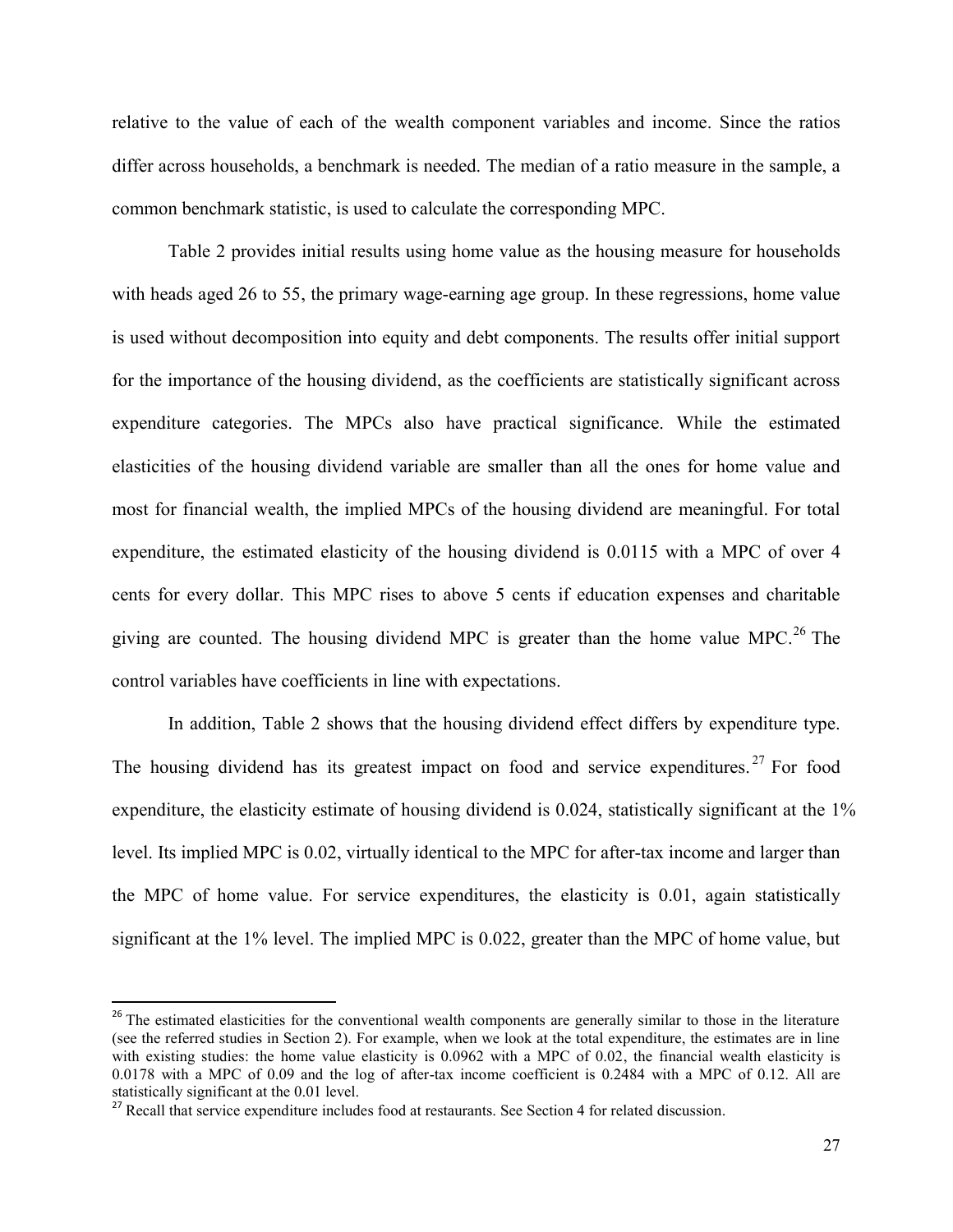less than that of financial wealth or income. For both expenditures, the housing dividend is meaningful, both statistically and practically.

For durable expenditure, the MPC of housing dividend is negative at -0.035 and is significant at the 5% level.  $^{28}$  This is likely due to the fact that the housing dividend is implicit and is more fungible with non-durable expenditures, while durable expenditures (such as the purchase of a new vehicle) are usually financed through collateral based loans. This could occur if, say, other things equal, the growth of durable goods loans positively correlates with that of mortgage loans, for this would increase the purchasing power of households for the durable goods. Although not of key interest in our investigations, the finding certainly deserves further research.

Overall, the housing dividend is closely associated with increased food and service expenditures as well as non-durables. The economic and statistical significance of the housing dividend in predicting non-housing expenditures is apparent, even after controling for home value, which implies that the dividend irrelevance argument (Miller & Modigliani, 1961; Baker, et al., 2007) is not stringently applicable to housing as an asset and that homeowners benefit from fixing or hedging their ownership expenses via purchase. Households can subsequently reallocate the underlying income to food, services and other types of expenditures, independent of whether households have taken on additional housing related debt or housing disposition.

The regressions in Table 3 have home value decomposed into home equity and mortgage debt as separate regressors, corresponding to specification  $(20)^{29}$ . This specification isolates the effect of the housing dividend from the effects of home equity and mortgage debt. With this

 $\overline{a}$ 

<sup>&</sup>lt;sup>28</sup> We also note that the goodness of fit for the regression of durable expenditure is substantially lower than other expenditures.

<sup>&</sup>lt;sup>29</sup> In addition, to address the concerns of top-coding for wealth and income variables in the CEX (Poterba & Slemrod, 2007), we conduct median regressions with the same set of dependent and independent variables and obtain similar results, as are presented in Table A2.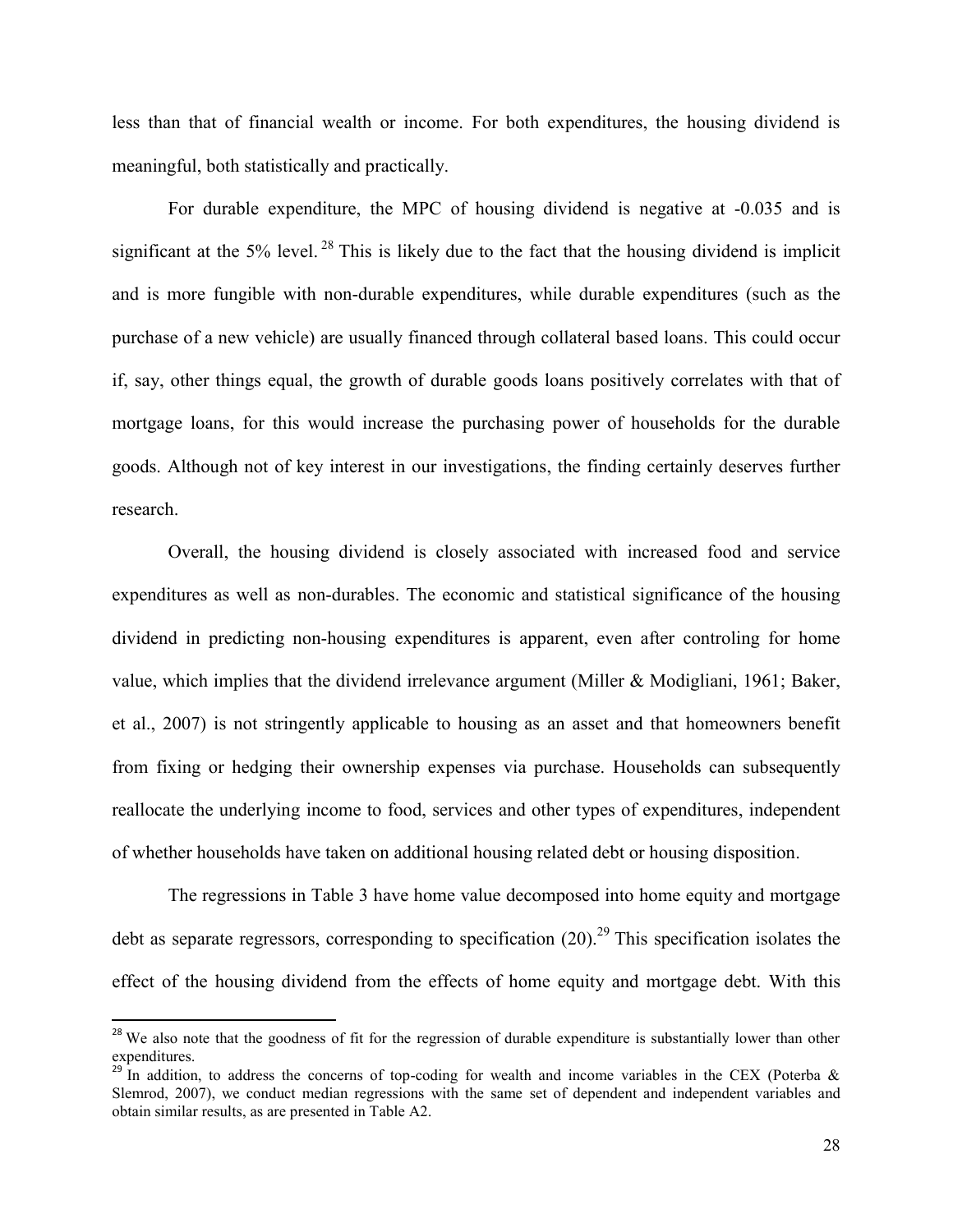specification, the estimated elasticities for home equity and financial wealth related to total expenditure from the current CEX sample are comparable to those found in Guo and Hardin (2014) which uses PSID data. The elasticities for mortgage debt are much smaller in comparison, but this smaller magnitude masks the variations evidenced during different housing market phases, as is shown by Table 4 and will be discussed in the next section.

The results in Table 3 extend those in Table 2, and highlight a more meaningful role for the housing dividend. For total expenditure, the estimated elasticity for the housing dividend, 0.0133, is once again statistically significant at the 1% level and is larger than its counterpart in Table 2 (0.0115). More important, the MPC for the housing dividend (0.05) is more than double the MPC for the home equity variable (0.02).

Comparisons across expenditure types continue to exhibit heterogeneity in the impact of the housing dividend. The corresponding estimated coefficients and implied MPCs for the housing dividend are very similar to those in Table 2. More noteworthy is the fact that the MPCs for the housing dividend are all larger than those of home equity and mortgage debt across all expenditure categories except durables. The housing dividend coefficient for the durable expenditure again remains negative. The housing dividend MPC for the broadly defined total expenditures category is the greatest when compared to those for other expenditure types, is slightly stronger than that in Table 2, and is substantially greater than those for housing equity and debt.

Overall, the results in Table 2 and Table 3 show that the housing dividend is of practical significance. Households benefit by the fixation of home ownership costs and the hedging of changes in housing service costs as reflected by inflation adjusted changes in the market value of rents after controlling for housing equity, financial wealth and income. Households also benefit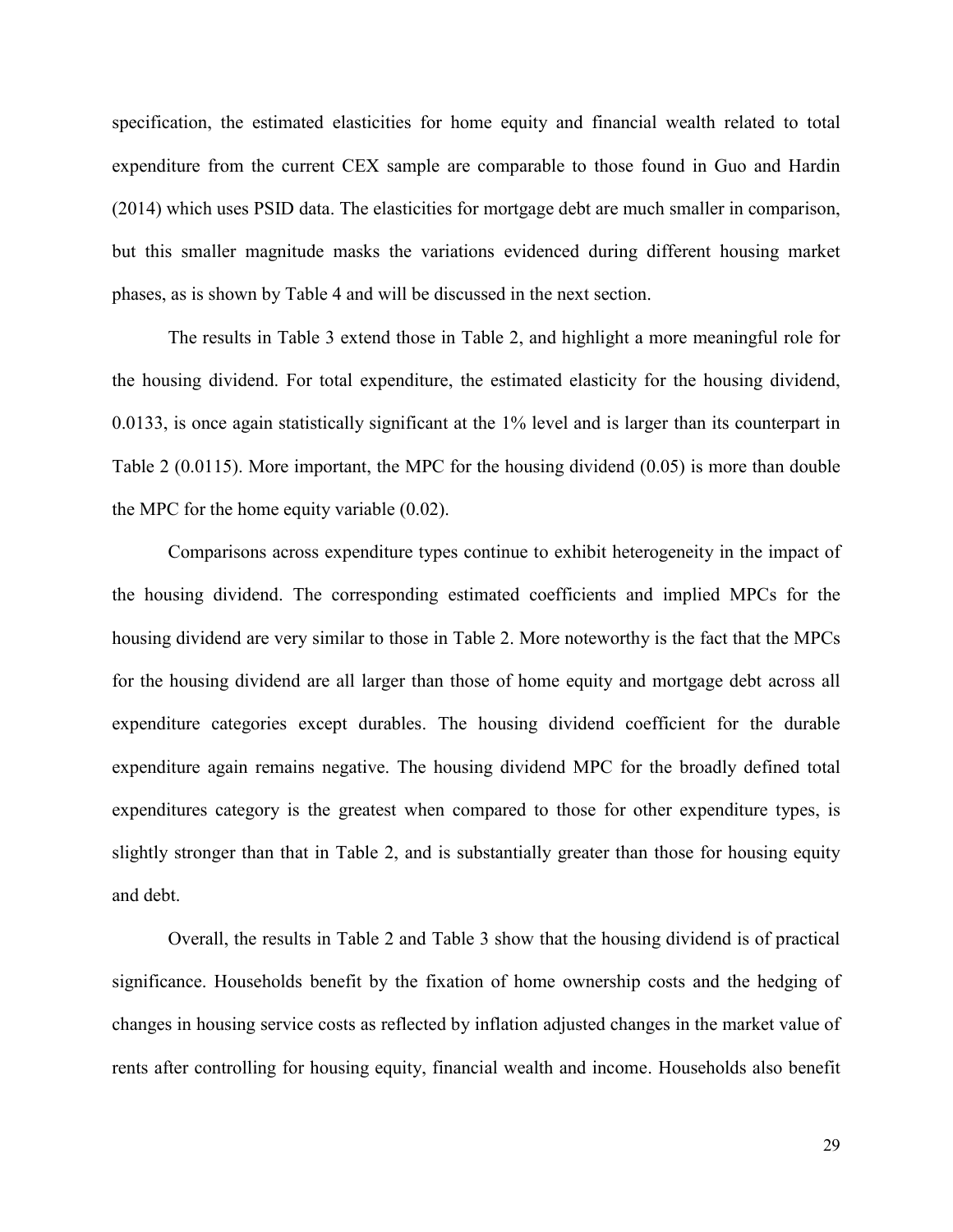from home ownership by paying down their mortgages which provides an opportunity to generate cash via refinancing or sale. These two benefits are separate and on top of the accumulation of housing wealth as measured by house equity. Our results differentiate between an investment return in housing (appreciation) and an ownership gain from actually owning and occupying the property.

# **Empirical Results Segmented by Real Estate Cycle and by Housing Tenure**

Beginning in the late 1990s, but especially during the early 2000s up until 2006, the United States saw a change in its residential housing markets characterized by excess price appreciation amid easy credit and subprime lending (Ferreira and Gyourko, 2011; Mayer, 2011). During the residential boom, housing morphed from a long-term consumption good with potential for longterm appreciation to a perceived investment option with substantial liquidity. In addition, subprime mortgages, low documentation loans and other aggressive lending options were not as widespread or accessible in the housing market until the late 1990s and early 2000s when the housing market expanded faster than fundamentals.<sup>30</sup> These changing market conditions and their impact on housing dividends warrant separate examination of the three periods of the sample (1988-1996, 1997-2006, and 2007-2011) when market conditions arguably differ. The analysis below is restricted to households in the 26-55 age group.

Table 4 presents the results associated with the three sub-periods. The models substantially retain the statistical relations over the periods with regard to the food expenditure, service expenditure, and the broader measures of service and total expenditures (inclusive of

 $\overline{\phantom{a}}$ 

 $30$  We provide only the description and do not investigate causal relations related to mortgage lending changes and price appreciation.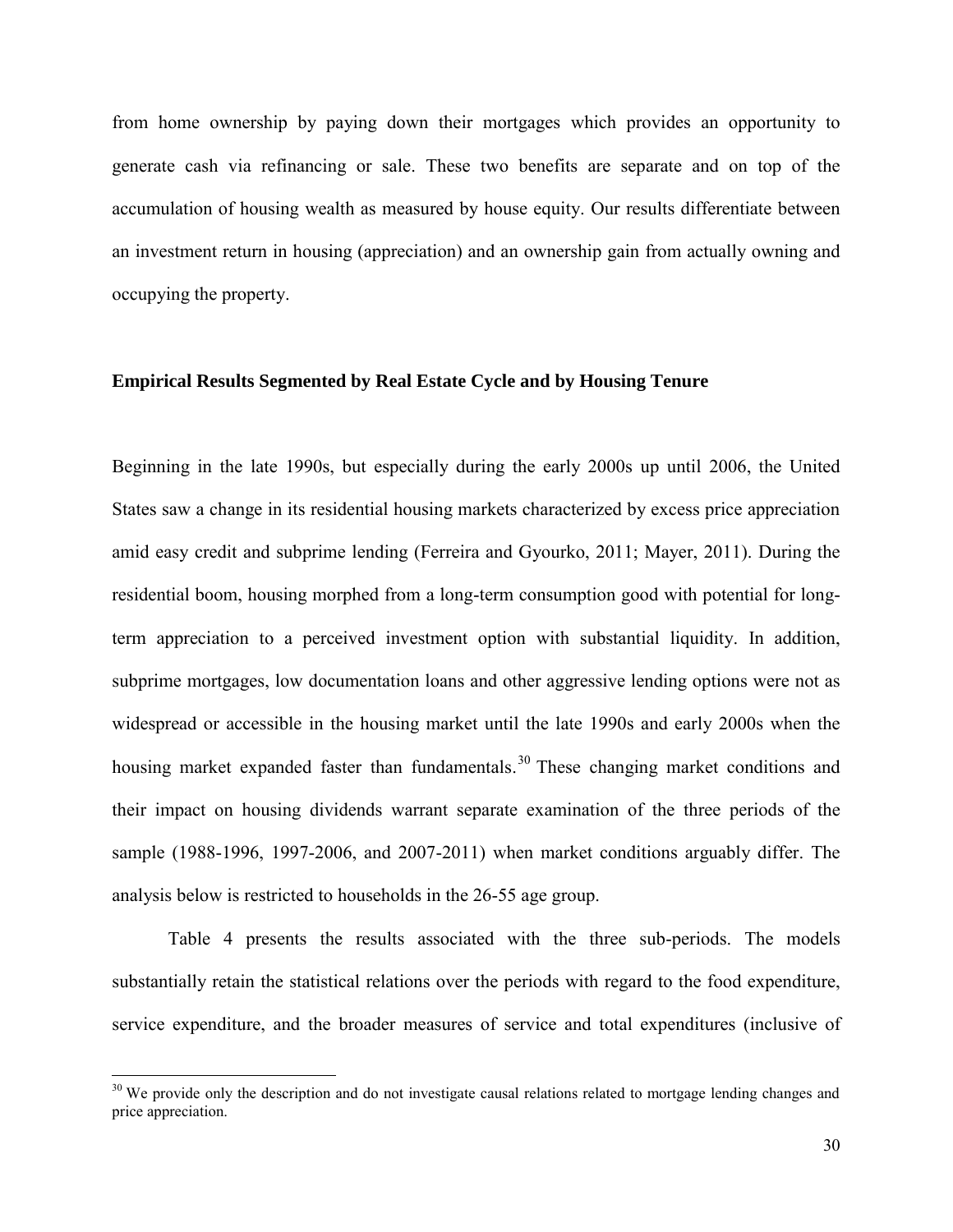educational and charitable spending). A couple of meaningful and interesting observations, however, emerge from the cross-period comparison, especially when the housing market crash period is compared with the rest.

First and foremost, the housing dividend effects are statistically significant and larger, in terms of both the elasticities and the MPCs in the last period than in the earlier periods. For the period 2007-2011, the implied MPC of the housing dividend on the narrower measure of total expenditures is almost 9 cents per dollar (9.5 cents for the broader measure of total expenditure). In contrast, the counterpart MPCs for home equity are 1.3 and 1.6 cents, respectively, dramatically lower than those of the housing dividend. For the period 1997-2006, the implied MPC of the housing dividend on total expenditure is 2 cents per dollar (2.9 cents for the broader measure) and is not statistically significant at a conventional level. However, the corresponding home equity MPCs (2.1 and 2.5 cents, respectively) are now comparable and statistically significant. These results accord well with the general hypothesis that as the liquidity of home equity declines, as was the case in 2007-2011, the gap between the impact of housing dividend and that of home equity expands. The housing dividend's relevance is underscored.

The results further suggest that the willingness on the part of home buyers to purchase housing or take on debt to buy real estate above intrinsic value eliminates the ability to meaningfully hedge housing expenditures. During the boom period, buyers were willing to pay more for housing than the economic benefit that accrues to housing as measured by rental or occupancy costs. In addition, some existing homeowners refinanced existing debt for immediate cash, at the cost of diminishing or eliminating housing dividend altogether. This resulted in a large number of transactions in this period that truncated or failed to generate cash flow benefits. In other words, many market participants fixed their ownership costs at such an elevated level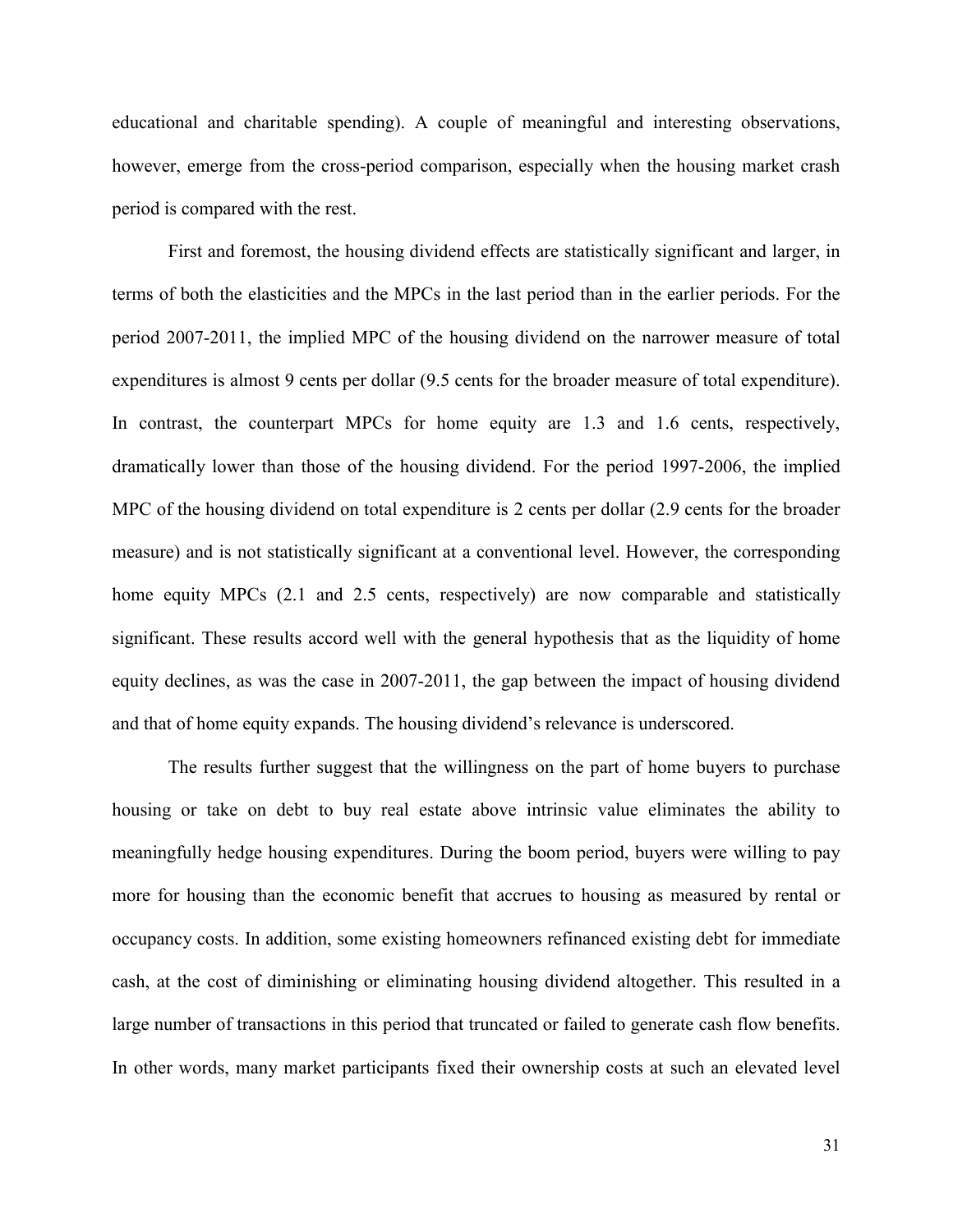that generation of a dividend benefit in the future is limited.<sup>31</sup> As the market reverts back to one more in line with the long-term trend, not only do these homeowners lose from the housing value correction, but they also fail to gain from lower housing costs that accompanied the market correction due to leverage taking. These households have little or no equity (as has been noted in the default literature), but also have higher housing costs (due to higher debt service needs, for example) relative to rental options. Only through default and foreclosure and/or debt restructuring, coupled with increases in rents, can the housing dividend increase for these households.<sup>32</sup>

The evidence presented in Table 4 is further consistent with the popular belief that during the boom period a house was used more like an "ATM" as homeowners took on mortgage debt to fund consumption, especially for durables and service expenditures. For the 1997-2006 period, the elasticity of durables to mortgage balance is 0.15, and that of services to mortgage balance is 0.08. This is in sharp contrast to 0.0037 (which is not statistically significant) and 0.0086 for these two elasticities in the period 2007-2011. The results are confirmatory of the general narrative for the boom period.

Concerning our second hypothesis that homeowners with longer housing tenure enjoy a larger housing dividend benefit and thus additional consumption expenditures, Table 5 presents the results for our sample segmented by housing tenure. The first subgroup is comprised by households with housing tenure of less than 5 years, the second, between 5 and 15 years, and the third, between 15 and 25 years. The estimated elasticities of housing dividend in response to total

l

<sup>&</sup>lt;sup>31</sup> Existing literature highlights a mismatch in the house price-to-income ratio and price-to-rent ratio for the boom period. For example, see Beracha and Johnson (2012).

<sup>&</sup>lt;sup>32</sup> While full investigations are beyond the scope of this paper, the results suggest that a differential between housing-service cost and rent could be a factor in mortgage default. A household might continue to service debt even with little or no equity if rental options for similar properties are priced such that the cost of the rental option (inclusive of moving costs) from a cash flow standpoint is equal or higher.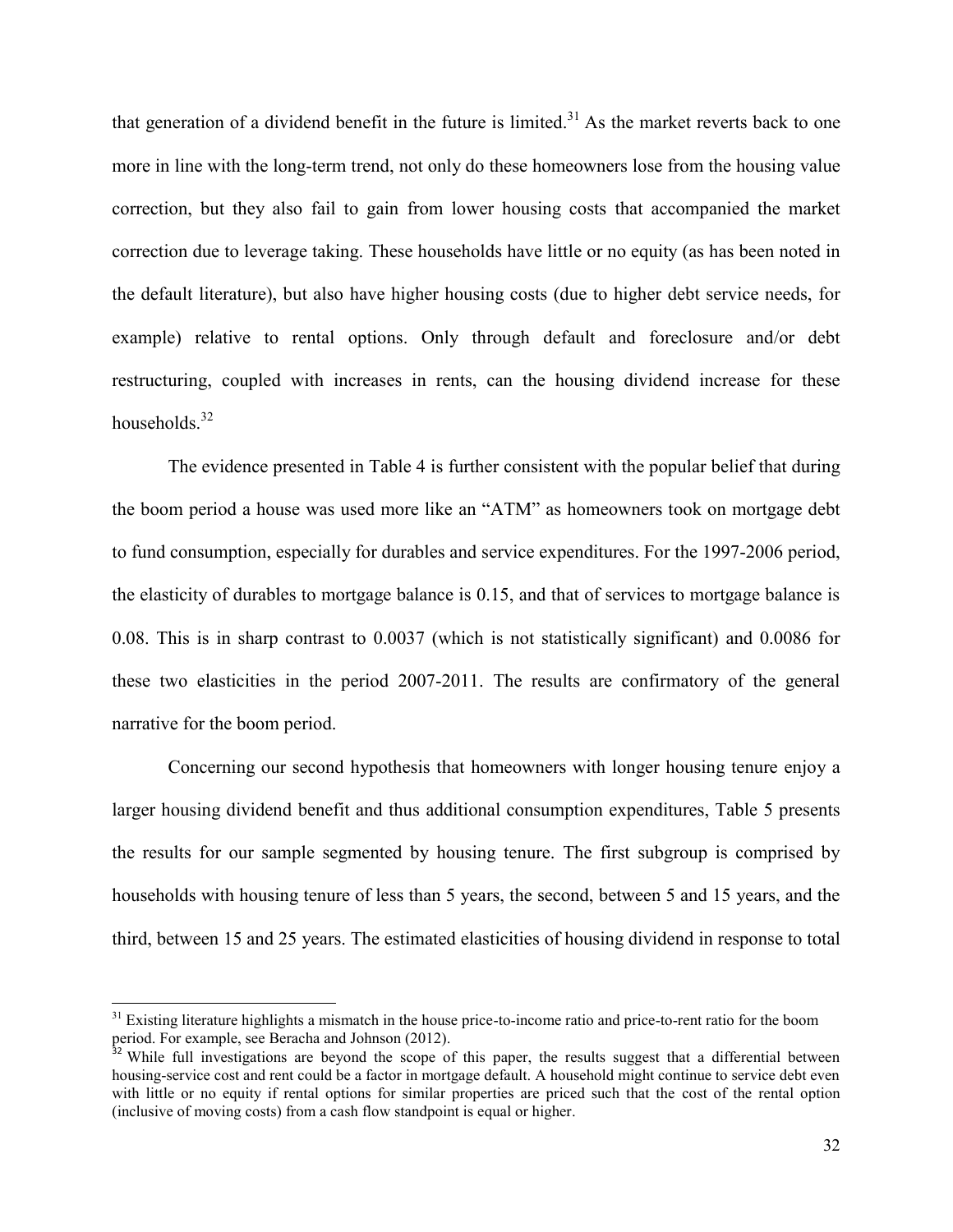expenditure increase slightly from the first to the third subgroup, but they are still less than 0.02 in magnitude. However, the implied MPCs for total expenditure increase notably along with the housing tenure. Beyond 15 years of tenure in the same house, the more narrowly defined total expenditure increases 6.6 cents (7.9 cents for the broader measure) in response to one dollar increase of housing dividend. In contrast, for those whose tenure was less than 15 years, these MPCs are 4.0 and 5.0 cents, respectively. These patterns affirm our proposed hypothesis that the impact of housing dividend will rise with housing tenure.

# **Conclusion**

The user cost concept widely adopted in the housing economics literature is reformulated into a discounted dividends model which serves as the basis for this research. The model links market rent, ownership costs and expected capital gains unequivocally within a discounted cash flow or dividends model. While the derivation of the model is of some interest, the primary focus is the introduction and application of the housing dividend construct to existing empirical models and presenting evidence showing that the housing dividend impacts household level non-housing expenditures. No studies, to our knowledge, have attempted to discern the effects of a housing ownership related implicit dividend on consumption expenditures. This gap in the literature is likely due to the literature's historical focus on macro-level issues and a dearth of large-scale data sufficiently detailed to capture differences in both market equivalent rents and actual occupancy expenditures at the household level.

The empirical results based upon CEX data show that this housing related dividend is important in determining household expenditures. This is in addition to other wealth effects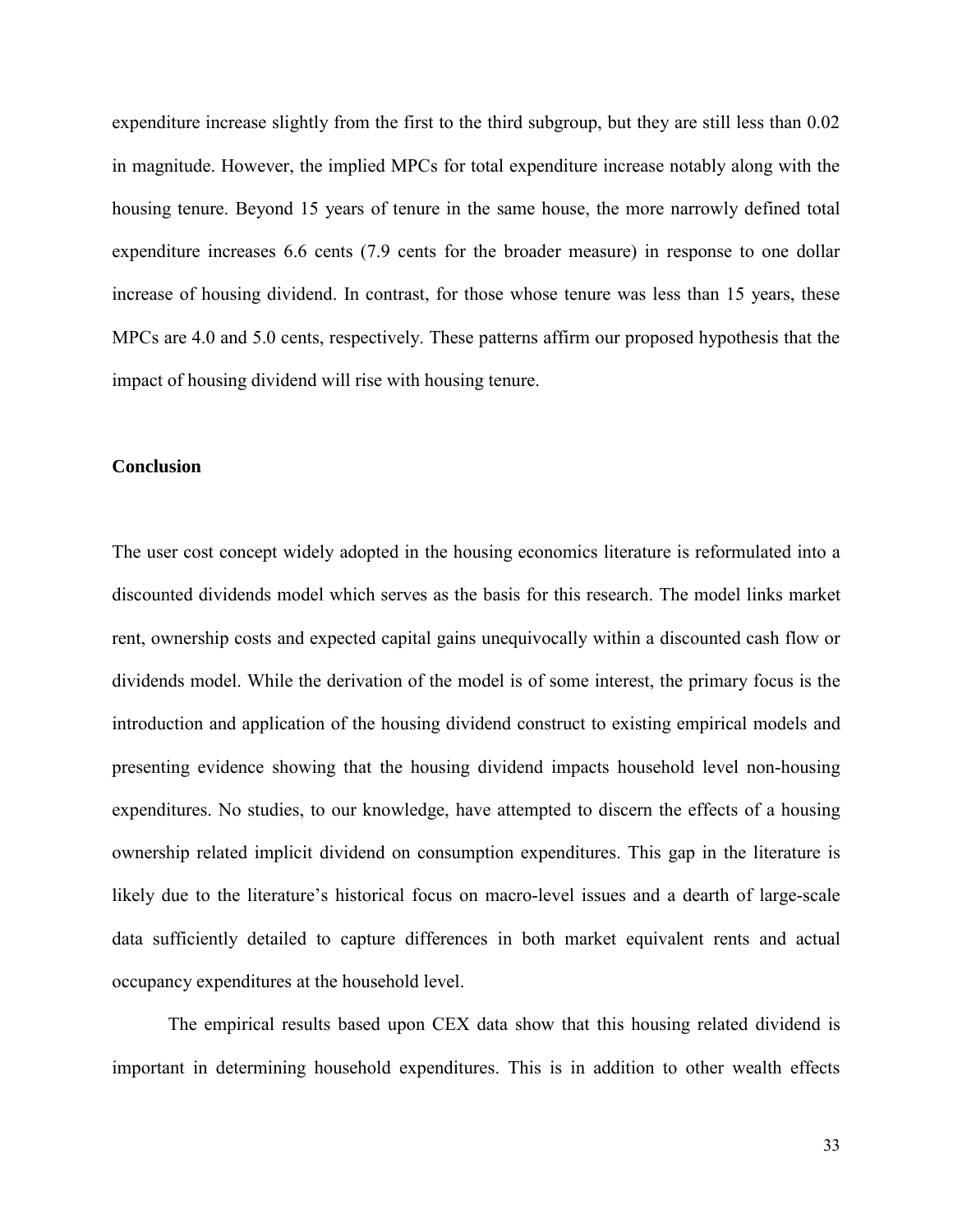documented in the literature such as house value, home equity, mortgage debt and financial assets. The vital role of the housing dividend on expenditures, even after controlling for housing wealth, implies that pure application of the dividend irrelevance tenet to consumption is unlikely in practice, probably due to the distinctive illiquidity of the housing market, as our model conjectures and our empirical results verify.

Overall, this research strongly suggests that the benefit to home ownership as related to consumption comes not only from the accumulation of housing equity and potential cash-outs from mortgage loans. An additional benefit to home ownership, related to hedging or fixing housing costs, is provided. A supplementary extension is related to the buy versus rent literature where the assumption is that households have the ability and willingness to segment housing related cash flows based solely as investment related flows. The present research challenges the assumption that households will save/invest all cash flow generated from regime switching between house renting and buying. Households likely spend part of any benefit and perhaps also lose out on the forced savings related to ownership.

At the policy level, the results suggest that a better understanding of household level economic decision-making is needed. Also, a deeper understanding of how household wealth accumulation and expenditures change when housing prices departure from their historic value relative to rent is required. Households vary in their individual circumstances and these impact their economic decisions. In the long run, households should have the correct incentives and education or knowledge to make sound choices. These choices may also be related to the local markets within which they reside. We also need to recognize that ownership can reduce uncertainty in required household level expenditures which will impact consumption choices. Policies that reduce uncertainty in housing costs and concurrent household level volatility in cash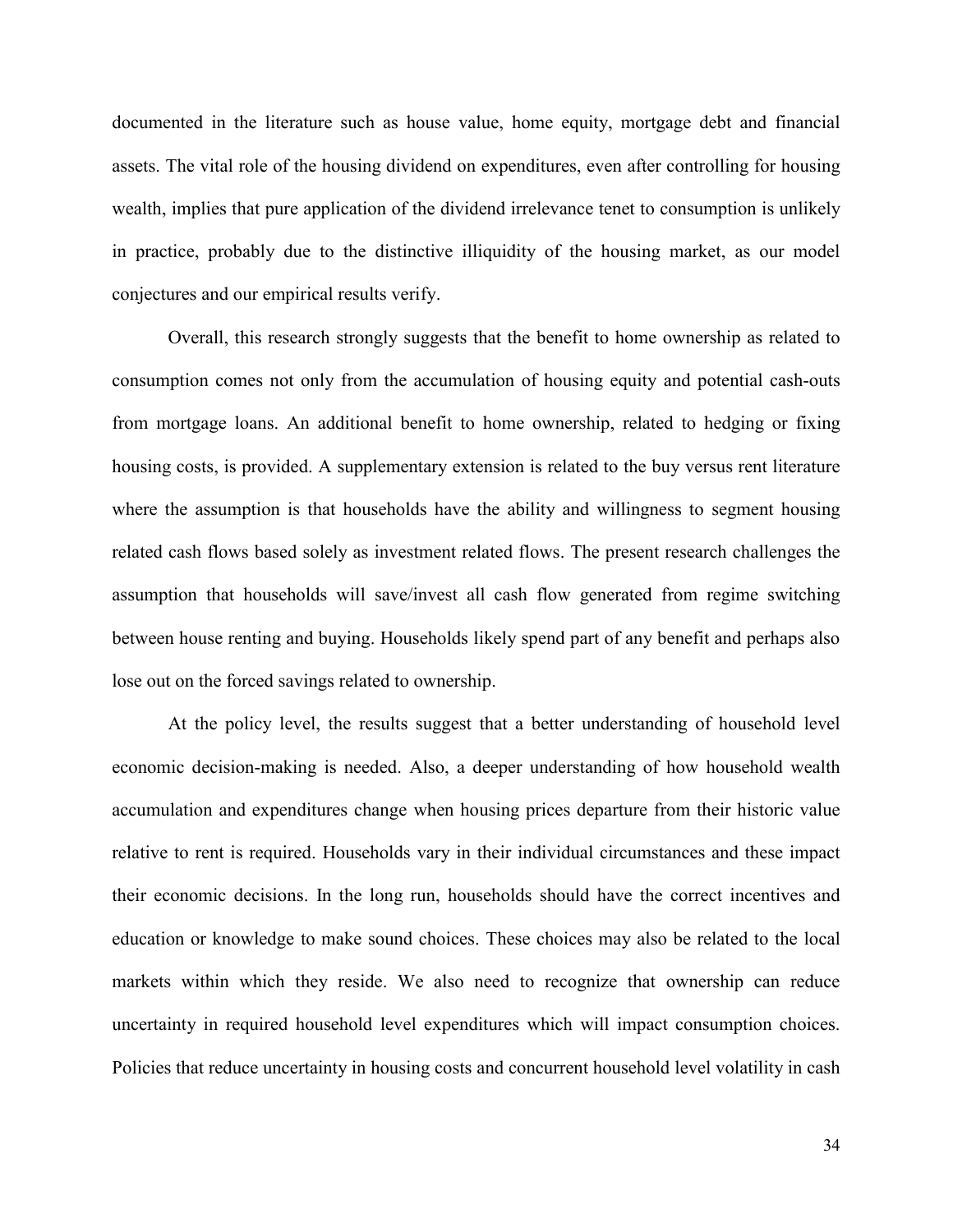flow allocated to housing are likely to be beneficial and need assessment. Policies that reduce uncertainty in costs may be as useful as policies that address price uncertainty and volatility. Additional research is needed to shed more light on these topics.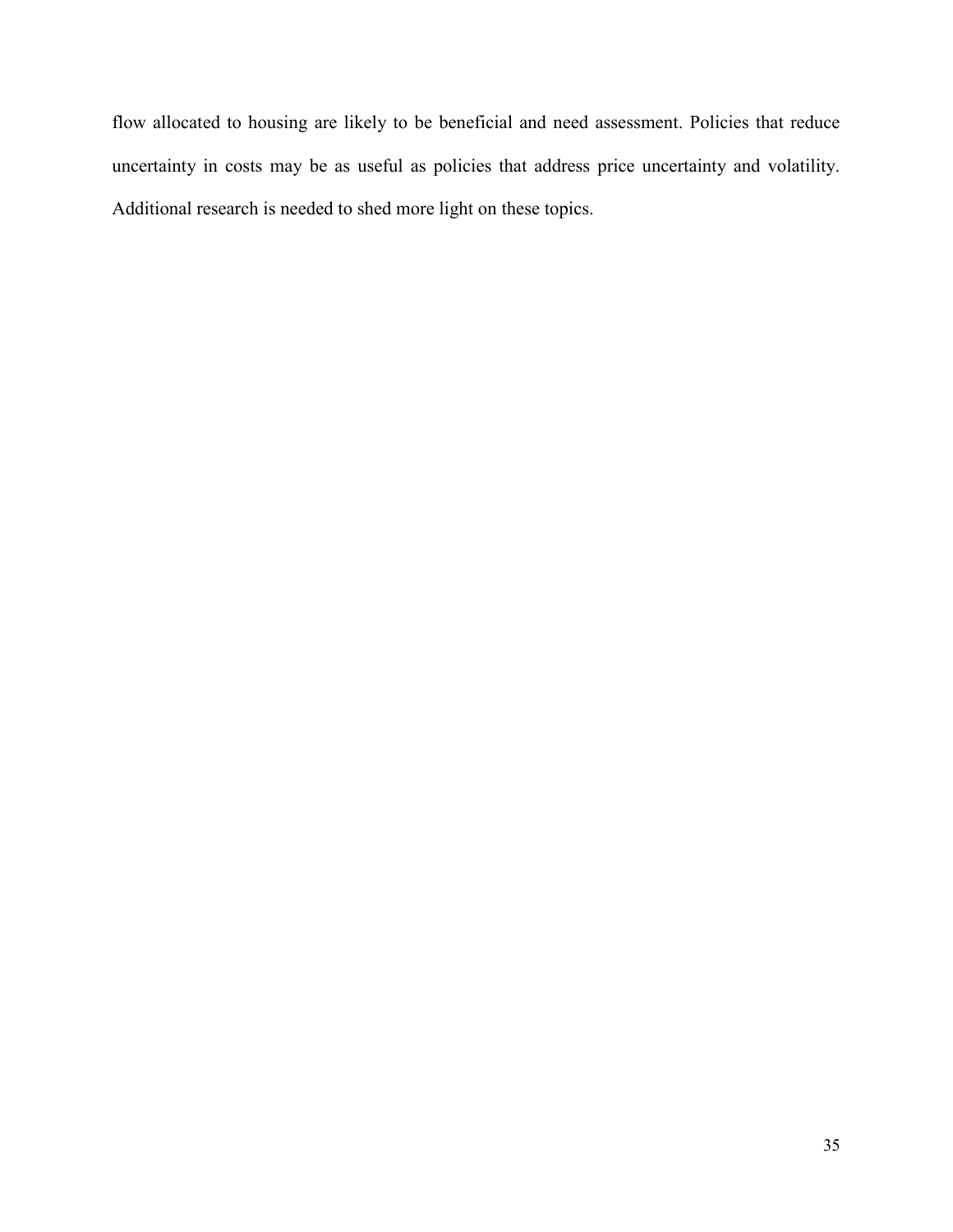# **References**

Agarwal, S. (2007). The impact of homeowners' housing wealth misestimation on consumption and saving decisions. *Real Estate Economics,* 35(2), 135-154.

Aguiar, M., & Hurst, E. (2013). Deconstructing life cycle expenditure. *Journal of Political Economy,* 121(3), 437-492.

Aguila, E., Attanasio, O., & Meghir, C. (2011). Changes in consumption at retirement: evidence from panel data. *Review of Economics and Statistics,* 93(3), 1094-1099.

Attanasio, O. (1994). Personal saving in the United States. In: J. M. Poterba, ed. *International Comparisons of Household Saving.* Chicago: University of Chicago Press, 57-124.

Attanasio, O., Hurst, E., & Pistaferri, L. (2012). *The Evolution of Income, Consumption, and*  Leisure inequality in the US, 1980-2010 (NBER Working Paper 17982), Cambridge: National Bureau of Economic Research.

Baker, M., Nagel, S., & Wurgler, J. (2007). The effect of dividends on consumption. *Brookings Papers on Economic Activity,* 231-276.

Balcer, Y., & Judd, K. L. (1987). Effects of capital gains taxation on life-cycle investment and portfolio management. *Journal of Fiannce,* 42(3), 743-758.

Benjamin, J. D., & Chinloy, P. (2008). Home equity, household savings and consumption. *The Journal of Real Estate Finance and Economics,* 37(1), 21-32.

Benjamin, J. D., Chinloy, P., & Jud, G. D. (2004). Real estate versus financial wealth in consumption. *The Journal of Real Estate Finance and Economics,* 29(3), 341-354.

Beracha, E., & Johnson, K. H. (2012). Lessons from over 30 years of buy versus rent decisions: is the american dream always wise?. *Real Estate Economics,* 40(2), 217-247.

Blundell, R., Pistaferri, L., & Saporta-Eksten, I. (2012). *Consumption Inequality and Family Labor Supply (NBER Working Paper No. 18445),* Cambridge: National Bureau of Economic Research.

Bostic, R., Gabriel, S., & Painter, G. (2009). Housing wealth, financial wealth, and consumption: new evidence from micro data. *Regional Science and Urban Economics,* 39(1), 79-89.

Bureau of Economic Analysis. (2012). Chapter 5: Personal Consumption Expenditures. In: *Concepts and Methods of the U.S. National Income and Product Accounts.* Washington D.C.: Bureau of Economic Analysis, U.S. Department of Commerce.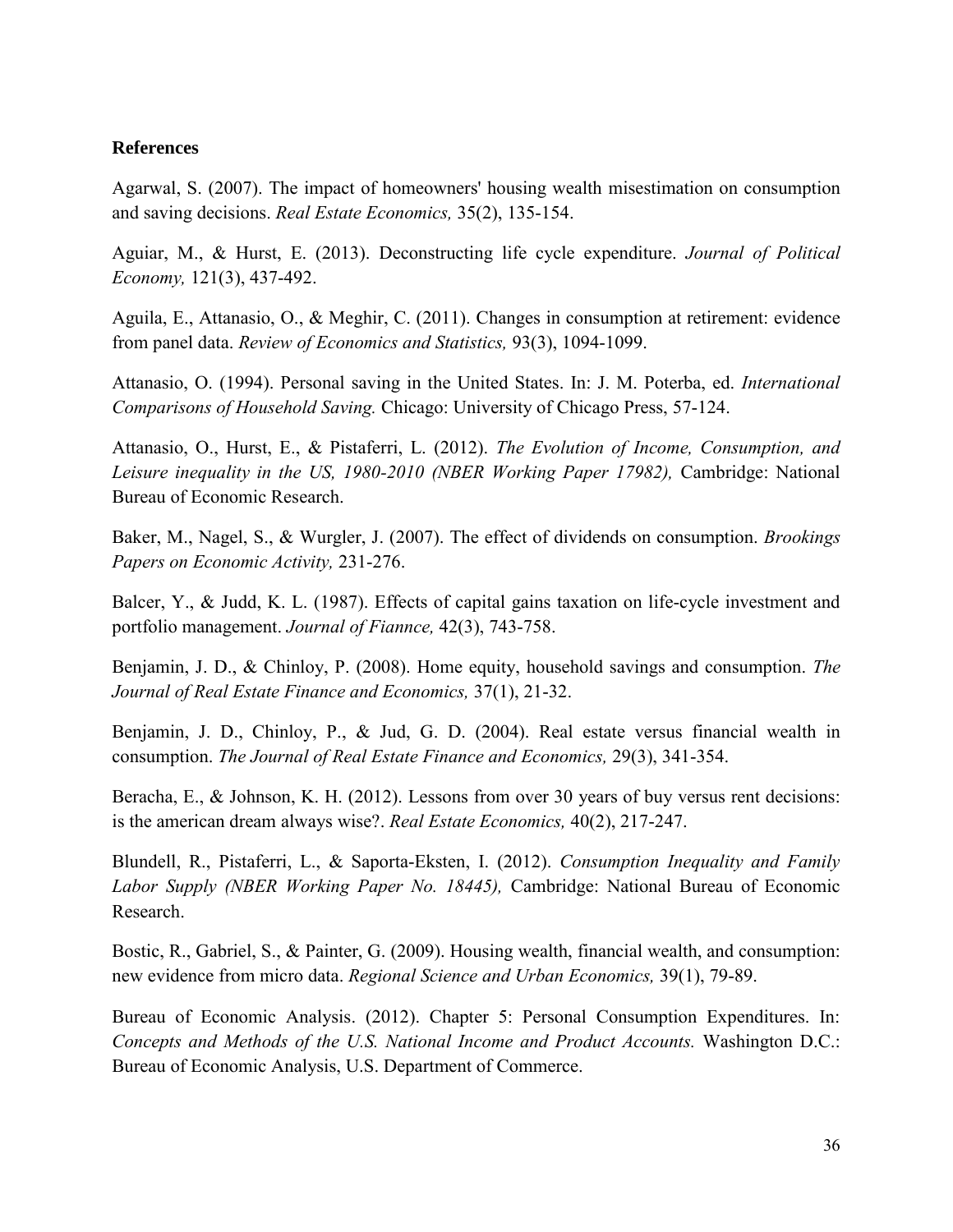Carroll, C. D., Otsuka, M., & Slacalek, J. (2011). How large are housing and financial wealth effects? A new approach. *Journal of Money, Credit and Banking,* 43(1), 55-79.

Case, K. E., Quigley, J. M., & Shiller, R. J. (2005). Comparing Wealth Effects: the stock market verus the housing market. *Advances in Macroeconomics,* 5(1), 1-32.

Case, K. E., Quigley, J. M., & Shiller, R. J. (2011). *Wealth Effects Revisited 1978-2009,*  Cambridge, MA: National Bureau of Economic Research.

Cho, M. (1996). House price dynamics: a survey of theoretical and empirical issues. *Journal of Housing Research,* 7(2), 145-172.

Cooper, D. (2013). House price fluctuations: The role of housing wealth as borrowing collateral. *The Review of Economics and Statistics,* 95(4), 1183-1197.

Dammon, R. M., Spatt, C. S., & Zhang, H. H. (2001). Optimal consumption and investment with capital gains taxes. *Review of Financial Studies,* 14(3), 583-616.

DeAngelo, H., & DeAngelo, L. (2006). The irrelevance of the MM dividend irrelevance theorem. *Journal of Financial Economics,* 79(2), 293-315.

Deaton, A. (1992). In: *Understanding Consumption.* New York: Oxford University Press.

Dong, M., Robinson, C., & Veld, C. (2005). Why individual investors want dividends. *Journal of Corporate Finance,* 12(1), 121-158.

Duca, J. V., Muellbauer, J., & Murphy, A. (2011). House prices and credit constraints: making sense of the U.S. experience. *The Economic Journal,* 121(552), 533-551.

Engelhardt, G. V. (1996). House prices and home owner saving behavior. *Regional Science and Urban Economics,* 26(3), 313-336.

Ferreira, F., & Gyourko, J. (2011). *Anatomy of the Beginning of the Housing Boom: U.S. Neighborhoods and Metropolitan Areas, 1993-2009 (NBER Working Paper No. 17374),*  Cambridge, MA: National Bureau of Economic Research.

Flood, R. P., & Hodrick, R. J. (1990). On testing for speculative bubbles. *The Journal of Economic Perspectives,* 4(2), 85-101.

Francois, J. F. (1989). Estimating homeownership costs: owners' estimates of implicit rents and the relative importance of rental equivalence in the Consumer Price Index. *American Real Estate and Urban Economics Association Journal,* 17(1), 87-99.

Friedman, M. (1957). In: *A Theory of the Consumption Function.* Princeton: Princeton University Press.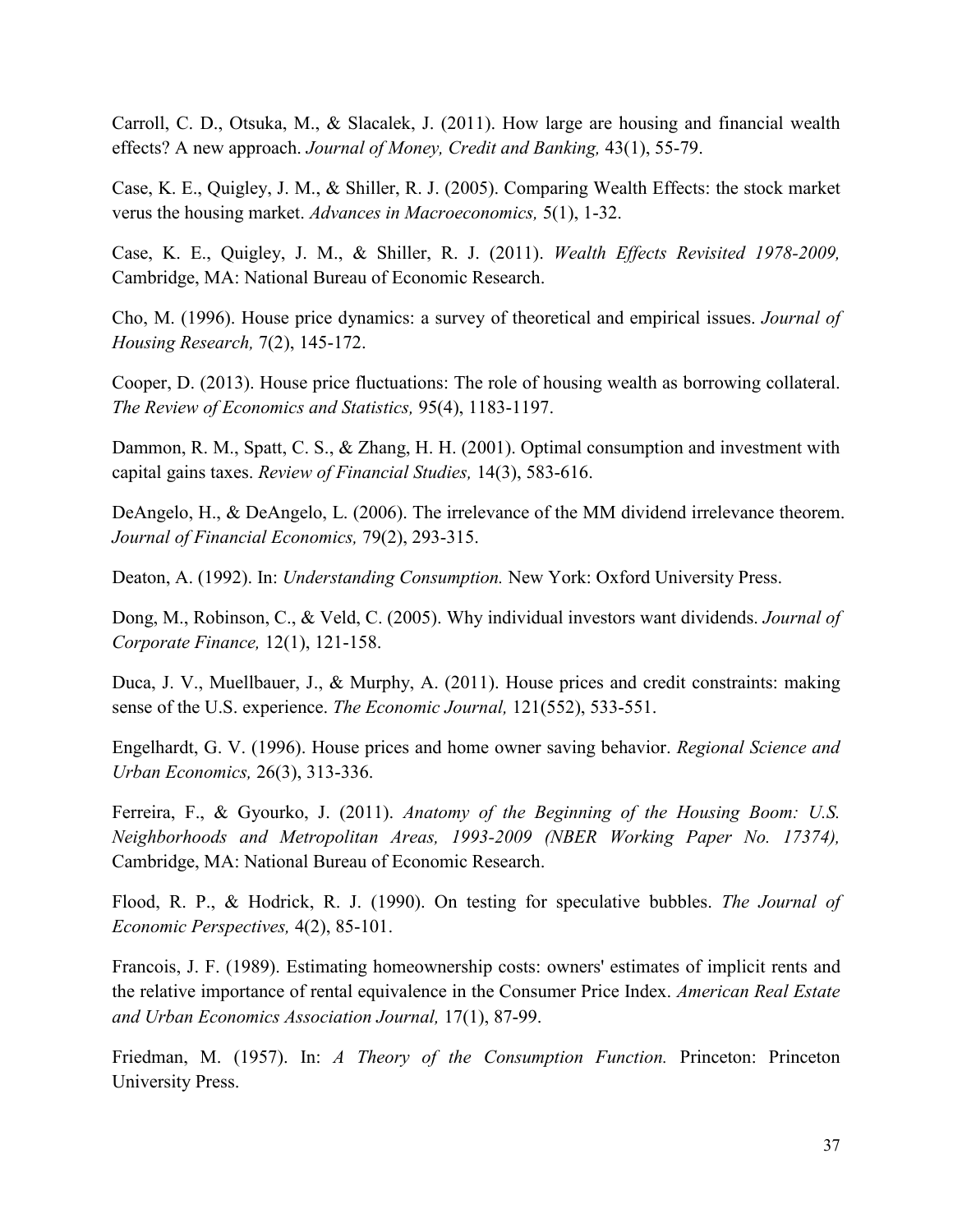Gan, J. (2010). Housing wealth and consumption growth: evidence from a large panel of households. *Review of Financial Studies,* 23(6), 2229-2267.

Garner, T. I., & Verbrugge, R. (2009). Reconciling user costs and rental equivalence: evidence from the US consumer expenditure Survey. *Journal of Housing Economics,* 18(3),172-192.

Garner, T. I., & Verbrugge, R. (2009). The puzzling divergence of U.S. rents and user costs, 1980-2004: summary and extensions. In: W. E. Diewert, et al. eds. *Price and Productivity Measurement: Volume I -- Housing.* Bloomington: Trafford Press, 125-146.

Ghez, G. R., & Becker, G. S. (1975). *The Allocation of Time and Goods over the Life Cycle.*  New York,: National Bureau of Economic Research.

Glaeser, E. L., Gottlieb, J. D., & Gyourko, J. (2010). *Can Cheap Credit Explain the Housing Boom? (NBER Working Paper 16230),* Cambridge: National Bureau of Economic Research.

Goodman, A. C. (1988). An econometric model of housing price, permanent income, tenure choice, and housing demand. *Journal of Urban Economics,* 23(3), 327-353.

Goodman, J. L. J., & Ittner, J. B. (1992). The accuracy of home owners' estimates of house value. *Journal of Housing Economics,* 2(4), 339-357.

Gourinchas, P.-O., & Parker, J. A. (2002). Consumption over the life cycle. *Econometrica,*  70(1),47-89.

Graham, J. R., & Kumar, A. (2006). Do dividend clienteles exist? Evidence on dividend preferences of retail investors. *The Journal of Finance,* 61(3), 1305-1336.

Green, R. K. (1996). Should the stagnant homeownership rate be a source of concern?. *Regional Science and Urban Economics,* 26(3), 337-368.

Green, R. K., & White, M. J. (1997). Measuring the benefits of homeowning: effects on children. *Journal of Urban Economics,* 41(3), 441-461.

Guo, S., & Hardin III, W. G. (2014). Wealth, composition, housing, income and consumption. *The Journal of Real Estate Finance and Economics,* 48(2), 221-243.

Heston, A., & Nakamura, A. O. (2009). Questions about the equivalence of market rents and user costs for owner occupied housing. *Journal of Housing Economics,* 18(3), 273-279.

Himmelberg, C., Mayer, C., & Sinai, T. (2005). Assessing high house prices: bubbles, fundamentals and misperceptions. *The Journal of Economic Perspectives,* 19(4), 67-92.

Ihlanfeldt, K. R., & Martinez-Vazquez, J. (1986). Alternative value estimates of owner-occupied housing: evidence on sample selection bias and systematic Errors. *Journal of Urban Economics,*  20(3), 356-369.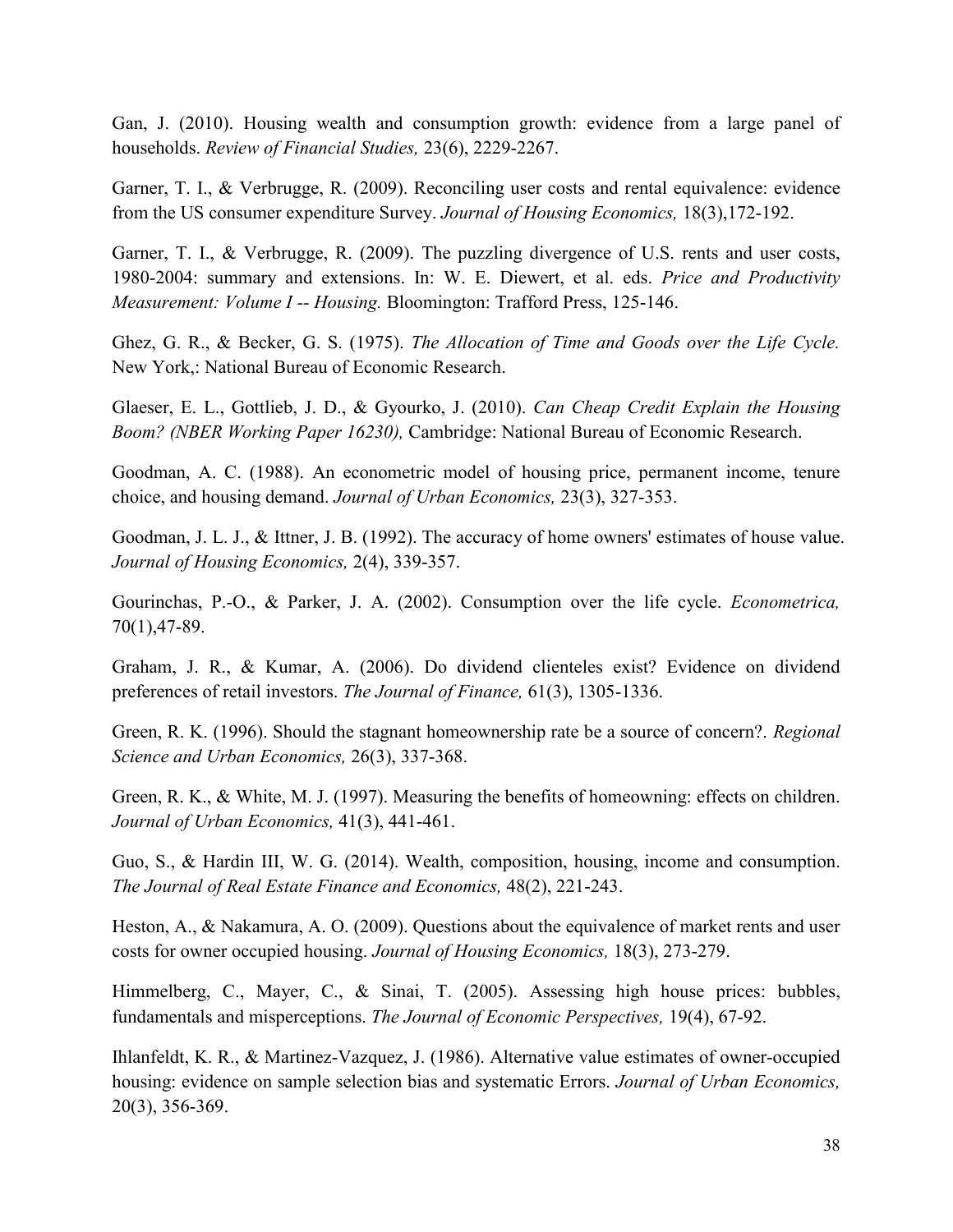Johnson, K. W., & Li, G. (2009). Household liability data in the consumer expenditure survey. *Monthly Labor Review,* 132(1), 18-27.

Johnson, K. W., & Li, G. (2010). The debt-payment-to-income ratio as an indicator of borrowing constraints: evidence from two household surveys. *Journal of Money, Credit and Banking,* 42(7), 1373-1390.

Kain, J. F., & Quigley, J. M. (1972). Note on owner's estimate of housing value. *Journal of the American Statistical Association,* 67(340), 803-806.

Kiel, K. A., & Zabel, J. E. (1999). The accuracy of owner-provided house values: the 1978-1991 american housing survey. *Real Estate Economics,* 27(2), 263-298.

Ludvigson, S. C. (2007). *Commentary: Housing, Credit and Consumer Expenditure.* Kansas City, Federal Reserve Bank of Kansas City.

Maki, D. M. (2001). Household debt and the tax reform act of 1986. *The American Economic Review,* 91(1), 305-319.

Malloy, C. J., Moskowitz, T. J. & Vissing-Jørgensen, A. (2009). Long-run stockholder consumption risk and asset returns. *The Journal of Finance,* 64(6), 2427-2479.

Mayer, C. (2011). Housing bubbles: A survey. *Annual Review of Economics,* 3(1), 559-577.

McCully, C. P., & Teensma, T. D. (2008). Preview of the 2009 comprehensive revision of the national income and product accounts: new classifications for personal consumption expenditures. *Survey of Current Business,* 88(1), 6-17.

Miller, M. H., & Modigliani, F. (1961). Dividend policy, growth, and the valuation of shares. *The Journal of Business,* 34(4), 411-433.

Mori, N. (2010). Tax clientele effects of dividends under intertemporal consumption choices. *Journal of Banking and Finance,* 34(5), 1089-1097.

Muellbauer, J. (2008). *Housing, Credit, and Consumer Expenditure.* London, CEPR. [http://www.cepr.org/active/publications/discussion\\_papers/dp.php?dpno=6782.](http://www.cepr.org/active/publications/discussion_papers/dp.php?dpno=6782)

Poterba, J. M. (1984). Tax subsidies to owner-occupied housing: an asset-market approach. *The Quarterly Journal of Economics,* 99(4), 729-752.

Poterba, J., & Sinai, T. (2008). Tax expenditures for owner-occupied housing: deductions for property taxes and mortgage interest and the exclusion of imputed rental income. *The American Economic Review,* 98(2), 84-89.

Poterba, J., & Slemrod, J. (2007). The effect of dividends on consumption: comments and discussion. *Brookings Papers on Economic Activity,* 2007(1), 277-291.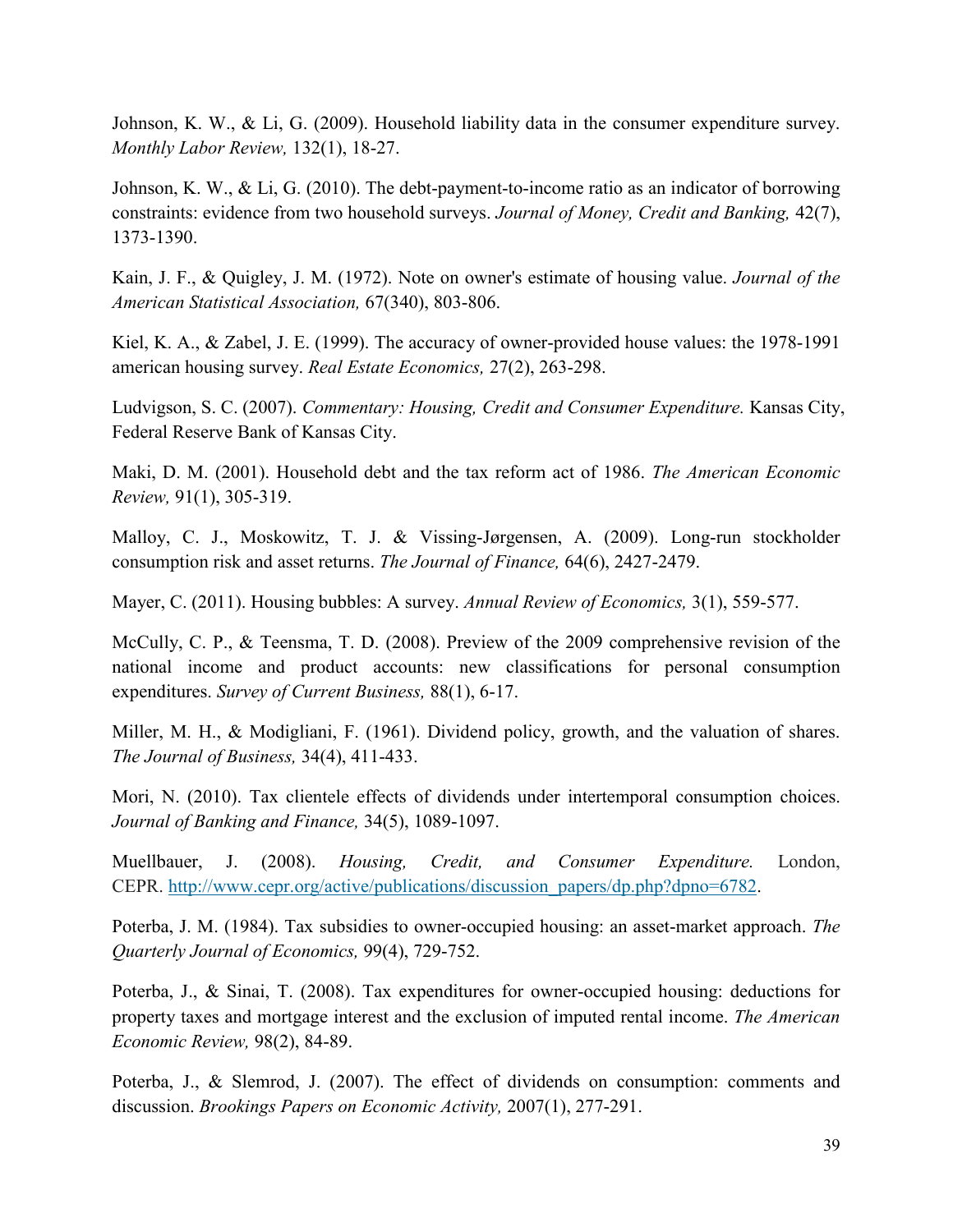Poterba, J., Venti, S., & David, W. (2011). The composition and drawdown of wealth in retirement. *Journal of Economic Perspectives,* 25(4), 95-118.

Shefrin, H. M., & Statman, M. (1984). Explaining investor preference for cash dividends. *Journal of Financial Economics,* 13(2), 253-282.

Sinai, T., & Souleles, N. S. (2005). Owner-occupied housing as a hedge against rent risk. *The Quarterly Journal of Economics,* 120(2), 763-789.

Skinner, J. S. (1996). Is housing wealth a sideshow?. In: *Advances in the Economics of Aging.*  Chicago: University of Chicago Press, 241-272.

Slacalek, J. (2009). What drives personal consumption? The role of housing and financial wealth. *The BE Journal of Macroeconomics,* 9(1).

Verbrugge, R. (2008). The puzzling divergence of rents and user costs, 1980-2004. *Review of Income and Wealth,* 54(4), 671-699.

Vissing-Jørgensen, A. (2002). Limited asset market participation and the elasticity of intertemporal substitution. *The Journal of Political Economy,* 110(4), 825-853.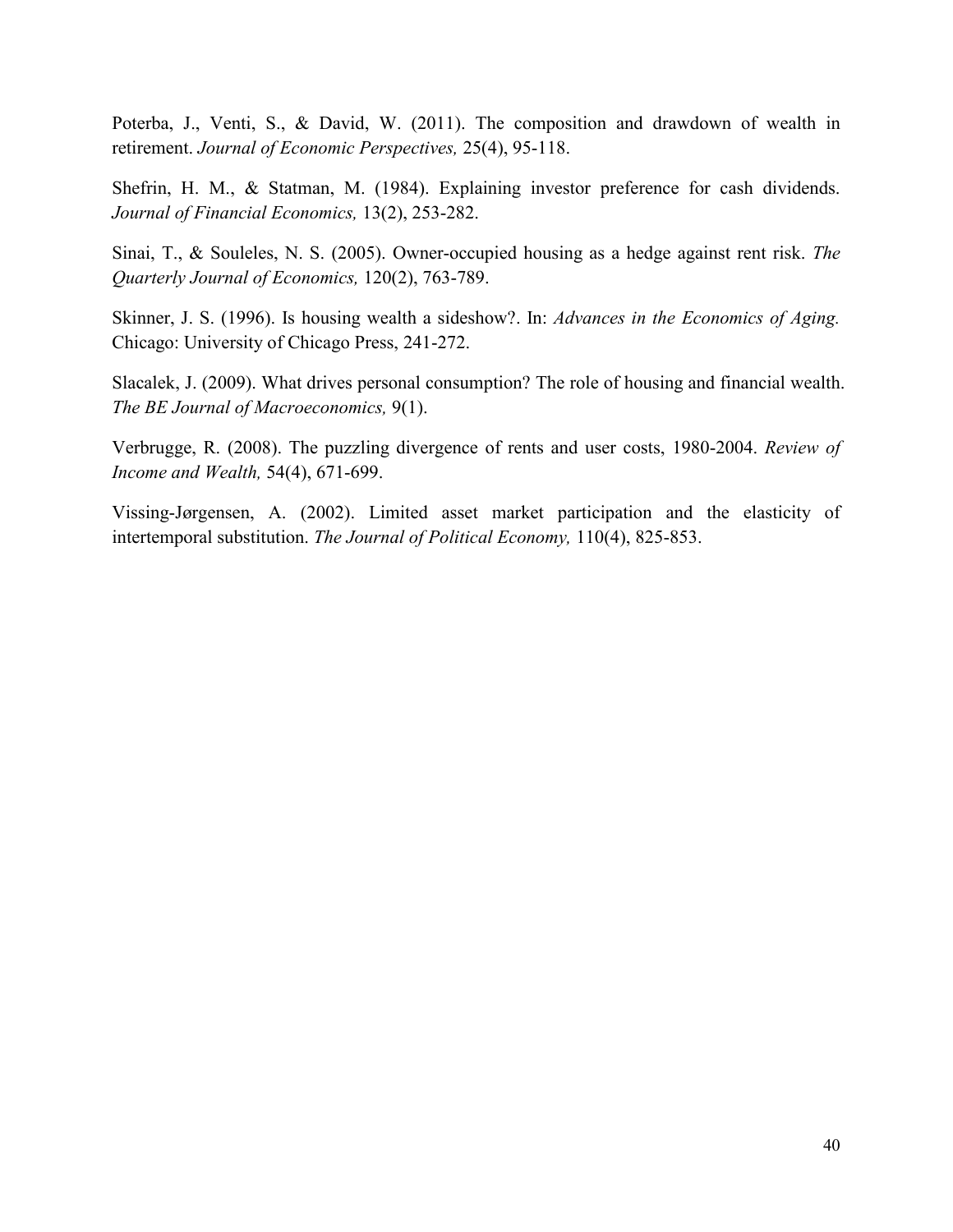

**Figure 1. Life-cycle patterns of the housing dividends for homeowners** 

Notes: The graph demonstrates the means of annual housing dividends for each age group. Values in various years are adjusted by CPI-U to 2005 dollars. "All years" series are calculated based on all CEX household observations for the entire period. "1988- 1996", "1997-2006" and "2007-2011" are based on household observations from 1988 to 1996, from 1997 to 2006, and from 2007 to 2011, respectively.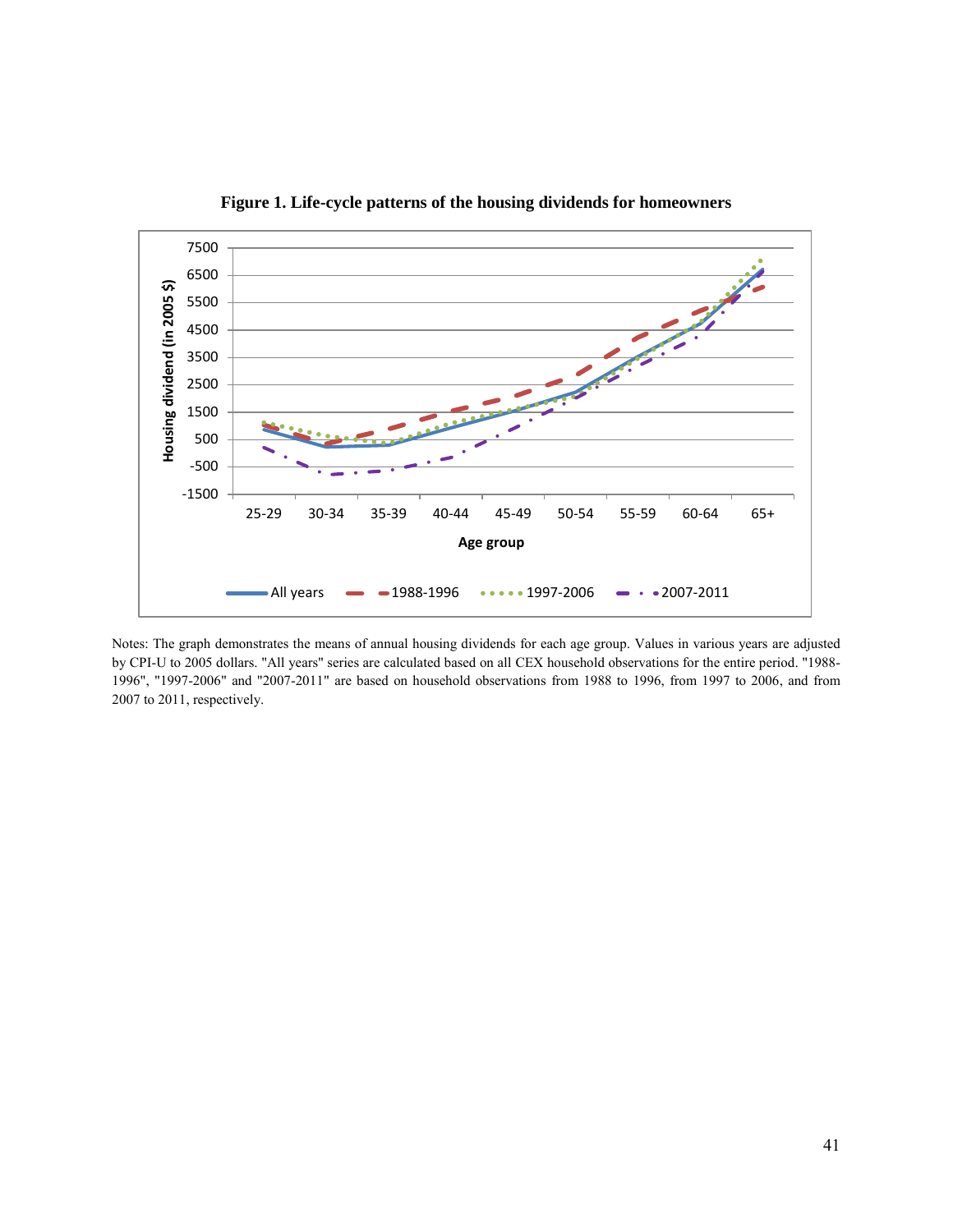

**Figure 2. Decomposition of the Housing Dividend for Homeowners**

Notes: The graph demonstrates the means of housing dividend components for each age group from 1996 to 2011 for which the data for decomposition variables are available in CEX. Values of various years are adjusted by CPI-U to 2005 dollars. Mortgage payments include payments to reduce mortgage principal, mortgage interests, and property taxes. Maintenance costs include costs of house maintenance and repairs, insurance costs, and other expenses.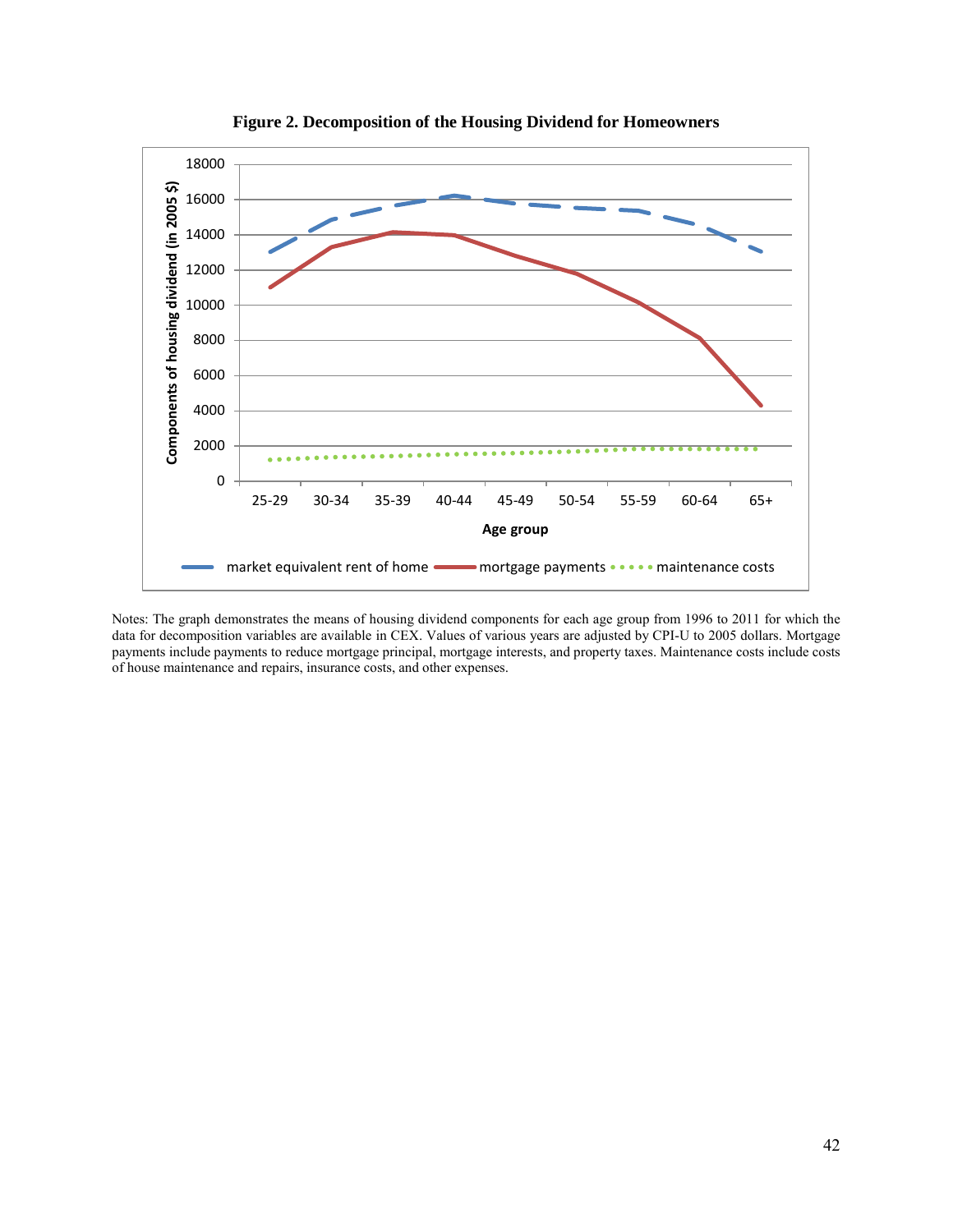

**Figure 3. Housing Dividend by Tenure** 

Notes: The graph demonstrates the median of housing dividends by tenure of home ownership based on CEX household observations from 1996 to 2011. Values in various years are adjusted by CPI-U to 2005 dollars.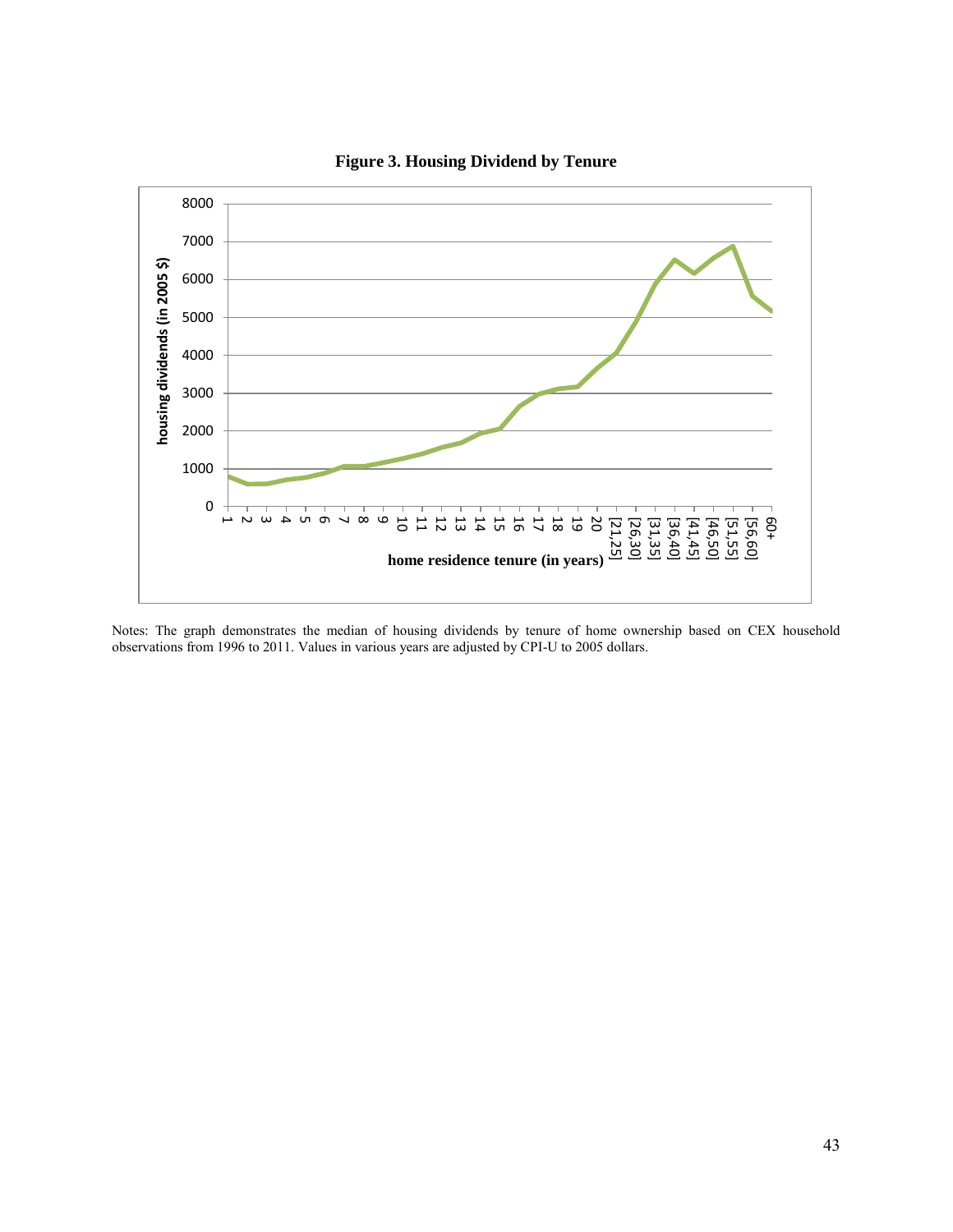**Table 1. Summary statistics for CEX sample data** 

|                  |                | All Years |         | Year 1988-1996 |         |         | Year 1997-2006 |         |         | Year 2007-2011 |         |         |
|------------------|----------------|-----------|---------|----------------|---------|---------|----------------|---------|---------|----------------|---------|---------|
|                  | Median         | Mean      | Std.    | Median         | Mean    | Std.    | Median         | Mean    | Std.    | Median         | Mean    | Std.    |
|                  |                |           | Dev     |                |         | Dev     |                |         | Dev     |                |         | Dev     |
| Housing dividend | 3,309          | 3,170     | 8,892   | 3,322          | 3,227   | 6,844   | 3,421          | 3,331   | 9,362   | 3,062          | 2,829   | 9,748   |
| Home value       | 161,324        | 216,959   | 206,873 | 131.109        | 161,358 | 110.183 | 160,085        | 216,404 | 209,044 | 177,907        | 242,133 | 230,921 |
| Home equity      | 73,322         | 124,947   | 182,188 | 55,529         | 78,740  | 89.909  | 60.039         | 108.130 | 171.744 | 104,481        | 164,240 | 213,612 |
| Mort. bal.       | 69,739         | 92,012    | 96,456  | 66,128         | 82,618  | 68,548  | 87,455         | 108,274 | 92,915  | 40,544         | 77,892  | 107,499 |
| Stockholdings    | 2,511          | 56,663    | 234,609 | 4,498          | 33,375  | 85,322  | 2,311          | 66,068  | 269,244 | 1,492          | 62,608  | 293,171 |
| After-tax income | 52,829         | 65,285    | 54,411  | 48,855         | 56,948  | 41,968  | 53,477         | 66,219  | 56,286  | 56,440         | 71.740  | 60,406  |
| Age              | 52             | 53.6      | 15.9    | 50             | 52.6    | 16.2    | 52             | 53.7    | 15.9    | 54             | 54.4    | 15.7    |
| Family size      | $\overline{2}$ | 2.7       | 1.4     | 2              | 2.8     | 1.5     | 2              | 2.7     | 1.4     | $\overline{2}$ | 2.6     | 1.5     |
| Marital status   |                | 67.0%     | 47.0%   |                | 69.5%   | 46.1%   |                | 66.9%   | 47.1%   |                | 64.7%   | 47.8%   |
| Urban residence  |                | 89.5%     | 30.6%   |                | 86.3%   | 34.3%   |                | 89.0%   | 31.2%   |                | 93.6%   | 24.6%   |
| Race - white     |                | 88.6%     | 31.8%   |                | 90.5%   | 29.3%   |                | 88.2%   | 32.3%   |                | 87.5%   | 33.1%   |

Notes: All observations from all years are included in calculating these summary statistics. Wealth variables include both positive and negative values. All values are in 2005 dollars.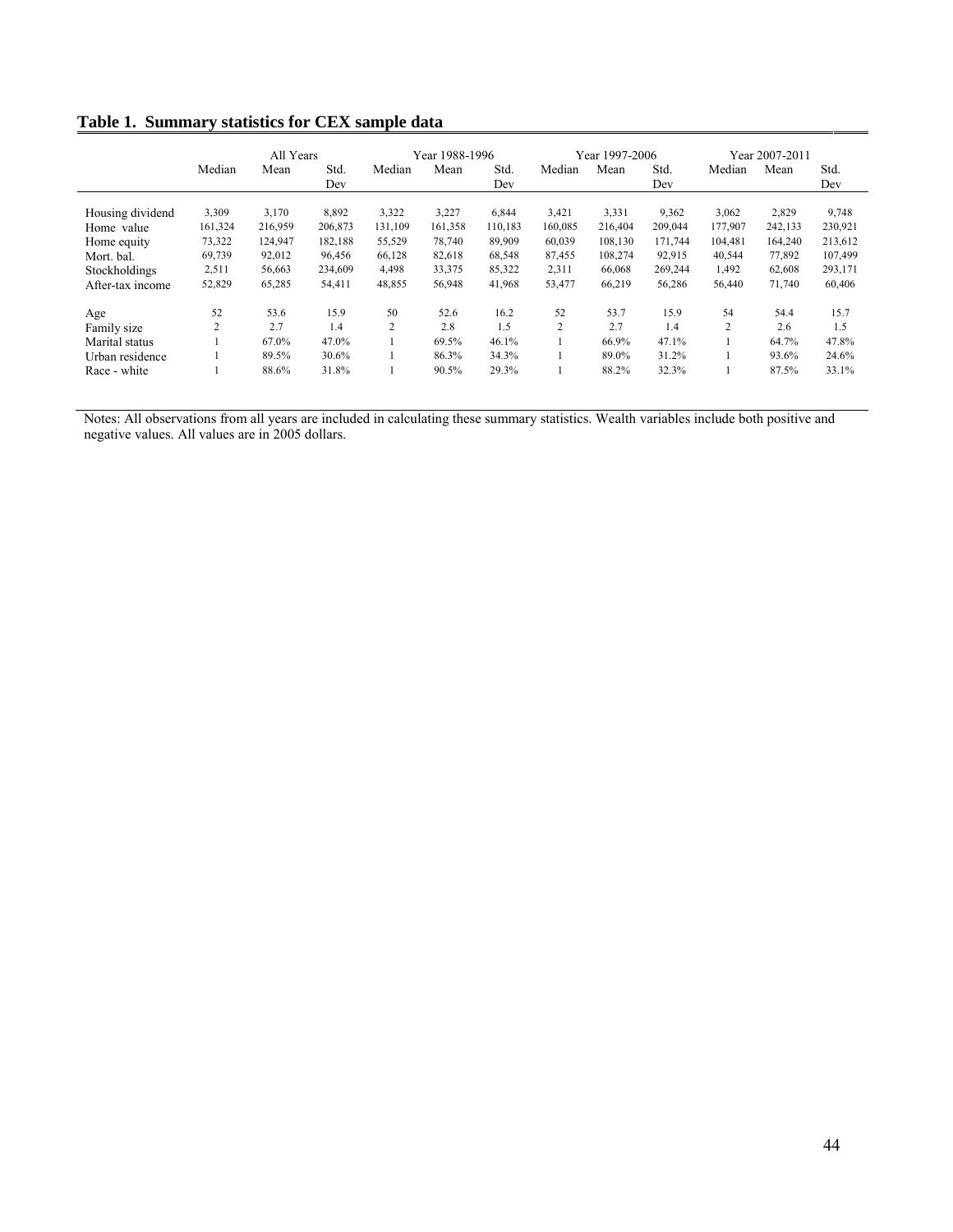|                      | Food                   | <b>Nondurables</b>      | <b>Durables</b>        | <b>Services</b>        | <b>Total</b>           | <b>Services</b><br>(broader definition) | <b>Total</b>           |
|----------------------|------------------------|-------------------------|------------------------|------------------------|------------------------|-----------------------------------------|------------------------|
| Log housing dividend | $0.0241***$<br>(0.003) | $0.0107$ ***<br>(0.003) | $-0.0354**$<br>(0.013) | $0.0124***$<br>(0.003) | $0.0115***$<br>(0.003) | $0.0143***$<br>(0.003)                  | $0.0127***$<br>(0.003) |
| Log home value       | $0.0806***$<br>(0.006) | $0.0501***$<br>(0.003)  | $0.1063***$<br>(0.023) | $0.1332***$<br>(0.008) | $0.0962***$<br>(0.007) | $0.1461***$<br>(0.009)                  | $0.1049***$<br>(0.007) |
| Log financial wealth | $0.0070***$<br>(0.001) | $0.0056***$<br>(0.001)  | $0.0851***$<br>(0.004) | $0.0213***$<br>(0.001) | $0.0178***$<br>(0.001) | $0.0246***$<br>(0.001)                  | $0.0198***$<br>(0.001) |
| Log after-tax income | $0.1912***$<br>(0.012) | $0.1504***$<br>(0.009)  | $0.5328***$<br>(0.037) | $0.2619***$<br>(0.015) | $0.2484***$<br>(0.014) | $0.2884***$<br>(0.017)                  | $0.2639***$<br>(0.015) |
| Implied MPC          |                        |                         |                        |                        |                        |                                         |                        |
| Housing dividend     | 0.0206                 | 0.0131                  | $-0.0075$              | 0.0221                 | 0.0428                 | 0.0280                                  | 0.0505                 |
| Home value           | 0.0036                 | 0.0031                  | 0.0022                 | 0.0131                 | 0.0196                 | 0.0164                                  | 0.0229                 |
| Financial wealth     | 0.0078                 | 0.0089                  | 0.0494                 | 0.0525                 | 0.0947                 | 0.0691                                  | 0.1119                 |
| Income               | 0.0209                 | 0.0231                  | 0.0276                 | 0.0610                 | 0.1226                 | 0.0757                                  | 0.1392                 |
| Other variables      |                        |                         |                        |                        |                        |                                         |                        |
| Age                  | $0.0352***$            | $0.0234***$             | 0.0064                 | $0.0166***$            | $0.0120**$             | $0.0111**$                              | $0.0097*$              |
|                      | (0.005)                | (0.004)                 | (0.022)                | (0.005)                | (0.005)                | (0.005)                                 | (0.005)                |
| Age Squared          | $-0.0004***$           | $-0.0002***$            | $-0.0002$              | $-0.0001**$            | $-0.0001*$             | $-0.0001$                               | $-0.0001$              |
|                      | (0.000)                | (0.000)                 | (0.000)                | (0.000)                | (0.000)                | (0.000)                                 | (0.000)                |
| Family size          | $0.1155***$            | $0.1239***$             | $0.1061***$            | $0.0393***$            | $0.0691***$            | $0.0504***$                             | $0.0737***$            |
| Marital status       | (0.003)<br>$0.1047***$ | (0.003)<br>$0.1482***$  | (0.013)<br>$0.2562***$ | (0.003)<br>$0.0843***$ | (0.003)<br>$0.1266***$ | (0.003)<br>$0.0955***$                  | (0.003)<br>$0.1308***$ |
|                      | (0.010)                | (0.009)                 | (0.044)                | (0.010)                | (0.010)                | (0.011)                                 | (0.010)                |
| Urban residence      | $0.0476***$            | $-0.0230*$              | $-02315***$            | $0.0827***$            | $-0.0156$              | $0.0925***$                             | $-0.0070$              |
|                      | (0.013)                | (0.012)                 | (0.063)                | (0.014)                | (0.014)                | (0.015)                                 | (0.014)                |
| Race-caucasian       | $0.1158***$            | $0.1099***$             | $0.4122***$            | $0.0502***$            | $0.1013***$            | $0.0309***$                             | $0.0877***$            |
|                      | (0.011)                | (0.009)                 | (0.053)                | (0.011)                | (0.011)                | (0.012)                                 | (0.011)                |
| Year 1993-1996       | $-0.0907$ ***          | $-0.1051***$            | $-0.0244$              | $0.0301***$            | $-0.0163$              | $0.0337***$                             | $-0.0128$              |
| Year 1997-2000       | $-0.1145***$           | $-0.1498$ ***           | $-0.1039*$             | $0.0133**$             | $-0.0397**$            | 0.0144                                  | $-0.0377**$            |
| Year 2001-2004       | $-0.1768***$           | $-0.2143***$            | $-0.3320***$           | $-0.0384**$            | $-0.0953***$           | $-0.0196$                               | $-0.0829***$           |
| Year 2005-2007       | $-0.1553***$           | $-0.1460$ ***           | $-0.6110***$           | $-0.0425**$            | $-0.1212***$           | $-0.0173$                               | $-0.1033***$           |
| Year 2007-2011       | $-0.1021***$           | $-0.1816***$            | $-0.8649***$           | $0.0273*$              | $-0.1551***$           | $-0.0133$                               | $-0.1408$ ***          |
| (Constant)           | 4.2987***              | 5.8112***               | 0.2983                 | 4.1541***              | 5.6599***              | 3.8592***                               | 5.4489***              |
| Observations         | 13,603                 | 13,602                  | 13,601                 | 13,601                 | 13,602                 | 13,601                                  | 13,602                 |
| Adjusted R-squared   | 0.421                  | 0.449                   | 0.184                  | 0.424                  | 0.406                  | 0.445                                   | 0.431                  |

#### **Table 2 Housing dividend and household expenditures of homeowners (for the age group 26-55)**

Notes:

(a) This is the pooled sample 1988-2011, for households whose head aged 26-55. The sample does not include observations from 1995:Q3-Q4 and 2004:Q3-Q4, due to sampling frame change starting in 1996 and 2005, which leads to a portion of families not able to be tracked across a full year. Neither does the sample include observations from 1991:Q2-Q4 and 1992, due to missing detailed expenditure files on mortgage payments and house ownership costs.

(b) MPC indicates the calculated Marginal Propensity to Consume. Transforming coefficients into MPCs involves multiplying them with a benchmark (in our case, the median) of the corresponding expenditure-wealth (income) ratios.

(c) Dependent variables are the logs of expenditure of each type (food, nondurables, durables, services, and total). The broader definition of services and total expenditures includes education and charity expenses. \*, \*\*, \*\*\* indicate statistical significance at 10%, 5%, and 1%, respectively. Robust standard errors are presented in parentheses.

(d) Food expenditure includes spending on food consumed at home, at work, and at places outside home. Nondurable goods have an average useful life of less than 3 years, including food and beverages purchased for off-premises consumption, clothing and footwear, gasoline and other energy goods, and other nondurable goods. Durable goods have an average useful life of at least 3 years, including motor vehicles and parts, furnishings and durable household equipment, recreational goods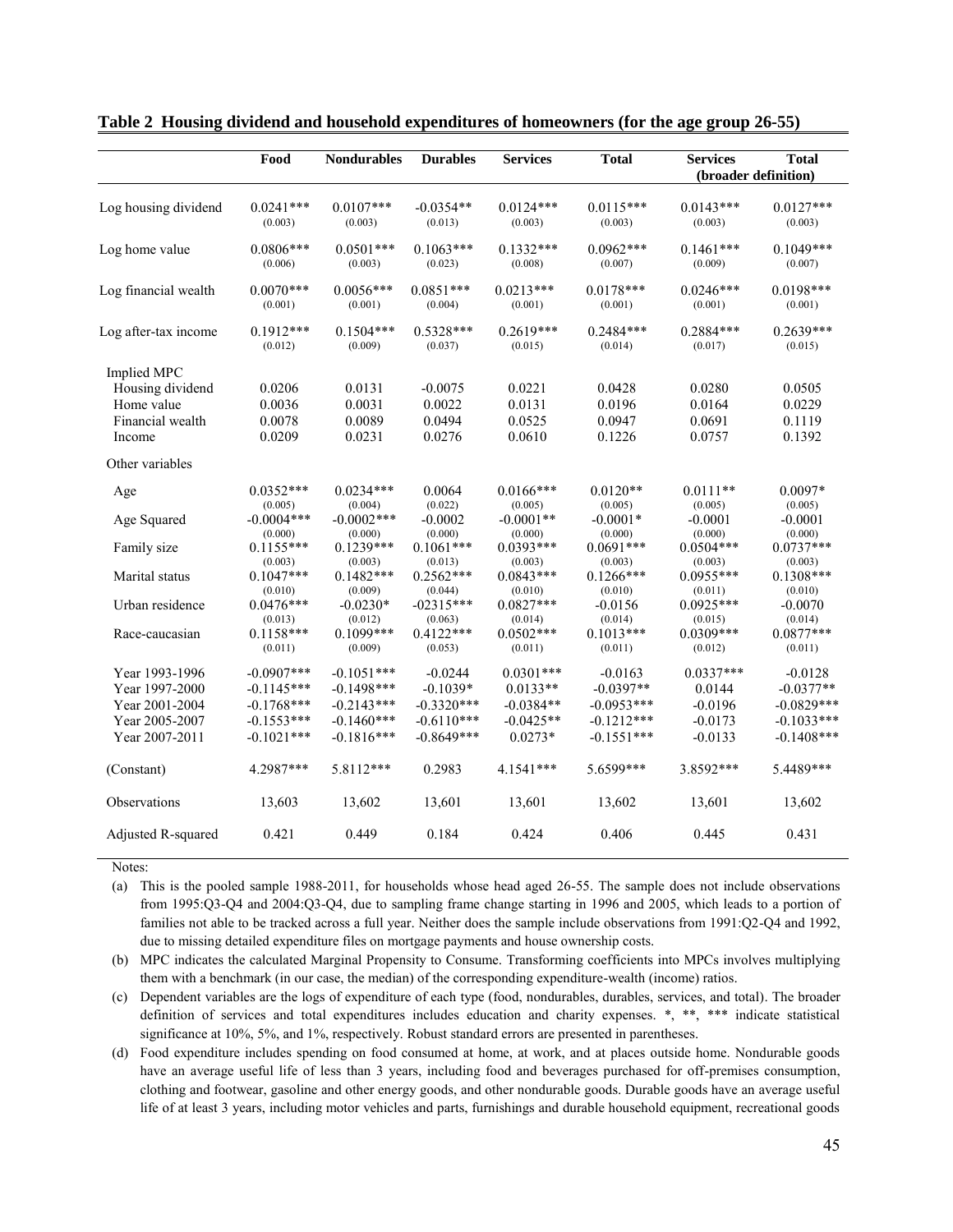and vehicles, and other durable goods. Services include house utilities, health care, transportation services, recreation services, food services and accommodations, financial services and insurance, and other services. The total expenditure is the sum of the above three primary types.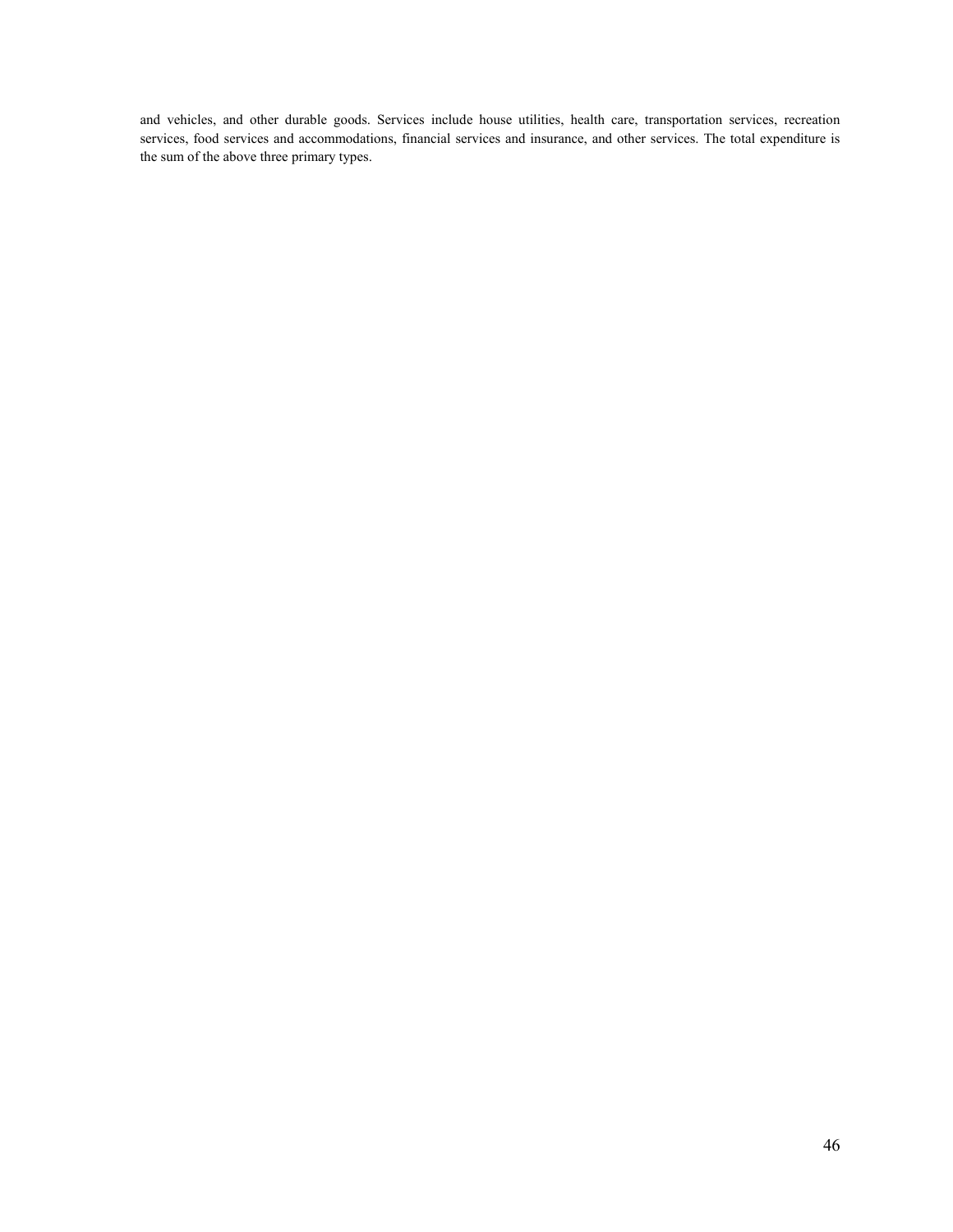|                                                                                               | Food                                                                          | <b>Nondurables</b>                                                           | <b>Durables</b>                                                          | <b>Services</b>                                                | <b>Total</b>                                                            | <b>Services</b>                                             | <b>Total</b><br>(broader definition)                                     |
|-----------------------------------------------------------------------------------------------|-------------------------------------------------------------------------------|------------------------------------------------------------------------------|--------------------------------------------------------------------------|----------------------------------------------------------------|-------------------------------------------------------------------------|-------------------------------------------------------------|--------------------------------------------------------------------------|
| Log housing dividend                                                                          | $0.0240***$<br>(0.003)                                                        | $0.0095***$<br>(0.003)                                                       | $-0.0263**$<br>(0.013)                                                   | $0.0153***$<br>(0.003)                                         | $0.0133***$<br>(0.003)                                                  | $0.0172***$<br>(0.004)                                      | $0.0146***$<br>(0.003)                                                   |
| Log home equity                                                                               | $0.0441***$<br>(0.003)                                                        | $0.0310***$<br>(0.003)                                                       | 0.0188<br>(0.014)                                                        | $0.0642***$<br>(0.004)                                         | $0.0452***$<br>(0.004)                                                  | $0.0709***$<br>(0.004)                                      | $0.0497***$<br>(0.004)                                                   |
| Log mortgage bal.                                                                             | $0.0069***$<br>(0.001)                                                        | $0.0039***$<br>(0.001)                                                       | $0.0176***$<br>(0.006)                                                   | $0.0135***$<br>(0.002)                                         | $0.0086***$<br>(0.001)                                                  | $0.0144***$<br>(0.002)                                      | $0.0093***$<br>(0.002)                                                   |
| Log financial wealth                                                                          | $0.0074***$<br>(0.001)                                                        | $0.0058***$<br>(0.001)                                                       | $0.0850***$<br>(0.004)                                                   | $0.0220***$<br>(0.001)                                         | $0.0184***$<br>(0.001)                                                  | $0.0254***$<br>(0.001)                                      | $0.0203***$<br>(0.001)                                                   |
| Log after-tax income                                                                          | $0.1999***$<br>(0.013)                                                        | $0.1535***$<br>(0.009)                                                       | $0.5447***$<br>(0.037)                                                   | $0.2780***$<br>(0.016)                                         | $0.2604***$<br>(0.015)                                                  | $0.3056***$<br>(0.018)                                      | $0.2768***$<br>(0.016)                                                   |
| Implied MPC<br>Housing dividend<br>Home equity<br>Mortgage bal.<br>Financial wealth<br>Income | 0.0205<br>0.0044<br>0.0005<br>0.0083<br>0.0218                                | 0.0116<br>0.0043<br>0.0004<br>0.0093<br>0.0236                               | $-0.0056$<br>0.0009<br>0.0007<br>0.0494<br>0.0282                        | 0.0273<br>0.0139<br>0.0023<br>0.0542<br>0.0648                 | 0.0496<br>0.0203<br>0.0031<br>0.0975<br>0.1286                          | 0.0338<br>0.0174<br>0.0028<br>0.0713<br>0.0802              | 0.0581<br>0.0240<br>0.0036<br>0.1152<br>0.1460                           |
| Other variables                                                                               |                                                                               |                                                                              |                                                                          |                                                                |                                                                         |                                                             |                                                                          |
| Age<br>Age Squared<br>Family size                                                             | $0.0341***$<br>(0.005)<br>$-0.0004***$<br>(0.000)<br>$0.1155***$              | $0.0219***$<br>(0.004)<br>$-0.0002$ ***<br>(0.000)<br>$0.1242***$            | 0.0098<br>(0.023)<br>$-0.0002$<br>(0.000)<br>$0.1062***$                 | $0.0140***$<br>(0.005)<br>$-0.0001*$<br>(0.000)<br>$0.0394***$ | $0.0100*$<br>(0.005)<br>$-0.0001$<br>(0.000)<br>$0.0694***$             | 0.0084<br>(0.005)<br>$-0.000$<br>(0.000)<br>$0.0510***$     | 0.0076<br>(0.005)<br>$-0.0001$<br>(0.000)<br>$0.0743***$                 |
| Marital status                                                                                | (0.003)<br>$0.1047***$<br>(0.010)                                             | (0.003)<br>$0.1487***$<br>(0.009)                                            | (0.013)<br>$0.2720***$<br>(0.045)                                        | (0.003)<br>$0.0849***$<br>(0.011)                              | (0.003)<br>$0.1264***$<br>(0.011)                                       | (0.003)<br>$0.0966$ ***<br>(0.012)                          | (0.003)<br>$0.1309***$<br>(0.011)                                        |
| Urban residence<br>Race-caucasian                                                             | $0.0476***$<br>(0.013)<br>$0.1195***$<br>(0.011)                              | $-0.0124$<br>(0.012)<br>$0.1128***$<br>(0.009)                               | $-0.2035***$<br>(0.064)<br>$0.4345***$<br>(0.054)                        | $0.1100***$<br>(0.015)<br>$0.0557***$<br>(0.011)               | 0.0060<br>(0.015)<br>$0.1079***$<br>(0.011)                             | $0.1238***$<br>(0.015)<br>$0.0348***$<br>(0.012)            | $0.0172***$<br>(0.015)<br>$0.0933***$<br>(0.012)                         |
| Year 1993-1996<br>Year 1997-2000<br>Year 2001-2004<br>Year 2005-2007<br>Year 2007-2011        | $-0.0807$ ***<br>$-0.0965***$<br>$-0.1562***$<br>$-0.1376***$<br>$-0.0724***$ | $-0.0987***$<br>$-0.1359***$<br>$-0.2018***$<br>$-0.1361***$<br>$-0.1658***$ | $-0.0384$<br>$-0.1073*$<br>$-0.3254***$<br>$-0.6001$ ***<br>$-0.8050***$ | $0.0408**$<br>$0.0360**$<br>$-0.0069$<br>$-0.0113$<br>0.0255   | $-0.0100$<br>$-0.0234$<br>$-0.0758***$<br>$-0.1009$ ***<br>$-0.1216***$ | $0.0465***$<br>$0.0399**$<br>0.0168<br>0.0176<br>$0.0446**$ | $-0.0054$<br>$-0.0198$<br>$-0.0603$ ***<br>$-0.0808$ ***<br>$-0.1036***$ |
| (Constant)                                                                                    | $4.6037***$                                                                   | $6.0212***$                                                                  | 0.8064                                                                   | 4.7036***                                                      | $6.0785***$                                                             | $4.4631***$                                                 | 5.9025***                                                                |
| Observations                                                                                  | 12,996                                                                        | 12,995                                                                       | 12,994                                                                   | 12,994                                                         | 12,995                                                                  | 12,994                                                      | 12,995                                                                   |
| Adjusted R-squared                                                                            | 0.416                                                                         | 0.449                                                                        | 0.183                                                                    | 0.409                                                          | 0.396                                                                   | 0.430                                                       | 0.420                                                                    |

#### **Table 3. Housing dividend and household expenditures of homeowners: decomposition of home value (for the age group 26-55)**

Notes:

(a) This is the pooled sample 1988-2011, for households whose head aged 26-55. The sample does not include observations from 1995:Q3-Q4 and 2004:Q3-Q4, due to sampling frame change starting in 1996 and 2005, which leads to a portion of families not able to be tracked across a full year. Neither does the sample include observations from 1991:Q2-Q4 and 1992, due to missing detailed expenditure files on mortgage payments and house ownership costs.

(b) MPC indicates the calculated Marginal Propensity to Consume. Transforming coefficients into MPCs involves multiplying them with a benchmark (in our case, the median) of the corresponding expenditure-wealth(income) ratios.

(c) Dependent variables are the logs of expenditure of each type (food, nondurables, durables, services, and total). The broader definition of services and total expenditures includes education and charity expenses. \*, \*\*, \*\*\* indicate statistical significance at 10%, 5%, and 1%, respectively. Robust standard errors are presented in parentheses.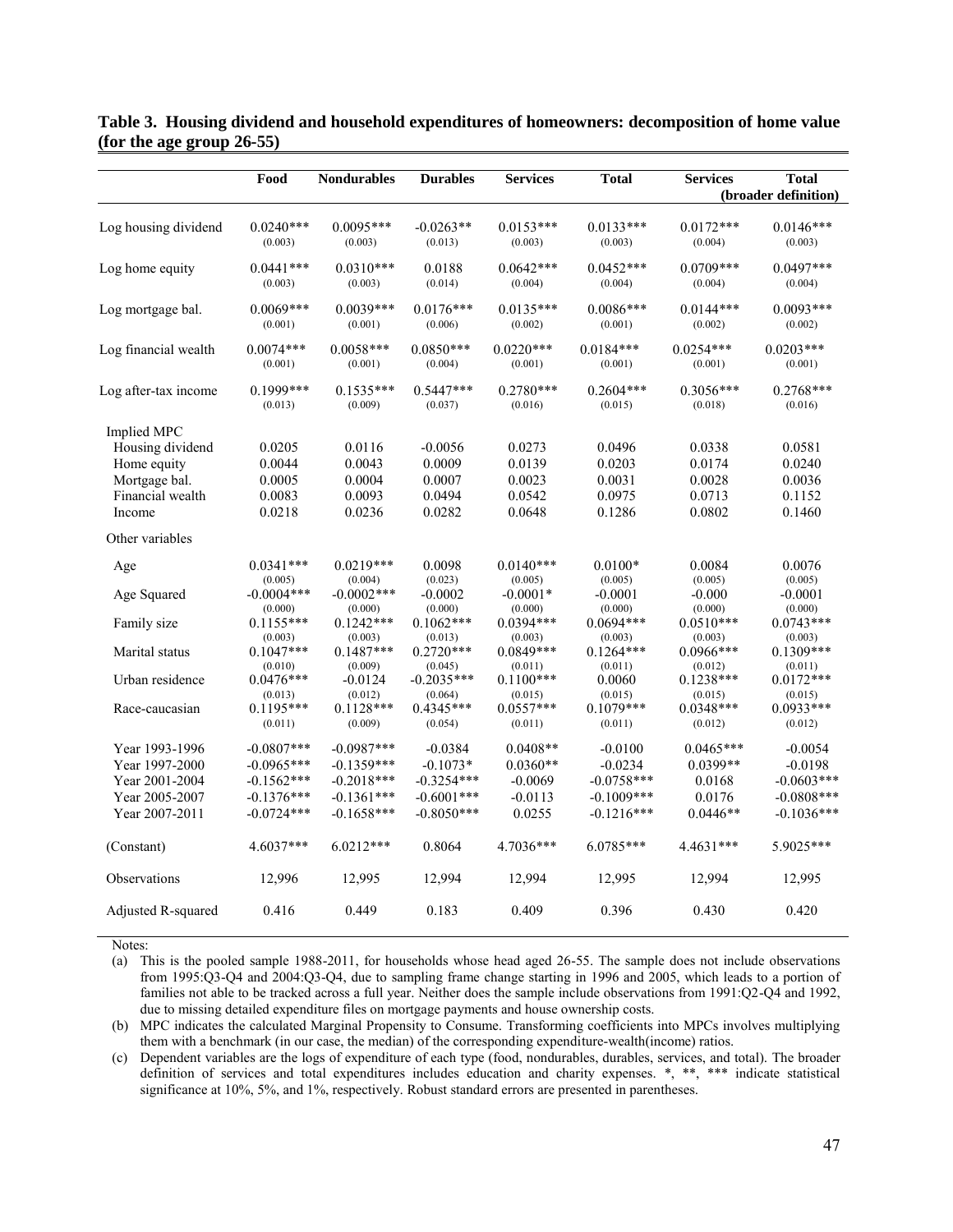(d) Food expenditure includes spending on food consumed at home, at work, and at places outside home. Nondurable goods have an average useful life of less than 3 years, including food and beverages purchased for off-premises consumption, clothing and footwear, gasoline and other energy goods, and other nondurable goods. Durable goods have an average useful life of at least 3 years, including motor vehicles and parts, furnishings and durable household equipment, recreational goods and vehicles, and other durable goods. Services include house utilities, health care, transportation services, recreation services, food services and accommodations, financial services and insurance, and other services. The total expenditure is the sum of the above three primary types.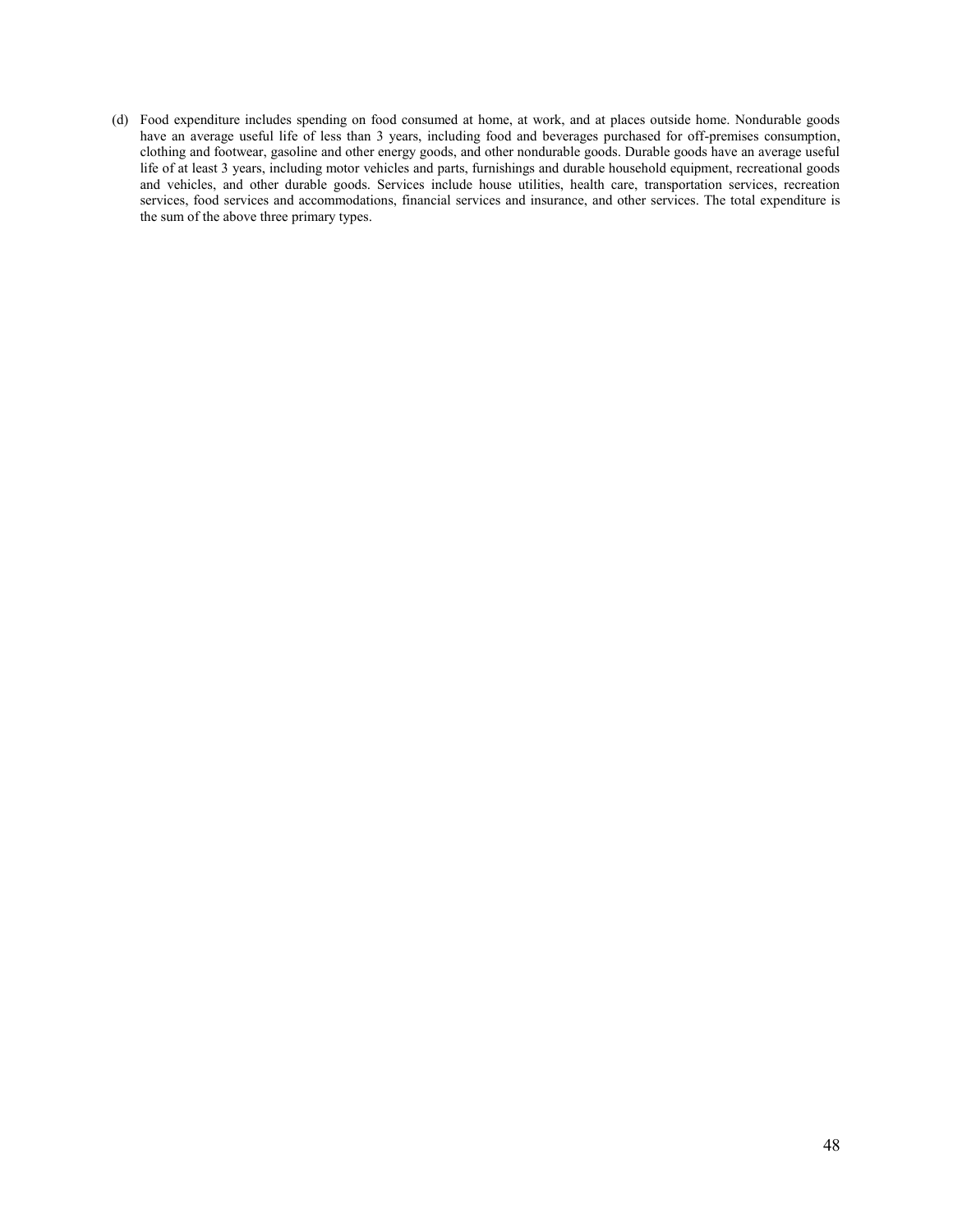|                                                                                               | Food                                           | <b>Nondurables</b><br><b>Durables</b><br><b>Services</b> |                                                   |                                                | <b>Total</b>                                   | <b>Total</b><br><b>Services</b><br>(broader definition) |                                                |  |
|-----------------------------------------------------------------------------------------------|------------------------------------------------|----------------------------------------------------------|---------------------------------------------------|------------------------------------------------|------------------------------------------------|---------------------------------------------------------|------------------------------------------------|--|
|                                                                                               |                                                |                                                          | 1988-1996 Sub-period                              |                                                |                                                |                                                         |                                                |  |
| Log housing dividend                                                                          | $0.0196***$                                    | 0.0008                                                   | 0.0018                                            | $0.0149**$                                     | 0.0110                                         | $0.0173***$                                             | $0.0127***$                                    |  |
|                                                                                               | (0.006)                                        | (0.006)                                                  | (0.023)                                           | (0.007)                                        | (0.007)                                        | (0.007)                                                 | (0.007)                                        |  |
| Log home equity                                                                               | $0.0440***$                                    | $0.0388***$                                              | $0.0502**$                                        | $0.0731***$                                    | $0.0592***$                                    | $0.0798***$                                             | $0.0631***$                                    |  |
|                                                                                               | (0.007)                                        | (0.006)                                                  | (0.024)                                           | (0.009)                                        | (0.009)                                        | (0.009)                                                 | (0.009)                                        |  |
| Log mortgage bal.                                                                             | $0.0352***$                                    | $0.0205***$                                              | $0.0994***$                                       | $0.0604***$                                    | $0.0473***$                                    | $0.0630***$                                             | $0.0498***$                                    |  |
|                                                                                               | (0.008)                                        | (0.001)                                                  | (0.031)                                           | (0.009)                                        | (0.010)                                        | (0.009)                                                 | (0.010)                                        |  |
| Log financial wealth                                                                          | $0.0116***$                                    | $0.0077***$                                              | $0.0431***$                                       | $0.0236***$                                    | $0.0163***$                                    | $0.0270***$                                             | $0.0182***$                                    |  |
|                                                                                               | (0.002)                                        | (0.002)                                                  | (0.010)                                           | (0.003)                                        | (0.003)                                        | (0.003)                                                 | (0.003)                                        |  |
| Log after-tax income                                                                          | $0.1688***$                                    | $0.1571***$                                              | $0.4336***$                                       | $0.2469***$                                    | $0.2395***$                                    | $0.2658***$                                             | $0.2487***$                                    |  |
|                                                                                               | (0.025)                                        | (0.022)                                                  | (0.092)                                           | (0.036)                                        | (0.041)                                        | (0.037)                                                 | (0.042)                                        |  |
| Implied MPC<br>Housing dividend<br>Home equity<br>Mortgage bal.<br>Financial wealth<br>Income | 0.0213<br>0.0057<br>0.0035<br>0.0131<br>0.0208 | 0.0013<br>0.0071<br>0.0030<br>0.0126<br>0.0281           | 0.0008<br>0.0041<br>0.0067<br>0.0304<br>0.0313    | 0.0316<br>0.0197<br>0.0130<br>0.0544<br>0.0612 | 0.0525<br>0.0353<br>0.0223<br>0.0858<br>0.1327 | 0.0404<br>0.0243<br>0.0151<br>0.0701<br>0.0732          | 0.0637<br>0.0402<br>0.0249<br>0.1020<br>0.1453 |  |
| Observations                                                                                  | 2,647                                          | 2,647                                                    | 2,647                                             | 2,645                                          | 2,647                                          | 2,645                                                   | 2,647                                          |  |
| Adjusted R-squared                                                                            | 0.419                                          | 0.449                                                    | 0.133                                             | 0.395                                          | 0.370                                          | 0.418                                                   | 0.395                                          |  |
|                                                                                               |                                                |                                                          | 1997-2006 Sub-period                              |                                                |                                                |                                                         |                                                |  |
| Log housing dividend                                                                          | $0.0160***$                                    | 0.0038                                                   | $-0.0455**$                                       | $0.0102**$                                     | 0.0053                                         | $0.0130***$                                             | 0.0072                                         |  |
|                                                                                               | (0.004)                                        | (0.004)                                                  | (0.019)                                           | (0.004)                                        | (0.005)                                        | (0.005)                                                 | (0.005)                                        |  |
| Log home equity                                                                               | $0.0429***$                                    | $0.0317***$                                              | 0.0216                                            | $0.0571***$                                    | $0.0400***$                                    | $0.0635***$                                             | $0.0444***$                                    |  |
|                                                                                               | (0.004)                                        | (0.004)                                                  | (0.020)                                           | (0.005)                                        | (0.005)                                        | (0.006)                                                 | (0.005)                                        |  |
| Log mortgage bal.                                                                             | $0.0488***$                                    | $0.0375***$                                              | $0.1546***$                                       | $0.0841***$                                    | $0.0707***$                                    | $0.0949***$                                             | $0.0775***$                                    |  |
|                                                                                               | (0.006)                                        | (0.005)                                                  | (0.027)                                           | (0.007)                                        | (0.007)                                        | (0.008)                                                 | (0.007)                                        |  |
| Log financial wealth                                                                          | $0.0067***$                                    | $0.0057***$                                              | $0.0833***$                                       | $0.0206***$                                    | $0.0181***$                                    | $0.0241***$                                             | $0.0200***$                                    |  |
|                                                                                               | (0.001)                                        | (0.001)                                                  | (0.006)                                           | (0.001)                                        | (0.001)                                        | (0.001)                                                 | (0.001)                                        |  |
| Log after-tax income                                                                          | $0.1748***$                                    | $0.1470***$                                              | $0.4709***$                                       | $0.2493***$                                    | $0.2466***$                                    | $0.2739***$                                             | $0.2605***$                                    |  |
|                                                                                               | (0.016)                                        | (0.014)                                                  | (0.048)                                           | (0.021)                                        | (0.020)                                        | (0.024)                                                 | (0.022)                                        |  |
| Implied MPC<br>Housing dividend<br>Home equity<br>Mortgage bal.<br>Financial wealth<br>Income | 0.0130<br>0.0047<br>0.0036<br>0.0068<br>0.0179 | 0.0045<br>0.0049<br>0.0039<br>0.0081<br>0.0215           | $-0.0101$<br>0.0013<br>0.0066<br>0.0481<br>0.0252 | 0.0181<br>0.0143<br>0.0141<br>0.0480<br>0.0568 | 0.0193<br>0.0212<br>0.0254<br>0.0909<br>0.1200 | 0.0253<br>0.0180<br>0.0182<br>0.0635<br>0.0708          | 0.0285<br>0.0250<br>0.0298<br>0.1065<br>0.1359 |  |
| Observations                                                                                  | 6,378                                          | 6,378                                                    | 6,377                                             | 6,378                                          | 6,378                                          | 6,378                                                   | 6,378                                          |  |
| Adjusted R-squared                                                                            | 0.424                                          | 0.462                                                    | 0.155                                             | 0.404                                          | 0.388                                          | 0.427                                                   | 0.415                                          |  |
|                                                                                               |                                                |                                                          | 2007-2011 Sub-period                              |                                                |                                                |                                                         |                                                |  |
| Log housing dividend                                                                          | $0.0436***$                                    | $0.0276***$                                              | $-0.0102$                                         | $0.0280***$                                    | $0.0314***$                                    | $0.0281***$                                             | $0.0314***$                                    |  |
|                                                                                               | (0.006)                                        | (0.006)                                                  | (0.027)                                           | (0.007)                                        | (0.006)                                        | (0.007)                                                 | (0.006)                                        |  |
| Log home equity                                                                               | $0.0437***$                                    | $0.0250***$                                              | $-0.0013$                                         | $0.0723***$                                    | $0.0470***$                                    | $0.0799***$                                             | $0.0527***$                                    |  |
|                                                                                               | (0.008)                                        | (0.006)                                                  | (0.031)                                           | (0.009)                                        | (0.008)                                        | (0.010)                                                 | (0.008)                                        |  |
| Log mortgage bal.                                                                             | $0.0038***$                                    | $0.0022***$                                              | 0.0037                                            | $0.0086***$                                    | $0.0048***$                                    | $0.0086***$                                             | $0.0050***$                                    |  |

**Table 4. Housing dividend and household expenditures of homeowners: real estate cycle sub-periods: 1988-1996, 1997-2006, vs. 2007-2011 (for the age group 26-55)**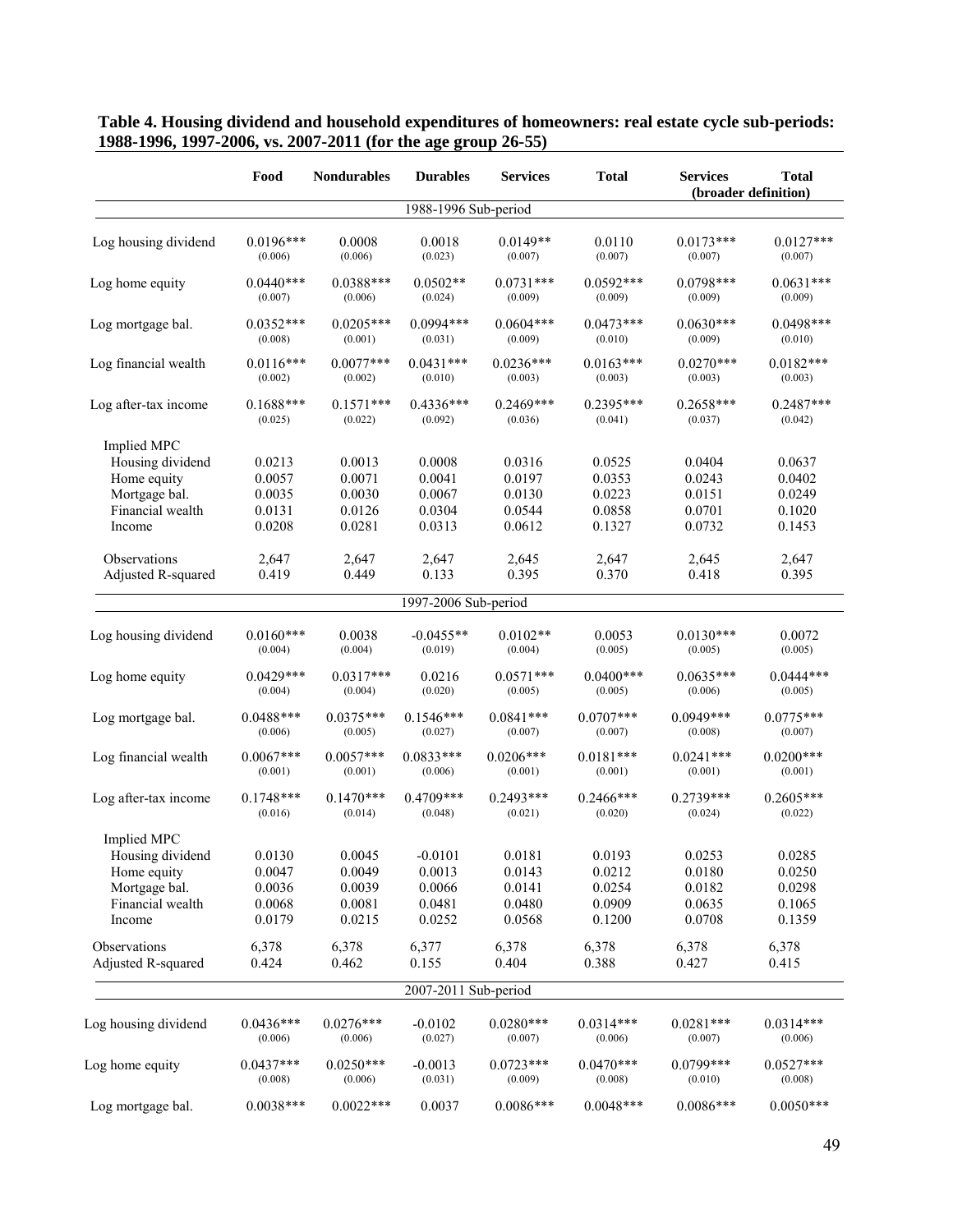|                      | (0.002)                | (0.001)                | (0.007)                | (0.009)                | (0.002)                | (0.002)                | (0.002)                |
|----------------------|------------------------|------------------------|------------------------|------------------------|------------------------|------------------------|------------------------|
| Log financial wealth | $0.0053***$<br>(0.001) | $0.0037***$<br>(0.001) | $0.0980***$<br>(0.008) | $0.0201***$<br>(0.002) | $0.0166***$<br>(0.002) | $0.0231***$<br>(0.002) | $0.0184***$<br>(0.002) |
| Log after-tax income | $0.2267***$<br>(0.025) | $0.1487***$<br>(0.015) | $0.6433***$<br>(0.067) | $0.2961***$<br>(0.030) | $0.2624***$<br>(0.025) | $0.3279***$<br>(0.032) | $0.2825***$<br>(0.027) |
| Implied MPC          |                        |                        |                        |                        |                        |                        |                        |
| Housing dividend     | 0.0306                 | 0.0255                 | $-0.0007$              | 0.0398                 | 0.0875                 | 0.0435                 | 0.0945                 |
| Home equity          | 0.0030                 | 0.0023                 | 0.0000                 | 0.0106                 | 0.0134                 | 0.0134                 | 0.0163                 |
| Mortgage bal.        | 0.0003                 | 0.0002                 | 0.0001                 | 0.0013                 | 0.0014                 | 0.0015                 | 0.0016                 |
| Financial wealth     | 0.0071                 | 0.0068                 | 0.0432                 | 0.0603                 | 0.0983                 | 0.0790                 | 0.1184                 |
| Income               | 0.0238                 | 0.0207                 | 0.0197                 | 0.0668                 | 0.1141                 | 0.0839                 | 0.1331                 |
| <b>Observations</b>  | 3.971                  | 3.970                  | 3.970                  | 3.971                  | 3,970                  | 3,971                  | 3,970                  |
| Adjusted R-squared   | 0.427                  | 0.439                  | 0.165                  | 0.458                  | 0.436                  | 0.476                  | 0.461                  |

Notes:

(a) This is the pooled sample 1988-1996, 1997-2006, and 2007-2011, respectively, for households whose head aged 26-55. The sample does not include observations from 1995:Q3-Q4 and 2004:Q3-Q4, due to sampling frame change starting in 1996 and 2005, which leads to a portion of families not able to be tracked across a full year. Neither does the sample include observations from 1991:Q2-Q4 and 1992, due to missing detailed expenditure files on mortgage payments and house ownership costs.

(b) MPC indicates the calculated Marginal Propensity to Consume. Transforming coefficients into MPCs involves multiplying them with a benchmark (in our case, the median) of the corresponding expenditure-wealth(income) ratios.

(c) Dependent variables are the logs of expenditure of each type (food, nondurables, durables, services, and total). The broader definition of services and total expenditures includes education and charity expenses. \*, \*\*, \*\*\* indicate statistical significance at 10%, 5%, and 1%, respectively. Robust standard errors are presented in parentheses.

(d) Food expenditure includes spending on food consumed at home, at work, and at places outside home. Nondurable goods have an average useful life of less than 3 years, including food and beverages purchased for off-premises consumption, clothing and footwear, gasoline and other energy goods, and other nondurable goods. Durable goods have an average useful life of at least 3 years, including motor vehicles and parts, furnishings and durable household equipment, recreational goods and vehicles, and other durable goods. Services include house utilities, health care, transportation services, recreation services, food services and accommodations, financial services and insurance, and other services. The total expenditure is the sum of the above three primary types.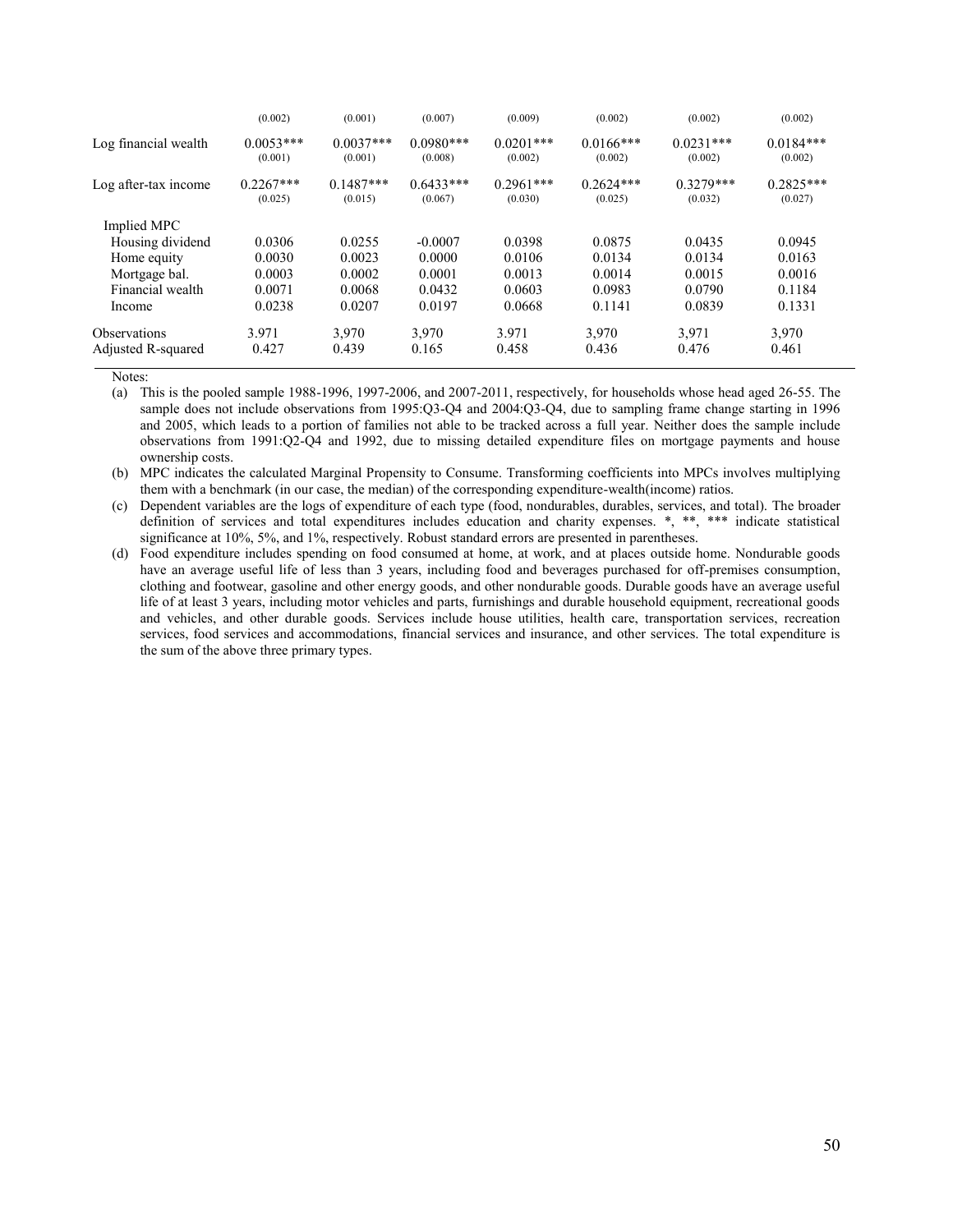|                                                                             | Food                                 | <b>Nondurables</b>                   | <b>Durables</b>                         | <b>Services</b>                                | <b>Total</b>                          | <b>Services</b>                      | <b>Total</b>                         |
|-----------------------------------------------------------------------------|--------------------------------------|--------------------------------------|-----------------------------------------|------------------------------------------------|---------------------------------------|--------------------------------------|--------------------------------------|
|                                                                             |                                      |                                      |                                         |                                                |                                       | (broader definition)                 |                                      |
|                                                                             |                                      |                                      | Tenure $\leq$ 5 years                   |                                                |                                       |                                      |                                      |
| Log housing dividend                                                        | $0.0234***$                          | $0.0126***$                          | $-0.0425**$                             | $0.0164**$                                     | $0.0121**$                            | $0.0159***$                          | $0.0121***$                          |
|                                                                             | (0.004)                              | (0.006)                              | (0.020)                                 | (0.007)                                        | (0.005)                               | (0.005)                              | (0.005)                              |
| Log of home value                                                           | $0.0713***$                          | $0.0493***$                          | $0.0744**$                              | $0.1352***$                                    | $0.0931***$                           | $0.1485***$                          | $0.1014***$                          |
|                                                                             | (0.009)                              | (0.007)                              | (0.024)                                 | (0.012)                                        | (0.011)                               | (0.014)                              | (0.011)                              |
| Log financial wealth                                                        | $0.0088***$                          | $0.0063***$                          | $0.0889***$                             | $0.0237***$                                    | $0.0202***$                           | $0.0279***$                          | $0.0226***$                          |
|                                                                             | (0.001)                              | (0.001)                              | (0.007)                                 | (0.002)                                        | (0.002)                               | (0.003)                              | (0.002)                              |
| Log after-tax income                                                        | $0.1586***$                          | $0.1306***$                          | $0.4795***$                             | $0.2243***$                                    | $0.2227***$                           | $0.2388***$                          | $0.2305***$                          |
|                                                                             | (0.016)                              | (0.014)                              | (0.049)                                 | (0.023)                                        | (0.021)                               | (0.025)                              | (0.022)                              |
| Implied MPC<br>Housing dividend<br>Home value<br>Financial wealth<br>Income | 0.0200<br>0.0032<br>0.0098<br>0.0173 | 0.0154<br>0.0031<br>0.0100<br>0.0201 | $-0.0091$<br>0.0016<br>0.0516<br>0.0248 | 0.0291<br>0.0133<br>0.0584<br>0.0523           | 0.0451<br>0.0189<br>0.1074<br>0.10998 | 0.0311<br>0.0166<br>0.0784<br>0.0627 | 0.0481<br>0.0222<br>0.1282<br>0.1216 |
| Observations                                                                | 6,032                                | 6,032                                | 6,032                                   | 6,030                                          | 6,032                                 | 6,030                                | 6,032                                |
| Adjusted R-squared                                                          | 0.393                                | 0.435                                | 0.174                                   | 0.391                                          | 0.373                                 | 0.411                                | 0.397                                |
|                                                                             |                                      |                                      |                                         | Tenure $> 5$ years to Tenure $\leq 15$ years   |                                       |                                      |                                      |
| Log housing dividend                                                        | $0.0250***$                          | $0.0099**$                           | $-0.0237$                               | $0.0110**$                                     | $0.0106***$                           | $0.0140***$                          | $0.0128***$                          |
|                                                                             | (0.004)                              | (0.004)                              | (0.019)                                 | (0.005)                                        | (0.005)                               | (0.005)                              | (0.005)                              |
| Log of home value                                                           | $0.0836***$                          | $0.0479***$                          | $0.1280***$                             | $0.1312***$                                    | 0.0959***                             | $0.01434***$                         | $0.1045***$                          |
|                                                                             | (0.010)                              | (0.008)                              | (0.039)                                 | (0.012)                                        | (0.011)                               | (0.013)                              | (0.012)                              |
| Log financial wealth                                                        | $0.0054***$                          | $0.0044***$                          | $0.0752***$                             | $0.0193***$                                    | $0.0149***$                           | $0.0222***$                          | $0.0167***$                          |
|                                                                             | (0.001)                              | (0.001)                              | (0.007)                                 | (0.001)                                        | (0.001)                               | (0.001)                              | (0.001)                              |
| Log after-tax income                                                        | $0.2028***$                          | $0.1611***$                          | $0.5264***$                             | $0.2792***$                                    | $0.2550***$                           | $0.3158***$                          | $0.2767***$                          |
|                                                                             | (0.016)                              | (0.013)                              | (0.064)                                 | (0.023)                                        | (0.023)                               | (0.025)                              | (0.024)                              |
| Implied MPC<br>Housing dividend<br>Home value<br>Financial wealth<br>Income | 0.0214<br>0.0037<br>0.0060<br>0.0221 | 0.0121<br>0.0030<br>0.0070<br>0.0247 | $-0.0050$<br>0.0027<br>0.0437<br>0.0272 | 0.0196<br>0.0129<br>0.0476<br>0.0651           | 0.0397<br>0.0195<br>0.0791<br>0.1259  | 0.0274<br>0.0161<br>0.0623<br>0.0829 | 0.0506<br>0.0229<br>0.0944<br>0.1460 |
| Observations                                                                | 5,354                                | 5,353                                | 5,352                                   | 5,354                                          | 5,353                                 | 5,354                                | 5,353                                |
| Adjusted R-squared                                                          | 0.438                                | 0.446                                | 0.176                                   | 0.436                                          | 0.411                                 | 0.461                                | 0.438                                |
|                                                                             |                                      |                                      |                                         | Tenure $> 15$ years and Tenure $\leq 25$ years |                                       |                                      |                                      |
| Log housing dividend                                                        | $0.0221***$                          | 0.0099                               | $-0.0218$                               | 0.0022                                         | $0.0177**$                            | 0.0081                               | $0.0198**$                           |
|                                                                             | (0.011)                              | (0.008)                              | (0.037)                                 | (0.009)                                        | (0.009)                               | (0.010)                              | (0.009)                              |
| Log home equity                                                             | $0.1098***$                          | $0.0608***$                          | $0.1423*$                               | $0.1373***$                                    | $0.1060***$                           | $0.1538***$                          | $0.1181***$                          |
|                                                                             | (0.020)                              | (0.014)                              | (0.073)                                 | (0.019)                                        | (0.017)                               | (0.021)                              | (0.017)                              |
| Log financial wealth                                                        | $0.0053***$                          | $0.0070***$                          | $0.0921***$                             | $0.0209***$                                    | $0.0191***$                           | $0.0227***$                          | $0.0200***$                          |
|                                                                             | (0.002)                              | (0.002)                              | (0.011)                                 | (0.003)                                        | (0.002)                               | (0.003)                              | (0.003)                              |
| Log after-tax income                                                        | $0.2601***$                          | $0.1801***$                          | $0.6550***$                             | $0.3361***$                                    | $0.3005***$                           | $0.3749***$                          | $0.3252***$                          |
|                                                                             | (0.048)                              | (0.022)                              | (0.088)                                 | (0.031)                                        | (0.027)                               | (0.033)                              | (0.028)                              |
| Implied MPC<br>Housing dividend                                             | 0.0190                               | 0.0120                               | $-0.0046$                               | 0.0039                                         | 0.0661                                | 0.0158                               | 0.0787                               |

### **Table 5. Housing dividend and household expenditures of homeowners: separate results by housing tenure (for the age group 26-55)**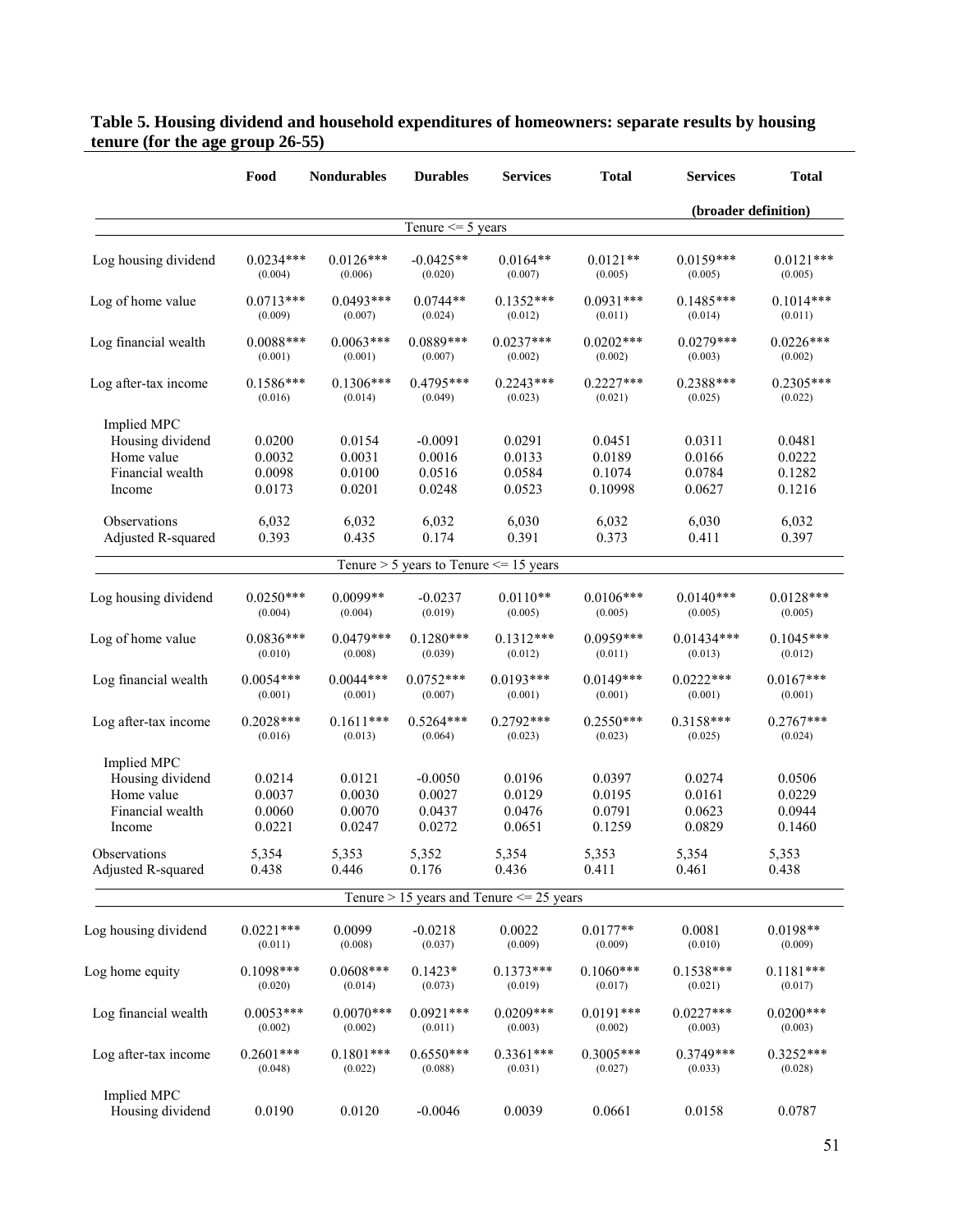| Home equity         | 0.0049 | 0.0038 | 0.0030 | 0.0135 | 0.0216 | 0.0172 | 0.0258 |
|---------------------|--------|--------|--------|--------|--------|--------|--------|
| Financial wealth    | 0.0088 | 0.0111 | 0.0535 | 0.0515 | 0.1012 | 0.0636 | 0.1130 |
| Income              | 0.0284 | 0.0277 | 0.0339 | 0.0783 | 0.1483 | 0.0984 | 0.1716 |
| <b>Observations</b> | 1.824  | .824   | .824   | 1.824  | 1.824  | 1.824  | 1.824  |
| Adjusted R-squared  | 0.433  | 0.473  | 0.222  | 0.470  | 0.472  | 0.488  | 0.495  |

Notes:

- (a) This is the pooled sample for households whose head aged 26-55 segmented by their housing tenure. The sample does not include observations from 1995:Q3-Q4 and 2004:Q3-Q4, due to sampling frame change starting in 1996 and 2005, which leads to a portion of families not able to be tracked across a full year. Neither does the sample include observations from 1991:Q2-Q4 and 1992, due to missing detailed expenditure files on mortgage payments and house ownership costs.
- (b) MPC indicates the calculated Marginal Propensity to Consume. Transforming coefficients into MPCs involves multiplying them with a benchmark (in our case, the median) of the corresponding expenditure-wealth(income) ratios.
- (c) Dependent variables are the logs of expenditure of each type (food, nondurables, durables, services, and total). The broader definition of services and total expenditures includes education and charity expenses. \*, \*\*, \*\*\* indicate statistical significance at 10%, 5%, and 1%, respectively. Robust standard errors are presented in parentheses.
- (d) Food expenditure includes spending on food consumed at home, at work, and at places outside home. Nondurable goods have an average useful life of less than 3 years, including food and beverages purchased for off-premises consumption, clothing and footwear, gasoline and other energy goods, and other nondurable goods. Durable goods have an average useful life of at least 3 years, including motor vehicles and parts, furnishings and durable household equipment, recreational goods and vehicles, and other durable goods. Services include house utilities, health care, transportation services, recreation services, food services and accommodations, financial services and insurance, and other services. The total expenditure is the sum of the above three primary types.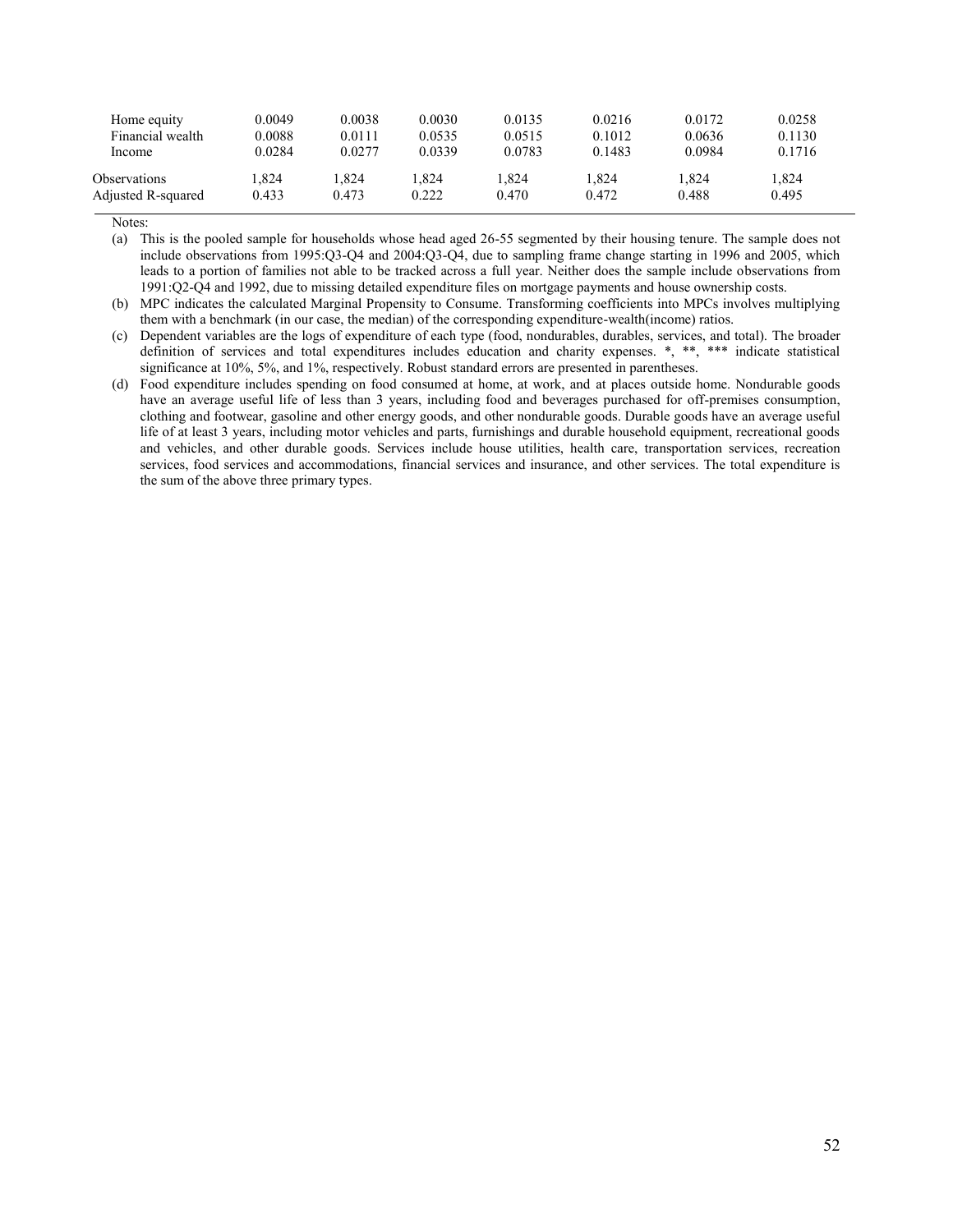|                                                                                        | Food                                                                         | Implied<br><b>MPC</b> | <b>Nondurables</b>                                                           | Implied<br><b>MPC</b> | <b>Durables</b>                                                         | Implied<br><b>MPC</b> | <b>Services</b>                                               | Implied<br><b>MPC</b> | <b>Total</b>                                                        | Implied<br><b>MPC</b> |
|----------------------------------------------------------------------------------------|------------------------------------------------------------------------------|-----------------------|------------------------------------------------------------------------------|-----------------------|-------------------------------------------------------------------------|-----------------------|---------------------------------------------------------------|-----------------------|---------------------------------------------------------------------|-----------------------|
| Log home value                                                                         | $0.0960***$<br>(0.005)                                                       | 0.0039                | $0.0587***$<br>(0.004)                                                       | 0.0033                | $0.1083***$<br>(0.018)                                                  | 0.0020                | $0.1430***$<br>(0.006)                                        | 0.0127                | $0.1079***$<br>(0.006)                                              | 0.0198                |
| Log financial wealth                                                                   | $0.0065***$<br>(0.001)                                                       | 0.0072                | $0.0057***$<br>(0.001)                                                       | 0.0091                | $0.0840***$<br>(0.003)                                                  | 0.0488                | $0.0210***$<br>(0.001)                                        | 0.0517                | $0.0180***$<br>(0.001)                                              | 0.0955                |
| Log after-tax income                                                                   | $0.1933***$<br>(0.009)                                                       | 0.0211                | $0.1502***$<br>(0.007)                                                       | 0.0231                | $0.5080***$<br>(0.029)                                                  | 0.0263                | $0.2710***$<br>(0.012)                                        | 0.0631                | $0.2488***$<br>(0.012)                                              | 0.1228                |
| Age                                                                                    | $0.0360***$<br>(0.004)                                                       |                       | $0.0260***$<br>(0.003)                                                       |                       | $-0.0024$<br>(0.017)                                                    |                       | $0.0212***$<br>(0.004)                                        |                       | $0.0110***$<br>(0.004)                                              |                       |
| Age (squared)                                                                          | $-0.0004***$<br>(0.000)                                                      |                       | $-0.0002$ ***<br>(0.000)                                                     |                       | $-0.0001$<br>(0.000)                                                    |                       | $-0.0002$ ***<br>(0.000)                                      |                       | $-0.0001$<br>(0.000)                                                |                       |
| Family size                                                                            | $0.1103***$<br>(0.002)                                                       |                       | $0.1194***$<br>(0.002)                                                       |                       | $0.0998***$<br>(0.009)                                                  |                       | $0.0374***$<br>(0.002)                                        |                       | $0.0663***$<br>(0.002)                                              |                       |
| Marital status                                                                         | $0.1101***$<br>(0.007)                                                       |                       | $0.1538***$<br>(0.007)                                                       |                       | $0.2736***$<br>(0.034)                                                  |                       | $0.0874***$<br>(0.008)                                        |                       | $0.1310***$<br>(0.008)                                              |                       |
| Urban Residence                                                                        | $0.0534***$<br>(0.010)                                                       |                       | $-0.0075$<br>(0.0009)                                                        |                       | $-0.1519***$<br>(0.046)                                                 |                       | $0.0794***$<br>(0.010)                                        |                       | 0.0018<br>(0.011)                                                   |                       |
| Race-caucasian                                                                         | $0.1160***$<br>(0.008)                                                       |                       | $0.1137***$<br>(0.007)                                                       |                       | $0.4609***$<br>(0.041)                                                  |                       | $0.0655***$<br>(0.009)                                        |                       | $0.1138***$<br>(0.009)                                              |                       |
| Year 1993-1996<br>Year 1997-2000<br>Year 2001-2004<br>Year 2005-2007<br>Year 2007-2011 | $-0.0829***$<br>$-0.1048***$<br>$-0.1517***$<br>$-0.1212***$<br>$-0.0667***$ |                       | $-0.0967***$<br>$-0.1403***$<br>$-0.1917***$<br>$-0.1260***$<br>$-0.1591***$ |                       | $-0.0127$<br>$-0.0720*$<br>$-0.2559***$<br>$-0.5524***$<br>$-0.8046***$ |                       | $0.0547***$<br>$0.0409***$<br>0.0145<br>0.0147<br>$0.0430***$ |                       | 0.0001<br>$-0.0163$<br>$-0.0500***$<br>$-0.0777***$<br>$-0.1069***$ |                       |
| (Constant)                                                                             | 4.2109***                                                                    |                       | 5.6980***                                                                    |                       | 0.2359                                                                  |                       | 3.8681***                                                     |                       | 5.5361***                                                           |                       |
| Observations                                                                           | 22,954                                                                       |                       | 22,953                                                                       |                       | 22,952                                                                  |                       | 22,952                                                        |                       | 22,953                                                              |                       |
| Adjusted R-squared                                                                     | 0.413                                                                        |                       | 0.440                                                                        |                       | 0.178                                                                   |                       | 0.428                                                         |                       | 0.402                                                               |                       |

#### **Table A1. Housing wealth, financial wealth and household expenditures (for the age group 26-55)**

Notes:

(a) This is the pooled sample 1988-2011, for households whose head aged 26-55. The sample does not include observations from 1995:Q3-Q4 and 2004:Q3-Q4, due to sampling frame change starting in 1996 and 2005, which leads to a portion of families not able to be tracked across a full year. Neither does the sample include observations from 1991:Q2-Q4 and 1992, due to missing detailed expenditure files on mortgage payments and house maintenance costs.

(b) MPC indicates the calculated Marginal Propensity to Consume. Transforming coefficients into MPCs involves multiplying them with a benchmark (in our case, the median) of the corresponding expenditure-wealth(income) ratios.

(c) Dependent variables are the logs of expenditure of each type (food, nondurables, durables, services, and total). \*, \*\*, \*\*\* indicate statistical significance at 10%, 5%, and 1%, respectively. Robust standard errors are presented in parentheses.

(d) Food expenditure includes spending on food consumed at home, at work, and at places outside home. Nondurable goods have an average useful life of less than 3 years, including food and beverages purchased for off-premises consumption, clothing and footwear, gasoline and other energy goods, and other nondurable goods. Durable goods have an average useful life of at least 3 years, including motor vehicles and parts, furnishings and durable household equipment, recreational goods and vehicles, and other durable goods. Services include house utilities, health care, transportation services, recreation services, food services and accommodations, financial services and insurance, and other services. The total expenditure is the sum of the above three primary types.